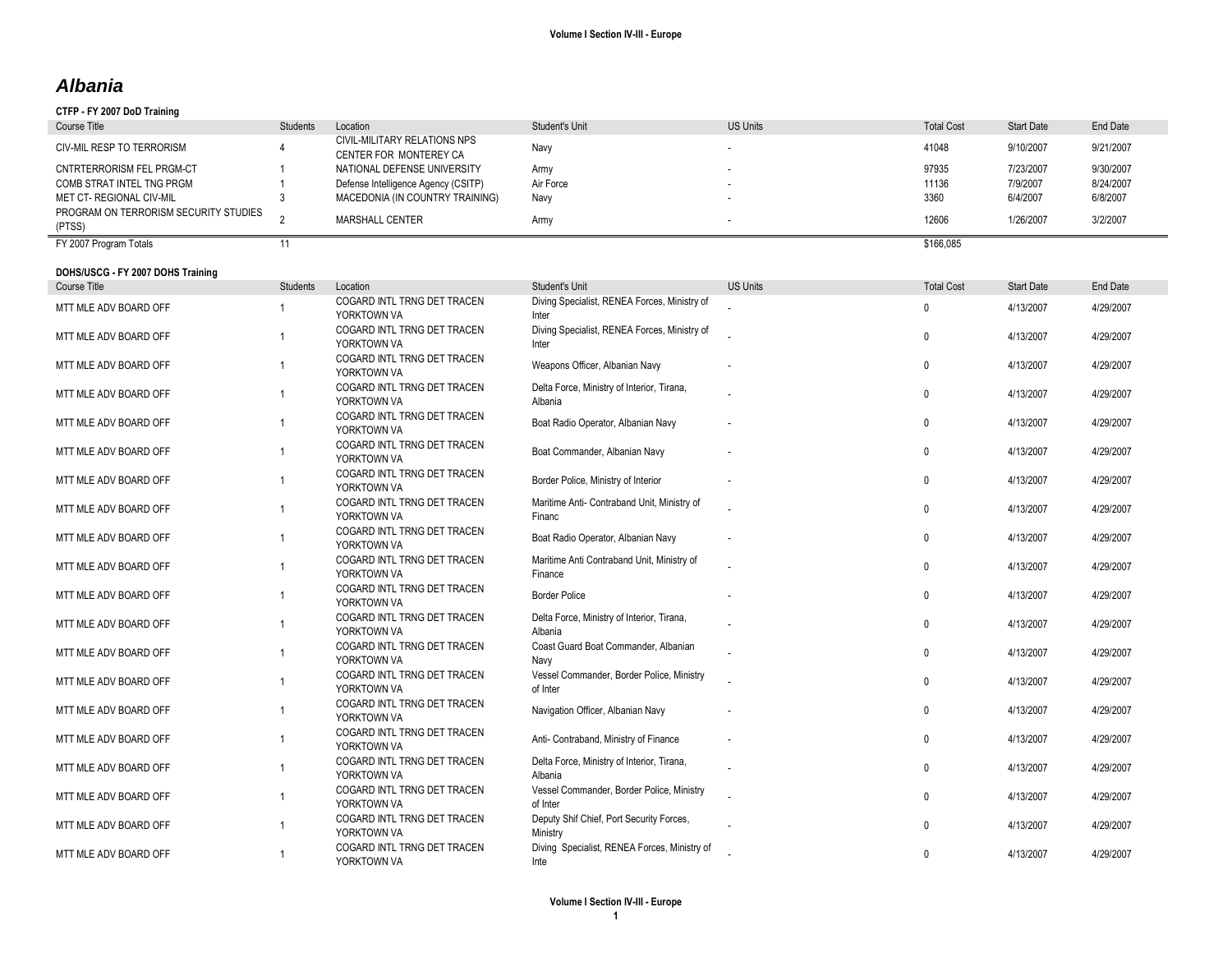| MTT MLE ADV BOARD OFF  |    | COGARD INTL TRNG DET TRACEN<br>YORKTOWN VA | Delta Force, Ministry of Interior, Tirana,<br>Albania |     | 4/13/2007 | 4/29/2007 |
|------------------------|----|--------------------------------------------|-------------------------------------------------------|-----|-----------|-----------|
| MTT MLE ADV BOARD OFF  |    | COGARD INTL TRNG DET TRACEN<br>YORKTOWN VA | Port Security Forces, Ministry of Public Work,<br>Tra |     | 4/13/2007 | 4/29/2007 |
| MTT MLE ADV BOARD OFF  |    | COGARD INTL TRNG DET TRACEN<br>YORKTOWN VA | Maritime Anti Contraband Unit, Ministry of<br>Finance |     | 4/13/2007 | 4/29/2007 |
| MTT MLE ADV BOARD OFF  |    | COGARD INTL TRNG DET TRACEN<br>YORKTOWN VA | Deputy Shift Chief, Port Security Forces,<br>Ministry |     | 4/13/2007 | 4/29/2007 |
| MTT MLE ADV BOARD OFF  |    | COGARD INTL TRNG DET TRACEN<br>YORKTOWN VA | Deputy Director, Port Security Forces,<br>Ministry of |     | 4/13/2007 | 4/29/2007 |
| MTT MLE ADV BOARD OFF  |    | COGARD INTL TRNG DET TRACEN<br>YORKTOWN VA | Diving Specialist, RENEA Forces, Ministry of<br>Inter |     | 4/13/2007 | 4/29/2007 |
| MTT MLE ADV BOARD OFF  |    | COGARD INTL TRNG DET TRACEN<br>YORKTOWN VA | Delta Force, Ministry of Interior, Tirana,<br>Albania |     | 4/13/2007 | 4/29/2007 |
| FY 2007 Program Totals | 27 |                                            |                                                       | \$0 |           |           |

#### **IMET -1 - FY 2007 DoS Training**

| 17824<br>12/4/2006<br>2/2/2007<br>AMERICAN LANGUAGE COURSE<br>DLIELC, LACKLAND AFB TX<br>$\overline{2}$<br>Navy<br>10219<br>1/8/2007<br>COMB STRAT INTEL TNG PRGM<br>Air Force<br>2/23/2007<br>Defense Intelligence Agency (CSITP)<br>ARMY LOGISTICS MANAGEMENT<br>6603<br>9/11/2006<br>11/2/2006<br>Army<br>COLLEGE<br>ARMY LOGISTICS MANAGEMENT<br>$\overline{1}$<br>13012<br>6/12/2007<br>9/21/2007<br>Army<br>COLLEGE<br>IDARM NAVAL POSTGRADUATE SCHOOL<br>Navy<br>8131<br>10/23/2006<br>11/3/2006<br><b>MONTEREY CA</b><br>NCO ACADEMY - LWOOD<br>5840<br>6/6/2007<br>8/7/2007<br>Army<br>14150<br>1/29/2007<br>5/18/2007<br>DLIELC, LACKLAND AFB TX<br>Army<br>13405<br>2/5/2007<br>5/25/2007<br>DLIELC, LACKLAND AFB TX<br>Army<br>14479<br>4/2/2007<br>7/27/2007<br>DLIELC, LACKLAND AFB TX<br>Army<br>11779<br>4/30/2007<br>8/3/2007<br>DLIELC, LACKLAND AFB TX<br>Army<br>9946<br>7/9/2007<br>9/14/2007<br>DLIELC, LACKLAND AFB TX<br>Army<br><b>INFANTRY SCHOOL</b><br>10815<br>8/28/2006<br>11/30/2006<br>Army<br>10225<br>4/30/2007<br>6/11/2007<br><b>INTELLIGENCE SCHOOL</b><br>Army<br>20770<br>8/6/2007<br>9/17/2007<br><b>INTELLIGENCE SCHOOL</b><br>2<br>Army<br>INTERMEDIATE LEVEL EDUC<br>50805<br>8/14/2006<br><b>COMMAND &amp; GENERAL STAFF COLLEGE</b><br>6/15/2007<br>Army<br>5657<br><b>INFANTRY SCHOOL</b><br>9/5/2007<br>9/11/2007<br>Army<br>CIVIL-MILITARY RELATIONS NPS<br>$\overline{2}$<br>22202<br>10/23/2006<br>11/3/2006<br>Navy<br>CENTER FOR MONTEREY CA<br>48051<br>$\overline{2}$<br>MONTEREY, CA<br>9/25/2006<br>12/8/2006<br>Navy<br>46392<br>MONTEREY, CA<br>2/5/2007<br>4/18/2007<br>Navy<br>ARMY WAR COLLEGE<br>16336<br>6/25/2007<br>8/3/2007<br>Army<br>COGARD TRAINING CENTER YORKTOWN<br>16685<br>10/3/2006<br>12/8/2006<br>Navy<br>VA<br><b>INTELLIGENCE SCHOOL</b><br>29345<br>8/14/2006<br>1/30/2007<br>Army<br>ARMY LOGISTICS MANAGEMENT<br>3977<br>5/29/2007<br>6/8/2007<br>Army<br>COLLEGE<br>DLIELC, LACKLAND AFB TX<br>Air Force<br>13713<br>10/9/2006<br>1/26/2007<br>39937<br>Air Force<br>5/29/2006<br>12/1/2006<br>2<br>DLIELC, LACKLAND AFB TX<br>Air Force<br>83178<br>10/9/2006<br>4/13/2007<br>DLIELC, LACKLAND AFB TX<br>DEFENSE LOGISTICS INFORMATION<br>27782<br>10/6/2006<br>2<br>8/14/2006<br>Army<br><b>SERVICE</b><br>$\overline{2}$<br>Air Force<br>16978<br>8/14/2006<br>10/6/2006<br>DLIELC, LACKLAND AFB TX<br>Ministry of Defense, Tirana<br>9/24/2007<br>9/29/2007<br>ALBANIA (IN COUNTRY TRAINING)<br>Ministry of Defense, Tirana<br>9/24/2007<br>9/29/2007<br>ALBANIA (IN COUNTRY TRAINING)<br>Ministry of Defense, Tirana<br>9/24/2007<br>9/29/2007<br>ALBANIA (IN COUNTRY TRAINING) |                                                |                 |                               |                               |                 |                   |                   |           |
|-------------------------------------------------------------------------------------------------------------------------------------------------------------------------------------------------------------------------------------------------------------------------------------------------------------------------------------------------------------------------------------------------------------------------------------------------------------------------------------------------------------------------------------------------------------------------------------------------------------------------------------------------------------------------------------------------------------------------------------------------------------------------------------------------------------------------------------------------------------------------------------------------------------------------------------------------------------------------------------------------------------------------------------------------------------------------------------------------------------------------------------------------------------------------------------------------------------------------------------------------------------------------------------------------------------------------------------------------------------------------------------------------------------------------------------------------------------------------------------------------------------------------------------------------------------------------------------------------------------------------------------------------------------------------------------------------------------------------------------------------------------------------------------------------------------------------------------------------------------------------------------------------------------------------------------------------------------------------------------------------------------------------------------------------------------------------------------------------------------------------------------------------------------------------------------------------------------------------------------------------------------------------------------------------------------------------------------------------------------------------------------------------------------------------------------------------------------------------------------------------------------------------------------------------------------------------------------------------------------------------------------------------------------------------|------------------------------------------------|-----------------|-------------------------------|-------------------------------|-----------------|-------------------|-------------------|-----------|
|                                                                                                                                                                                                                                                                                                                                                                                                                                                                                                                                                                                                                                                                                                                                                                                                                                                                                                                                                                                                                                                                                                                                                                                                                                                                                                                                                                                                                                                                                                                                                                                                                                                                                                                                                                                                                                                                                                                                                                                                                                                                                                                                                                                                                                                                                                                                                                                                                                                                                                                                                                                                                                                                         | Course Title                                   | <b>Students</b> | Location                      | Student's Unit                | <b>US Units</b> | <b>Total Cost</b> | <b>Start Date</b> | End Date  |
|                                                                                                                                                                                                                                                                                                                                                                                                                                                                                                                                                                                                                                                                                                                                                                                                                                                                                                                                                                                                                                                                                                                                                                                                                                                                                                                                                                                                                                                                                                                                                                                                                                                                                                                                                                                                                                                                                                                                                                                                                                                                                                                                                                                                                                                                                                                                                                                                                                                                                                                                                                                                                                                                         |                                                |                 |                               |                               |                 |                   |                   |           |
|                                                                                                                                                                                                                                                                                                                                                                                                                                                                                                                                                                                                                                                                                                                                                                                                                                                                                                                                                                                                                                                                                                                                                                                                                                                                                                                                                                                                                                                                                                                                                                                                                                                                                                                                                                                                                                                                                                                                                                                                                                                                                                                                                                                                                                                                                                                                                                                                                                                                                                                                                                                                                                                                         |                                                |                 |                               |                               |                 |                   |                   |           |
|                                                                                                                                                                                                                                                                                                                                                                                                                                                                                                                                                                                                                                                                                                                                                                                                                                                                                                                                                                                                                                                                                                                                                                                                                                                                                                                                                                                                                                                                                                                                                                                                                                                                                                                                                                                                                                                                                                                                                                                                                                                                                                                                                                                                                                                                                                                                                                                                                                                                                                                                                                                                                                                                         | COMBINED LOG CPT CAREER                        |                 |                               |                               |                 |                   |                   |           |
|                                                                                                                                                                                                                                                                                                                                                                                                                                                                                                                                                                                                                                                                                                                                                                                                                                                                                                                                                                                                                                                                                                                                                                                                                                                                                                                                                                                                                                                                                                                                                                                                                                                                                                                                                                                                                                                                                                                                                                                                                                                                                                                                                                                                                                                                                                                                                                                                                                                                                                                                                                                                                                                                         | COMBINED LOGISTICS CAPTAINS CAREER             |                 |                               |                               |                 |                   |                   |           |
|                                                                                                                                                                                                                                                                                                                                                                                                                                                                                                                                                                                                                                                                                                                                                                                                                                                                                                                                                                                                                                                                                                                                                                                                                                                                                                                                                                                                                                                                                                                                                                                                                                                                                                                                                                                                                                                                                                                                                                                                                                                                                                                                                                                                                                                                                                                                                                                                                                                                                                                                                                                                                                                                         | DEF ACQUISITION MGMT                           |                 |                               |                               |                 |                   |                   |           |
|                                                                                                                                                                                                                                                                                                                                                                                                                                                                                                                                                                                                                                                                                                                                                                                                                                                                                                                                                                                                                                                                                                                                                                                                                                                                                                                                                                                                                                                                                                                                                                                                                                                                                                                                                                                                                                                                                                                                                                                                                                                                                                                                                                                                                                                                                                                                                                                                                                                                                                                                                                                                                                                                         | <b>DRILL SERGEANT</b>                          |                 |                               |                               |                 |                   |                   |           |
|                                                                                                                                                                                                                                                                                                                                                                                                                                                                                                                                                                                                                                                                                                                                                                                                                                                                                                                                                                                                                                                                                                                                                                                                                                                                                                                                                                                                                                                                                                                                                                                                                                                                                                                                                                                                                                                                                                                                                                                                                                                                                                                                                                                                                                                                                                                                                                                                                                                                                                                                                                                                                                                                         | <b>ENGLISH LANGUAGE CRSE</b>                   |                 |                               |                               |                 |                   |                   |           |
|                                                                                                                                                                                                                                                                                                                                                                                                                                                                                                                                                                                                                                                                                                                                                                                                                                                                                                                                                                                                                                                                                                                                                                                                                                                                                                                                                                                                                                                                                                                                                                                                                                                                                                                                                                                                                                                                                                                                                                                                                                                                                                                                                                                                                                                                                                                                                                                                                                                                                                                                                                                                                                                                         | <b>ENGLISH LANGUAGE CRSE</b>                   |                 |                               |                               |                 |                   |                   |           |
|                                                                                                                                                                                                                                                                                                                                                                                                                                                                                                                                                                                                                                                                                                                                                                                                                                                                                                                                                                                                                                                                                                                                                                                                                                                                                                                                                                                                                                                                                                                                                                                                                                                                                                                                                                                                                                                                                                                                                                                                                                                                                                                                                                                                                                                                                                                                                                                                                                                                                                                                                                                                                                                                         | <b>ENGLISH LANGUAGE CRSE</b>                   |                 |                               |                               |                 |                   |                   |           |
|                                                                                                                                                                                                                                                                                                                                                                                                                                                                                                                                                                                                                                                                                                                                                                                                                                                                                                                                                                                                                                                                                                                                                                                                                                                                                                                                                                                                                                                                                                                                                                                                                                                                                                                                                                                                                                                                                                                                                                                                                                                                                                                                                                                                                                                                                                                                                                                                                                                                                                                                                                                                                                                                         | <b>ENGLISH LANGUAGE CRSE</b>                   |                 |                               |                               |                 |                   |                   |           |
|                                                                                                                                                                                                                                                                                                                                                                                                                                                                                                                                                                                                                                                                                                                                                                                                                                                                                                                                                                                                                                                                                                                                                                                                                                                                                                                                                                                                                                                                                                                                                                                                                                                                                                                                                                                                                                                                                                                                                                                                                                                                                                                                                                                                                                                                                                                                                                                                                                                                                                                                                                                                                                                                         | <b>ENGLISH LANGUAGE CRSE</b>                   |                 |                               |                               |                 |                   |                   |           |
|                                                                                                                                                                                                                                                                                                                                                                                                                                                                                                                                                                                                                                                                                                                                                                                                                                                                                                                                                                                                                                                                                                                                                                                                                                                                                                                                                                                                                                                                                                                                                                                                                                                                                                                                                                                                                                                                                                                                                                                                                                                                                                                                                                                                                                                                                                                                                                                                                                                                                                                                                                                                                                                                         | <b>INFANTRY BASIC OFFICER LDR</b>              |                 |                               |                               |                 |                   |                   |           |
|                                                                                                                                                                                                                                                                                                                                                                                                                                                                                                                                                                                                                                                                                                                                                                                                                                                                                                                                                                                                                                                                                                                                                                                                                                                                                                                                                                                                                                                                                                                                                                                                                                                                                                                                                                                                                                                                                                                                                                                                                                                                                                                                                                                                                                                                                                                                                                                                                                                                                                                                                                                                                                                                         | INT OFR TACT INTEL - EUCOM                     |                 |                               |                               |                 |                   |                   |           |
|                                                                                                                                                                                                                                                                                                                                                                                                                                                                                                                                                                                                                                                                                                                                                                                                                                                                                                                                                                                                                                                                                                                                                                                                                                                                                                                                                                                                                                                                                                                                                                                                                                                                                                                                                                                                                                                                                                                                                                                                                                                                                                                                                                                                                                                                                                                                                                                                                                                                                                                                                                                                                                                                         | INT OFR TACT INTEL - EUCOM                     |                 |                               |                               |                 |                   |                   |           |
|                                                                                                                                                                                                                                                                                                                                                                                                                                                                                                                                                                                                                                                                                                                                                                                                                                                                                                                                                                                                                                                                                                                                                                                                                                                                                                                                                                                                                                                                                                                                                                                                                                                                                                                                                                                                                                                                                                                                                                                                                                                                                                                                                                                                                                                                                                                                                                                                                                                                                                                                                                                                                                                                         |                                                |                 |                               |                               |                 |                   |                   |           |
|                                                                                                                                                                                                                                                                                                                                                                                                                                                                                                                                                                                                                                                                                                                                                                                                                                                                                                                                                                                                                                                                                                                                                                                                                                                                                                                                                                                                                                                                                                                                                                                                                                                                                                                                                                                                                                                                                                                                                                                                                                                                                                                                                                                                                                                                                                                                                                                                                                                                                                                                                                                                                                                                         | INTERNATIONAL OFF PREPARATORY - INF OFF<br>ADV |                 |                               |                               |                 |                   |                   |           |
|                                                                                                                                                                                                                                                                                                                                                                                                                                                                                                                                                                                                                                                                                                                                                                                                                                                                                                                                                                                                                                                                                                                                                                                                                                                                                                                                                                                                                                                                                                                                                                                                                                                                                                                                                                                                                                                                                                                                                                                                                                                                                                                                                                                                                                                                                                                                                                                                                                                                                                                                                                                                                                                                         | INTL DEF TRANSFORMATION                        |                 |                               |                               |                 |                   |                   |           |
|                                                                                                                                                                                                                                                                                                                                                                                                                                                                                                                                                                                                                                                                                                                                                                                                                                                                                                                                                                                                                                                                                                                                                                                                                                                                                                                                                                                                                                                                                                                                                                                                                                                                                                                                                                                                                                                                                                                                                                                                                                                                                                                                                                                                                                                                                                                                                                                                                                                                                                                                                                                                                                                                         | INTL DEFENSE MGT CRS                           |                 |                               |                               |                 |                   |                   |           |
|                                                                                                                                                                                                                                                                                                                                                                                                                                                                                                                                                                                                                                                                                                                                                                                                                                                                                                                                                                                                                                                                                                                                                                                                                                                                                                                                                                                                                                                                                                                                                                                                                                                                                                                                                                                                                                                                                                                                                                                                                                                                                                                                                                                                                                                                                                                                                                                                                                                                                                                                                                                                                                                                         | INTL DEFENSE MGT CRS                           |                 |                               |                               |                 |                   |                   |           |
|                                                                                                                                                                                                                                                                                                                                                                                                                                                                                                                                                                                                                                                                                                                                                                                                                                                                                                                                                                                                                                                                                                                                                                                                                                                                                                                                                                                                                                                                                                                                                                                                                                                                                                                                                                                                                                                                                                                                                                                                                                                                                                                                                                                                                                                                                                                                                                                                                                                                                                                                                                                                                                                                         | INTL FELLOWS ORIENTATION                       |                 |                               |                               |                 |                   |                   |           |
|                                                                                                                                                                                                                                                                                                                                                                                                                                                                                                                                                                                                                                                                                                                                                                                                                                                                                                                                                                                                                                                                                                                                                                                                                                                                                                                                                                                                                                                                                                                                                                                                                                                                                                                                                                                                                                                                                                                                                                                                                                                                                                                                                                                                                                                                                                                                                                                                                                                                                                                                                                                                                                                                         | INTL MARITIME OFF                              |                 |                               |                               |                 |                   |                   |           |
|                                                                                                                                                                                                                                                                                                                                                                                                                                                                                                                                                                                                                                                                                                                                                                                                                                                                                                                                                                                                                                                                                                                                                                                                                                                                                                                                                                                                                                                                                                                                                                                                                                                                                                                                                                                                                                                                                                                                                                                                                                                                                                                                                                                                                                                                                                                                                                                                                                                                                                                                                                                                                                                                         | INTL OFF INTEL ADVANCED                        |                 |                               |                               |                 |                   |                   |           |
|                                                                                                                                                                                                                                                                                                                                                                                                                                                                                                                                                                                                                                                                                                                                                                                                                                                                                                                                                                                                                                                                                                                                                                                                                                                                                                                                                                                                                                                                                                                                                                                                                                                                                                                                                                                                                                                                                                                                                                                                                                                                                                                                                                                                                                                                                                                                                                                                                                                                                                                                                                                                                                                                         | INT'L OFF LOG PREP-CLC3                        |                 |                               |                               |                 |                   |                   |           |
|                                                                                                                                                                                                                                                                                                                                                                                                                                                                                                                                                                                                                                                                                                                                                                                                                                                                                                                                                                                                                                                                                                                                                                                                                                                                                                                                                                                                                                                                                                                                                                                                                                                                                                                                                                                                                                                                                                                                                                                                                                                                                                                                                                                                                                                                                                                                                                                                                                                                                                                                                                                                                                                                         | LANGUAGE INSTRUCTOR/ADV                        |                 |                               |                               |                 |                   |                   |           |
|                                                                                                                                                                                                                                                                                                                                                                                                                                                                                                                                                                                                                                                                                                                                                                                                                                                                                                                                                                                                                                                                                                                                                                                                                                                                                                                                                                                                                                                                                                                                                                                                                                                                                                                                                                                                                                                                                                                                                                                                                                                                                                                                                                                                                                                                                                                                                                                                                                                                                                                                                                                                                                                                         | LANGUAGE INSTRUCTOR/BASIC                      |                 |                               |                               |                 |                   |                   |           |
|                                                                                                                                                                                                                                                                                                                                                                                                                                                                                                                                                                                                                                                                                                                                                                                                                                                                                                                                                                                                                                                                                                                                                                                                                                                                                                                                                                                                                                                                                                                                                                                                                                                                                                                                                                                                                                                                                                                                                                                                                                                                                                                                                                                                                                                                                                                                                                                                                                                                                                                                                                                                                                                                         | LANGUAGE INSTRUCTOR/BASIC                      |                 |                               |                               |                 |                   |                   |           |
|                                                                                                                                                                                                                                                                                                                                                                                                                                                                                                                                                                                                                                                                                                                                                                                                                                                                                                                                                                                                                                                                                                                                                                                                                                                                                                                                                                                                                                                                                                                                                                                                                                                                                                                                                                                                                                                                                                                                                                                                                                                                                                                                                                                                                                                                                                                                                                                                                                                                                                                                                                                                                                                                         | LOG INFO MGT (NCB COLLEGE)                     |                 |                               |                               |                 |                   |                   |           |
|                                                                                                                                                                                                                                                                                                                                                                                                                                                                                                                                                                                                                                                                                                                                                                                                                                                                                                                                                                                                                                                                                                                                                                                                                                                                                                                                                                                                                                                                                                                                                                                                                                                                                                                                                                                                                                                                                                                                                                                                                                                                                                                                                                                                                                                                                                                                                                                                                                                                                                                                                                                                                                                                         | MANAGING ENG LANG TNG(MELT                     |                 |                               |                               |                 |                   |                   |           |
|                                                                                                                                                                                                                                                                                                                                                                                                                                                                                                                                                                                                                                                                                                                                                                                                                                                                                                                                                                                                                                                                                                                                                                                                                                                                                                                                                                                                                                                                                                                                                                                                                                                                                                                                                                                                                                                                                                                                                                                                                                                                                                                                                                                                                                                                                                                                                                                                                                                                                                                                                                                                                                                                         | <b>MET DIILS SEMINARS</b>                      |                 |                               |                               |                 |                   |                   |           |
|                                                                                                                                                                                                                                                                                                                                                                                                                                                                                                                                                                                                                                                                                                                                                                                                                                                                                                                                                                                                                                                                                                                                                                                                                                                                                                                                                                                                                                                                                                                                                                                                                                                                                                                                                                                                                                                                                                                                                                                                                                                                                                                                                                                                                                                                                                                                                                                                                                                                                                                                                                                                                                                                         | <b>MET DIILS SEMINARS</b>                      |                 |                               |                               |                 |                   |                   |           |
|                                                                                                                                                                                                                                                                                                                                                                                                                                                                                                                                                                                                                                                                                                                                                                                                                                                                                                                                                                                                                                                                                                                                                                                                                                                                                                                                                                                                                                                                                                                                                                                                                                                                                                                                                                                                                                                                                                                                                                                                                                                                                                                                                                                                                                                                                                                                                                                                                                                                                                                                                                                                                                                                         | <b>MET DIILS SEMINARS</b>                      |                 |                               |                               |                 |                   |                   |           |
|                                                                                                                                                                                                                                                                                                                                                                                                                                                                                                                                                                                                                                                                                                                                                                                                                                                                                                                                                                                                                                                                                                                                                                                                                                                                                                                                                                                                                                                                                                                                                                                                                                                                                                                                                                                                                                                                                                                                                                                                                                                                                                                                                                                                                                                                                                                                                                                                                                                                                                                                                                                                                                                                         | <b>MET DIILS SEMINARS</b>                      |                 | ALBANIA (IN COUNTRY TRAINING) | Ministria a Mbrojtjes, Tirana |                 |                   | 9/24/2007         | 9/29/2007 |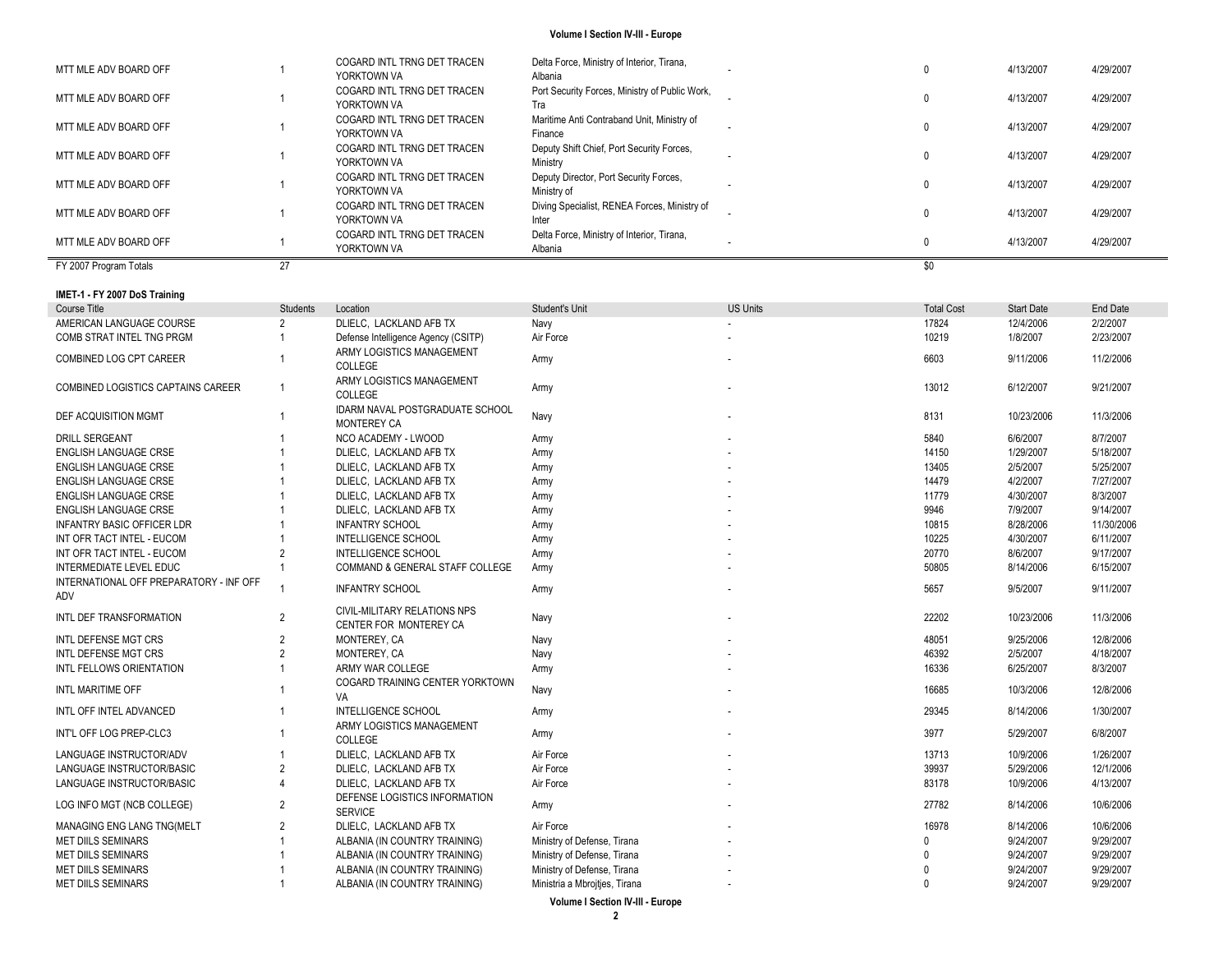| FY 2007 Program Totals                | 75 |                               |                                       | \$711,703 |            |            |
|---------------------------------------|----|-------------------------------|---------------------------------------|-----------|------------|------------|
| <b>WARRIOR LEADER COURSE</b>          |    | 7TH ARMY NCOA                 | Army                                  | 10212     | 10/8/2006  | 11/9/2006  |
| SPECIALIZED ENG LANG TNG              |    | DLIELC, LACKLAND AFB TX       | Army                                  | 8952      | 4/23/2007  | 6/22/2007  |
| <b>INTERNATIONAL</b>                  |    |                               |                                       |           |            |            |
| SIGNAL CAPTAINS CAREER PREP-          |    | SIGNAL SCHOOL                 | Army                                  | 4058      | 8/3/2007   | 8/20/2007  |
| PRE-CRS                               |    | SERGEANTS MAJOR ACADEMY       | Army                                  |           |            | 7/31/2007  |
| SERGEANTS MAJ (INTERNATIONAL FELLOWS) |    |                               |                                       | 13291     | 7/3/2007   |            |
| <b>RANGER</b>                         |    | <b>INFANTRY SCHOOL</b>        | Army                                  | 5075      | 10/28/2006 | 11/24/2006 |
| <b>RANGER</b>                         |    | <b>INFANTRY SCHOOL</b>        | Army                                  | 6844      | 8/29/2006  | 10/27/2006 |
| QUARTERMASTER BASIC OFFICER LEADER    |    | QUARTERMASTER SCHOOL          | Army                                  | 10305     | 7/2/2007   | 9/27/2007  |
| MP CCC INT'L STU PREP                 |    | <b>CHEMICAL SCHOOL</b>        | Army                                  | 6202      | 10/2/2006  | 10/13/2006 |
| MILITARY POLICE CAPTAINS CAREER       |    | MILITARY POLICE SCHOOL        | Army                                  | 19190     | 10/16/2006 | 4/6/2007   |
| <b>MET DIILS SEMINARS</b>             |    | ALBANIA (IN COUNTRY TRAINING) | Ministry of Defense, Tirana           |           | 9/24/2007  | 9/29/2007  |
| <b>MET DIILS SEMINARS</b>             |    | ALBANIA (IN COUNTRY TRAINING) | Joint Force Command, Durres           |           | 9/24/2007  | 9/29/2007  |
| <b>MET DIILS SEMINARS</b>             |    | ALBANIA (IN COUNTRY TRAINING) | Ministry of Defense, Tirana           |           | 9/24/2007  | 9/29/2007  |
| <b>MET DIILS SEMINARS</b>             |    | ALBANIA (IN COUNTRY TRAINING) | Ministry of Defesne, Tirana           |           | 9/24/2007  | 9/29/2007  |
| <b>MET DIILS SEMINARS</b>             |    | ALBANIA (IN COUNTRY TRAINING) | Ministry of Defense, Tirana           |           | 9/24/2007  | 9/29/2007  |
| <b>MET DIILS SEMINARS</b>             |    | ALBANIA (IN COUNTRY TRAINING) | General Staff, Tirana                 |           | 9/24/2007  | 9/29/2007  |
| <b>MET DIILS SEMINARS</b>             |    | ALBANIA (IN COUNTRY TRAINING) | Ministry of Defense, Tirana           |           | 9/24/2007  | 9/29/2007  |
| <b>MET DIILS SEMINARS</b>             |    | ALBANIA (IN COUNTRY TRAINING) | joint Force Command, Durres           |           | 9/24/2007  | 9/29/2007  |
| <b>MET DIILS SEMINARS</b>             |    | ALBANIA (IN COUNTRY TRAINING) | Ministry of Defense, Tirana           |           | 9/24/2007  | 9/29/2007  |
| <b>MET DIILS SEMINARS</b>             |    | ALBANIA (IN COUNTRY TRAINING) | Joint Force Command, Durres           |           | 9/24/2007  | 9/29/2007  |
| <b>MET DIILS SEMINARS</b>             |    | ALBANIA (IN COUNTRY TRAINING) | training and Doctrine Command, Tirana |           | 9/24/2007  | 9/29/2007  |
| <b>MET DIILS SEMINARS</b>             |    | ALBANIA (IN COUNTRY TRAINING) | Joint Force Command, Durres           |           | 9/24/2007  | 9/29/2007  |
| <b>MET DIILS SEMINARS</b>             |    | ALBANIA (IN COUNTRY TRAINING) | Joint Force Command, Durres           | 39338     | 9/24/2007  | 9/29/2007  |
| <b>MET DIILS SEMINARS</b>             |    | ALBANIA (IN COUNTRY TRAINING) | Ministry of Defense, Tirana           |           | 9/24/2007  | 9/29/2007  |
| <b>MET DIILS SEMINARS</b>             |    | ALBANIA (IN COUNTRY TRAINING) | Ministry of Defense, Tirana           |           | 9/24/2007  | 9/29/2007  |
| <b>MET DIILS SEMINARS</b>             |    | ALBANIA (IN COUNTRY TRAINING) | joint Force Command, Durres           |           | 9/24/2007  | 9/29/2007  |
| <b>MET DIILS SEMINARS</b>             |    | ALBANIA (IN COUNTRY TRAINING) | Ministry of Defense, Tirana           |           | 9/24/2007  | 9/29/2007  |
| <b>MET DIILS SEMINARS</b>             |    | ALBANIA (IN COUNTRY TRAINING) | Ministry of Defense, Tirana           |           | 9/24/2007  | 9/29/2007  |
| <b>MET DIILS SEMINARS</b>             |    | ALBANIA (IN COUNTRY TRAINING) | Ministry of Defense, Tirana           |           | 9/24/2007  | 9/29/2007  |
| <b>MET DIILS SEMINARS</b>             |    | ALBANIA (IN COUNTRY TRAINING) | Ministry of Defense, Tirana           |           | 9/24/2007  | 9/29/2007  |

#### **Regional Centers - FY 2007 DoD Training**

| Course Title                                                   | Students       | Location                          | Student's Unit | <b>US Units</b> | <b>Total Cost</b> | <b>Start Date</b> | End Date   |
|----------------------------------------------------------------|----------------|-----------------------------------|----------------|-----------------|-------------------|-------------------|------------|
| Alumni Seminar on "Generation Next" Terrorism                  | 2              | Marshall Center Garmisch, Germany | <b>UNK</b>     |                 | 1867.78           | 5/1/2007          | 5/3/2007   |
| Conference on Defense Oversight and the Inspector              |                | Marshall Center Garmisch, Germany | <b>UNK</b>     |                 | 3717.37           | 9/5/2007          | 9/7/2007   |
| General and Ombudsman-type Systems                             |                |                                   |                |                 |                   |                   |            |
| Conference on Lessons Learned in Defense                       |                |                                   |                |                 |                   |                   |            |
| Resource Management from the NATO Accession                    | 5              | Marshall Center Garmisch, Germany | <b>UNK</b>     | $\sim$          | 11610.65          | 9/17/2007         | 9/20/2007  |
| 2004                                                           |                |                                   |                |                 |                   |                   |            |
| Countering Ideological Support for Terrorism in                | 3              | Marshall Center Garmisch, Germany | <b>UNK</b>     |                 | 8240.37           | 5/14/2007         | 5/18/2007  |
| Southeastern Europe                                            |                |                                   |                |                 |                   |                   |            |
| Joint Workshop on Regional Stability in<br>Southeastern Europe | 3              | Marshall Center Garmisch, Germany | <b>UNK</b>     |                 | 1666.86           | 10/5/2006         | 10/7/2006  |
| Leadership Seminar: International Peacekeeping                 |                |                                   |                |                 |                   |                   |            |
| Operations Lessons Learned                                     |                | Marshall Center Garmisch, Germany | <b>UNK</b>     |                 | 5225.44           | 11/26/2006        | 11/29/2006 |
| Leadership Seminar: Stability, Security, Transition            |                |                                   |                |                 |                   |                   |            |
| and Reconstruction Operations                                  | 3              | Marshall Center Garmisch, Germany | <b>UNK</b>     | $\sim$          | 5430.57           | 7/9/2007          | 7/13/2007  |
| Program in Advanced Security Studies 07-1                      | 3              | Marshall Center Garmisch, Germany | <b>UNK</b>     |                 | 26448             | 1/17/2007         | 4/15/2007  |
| Program in Advanced Security Studies 07-4                      |                | Marshall Center Garmisch, Germany | <b>UNK</b>     |                 | 34728             | 5/16/2007         | 8/12/2007  |
| Program on Terrorism and Security Studies                      | $\overline{2}$ | Marshall Center Garmisch, Germany | <b>UNK</b>     |                 | 10246             | 1/24/2007         | 3/4/2007   |
| $07 - 2$                                                       |                |                                   |                |                 |                   |                   |            |
| Program on Terrorism and Security Studies                      | $\overline{2}$ | Marshall Center Garmisch, Germany | <b>UNK</b>     |                 | 12000             | 5/23/2007         | 7/1/2007   |
| $07 - 5$                                                       |                |                                   |                |                 |                   |                   |            |
| Regional Conference on Countering Corruption in                | 5              | Marshall Center Garmisch, Germany | <b>UNK</b>     |                 | 13660.09          | 5/3/2007          | 5/4/2007   |
| Southeastern Europe                                            |                |                                   |                |                 |                   |                   |            |
| Senior Executive Seminar 07-3                                  | $\overline{2}$ | Marshall Center Garmisch, Germany | <b>UNK</b>     |                 | 4244              | 1/24/2007         | 3/4/2007   |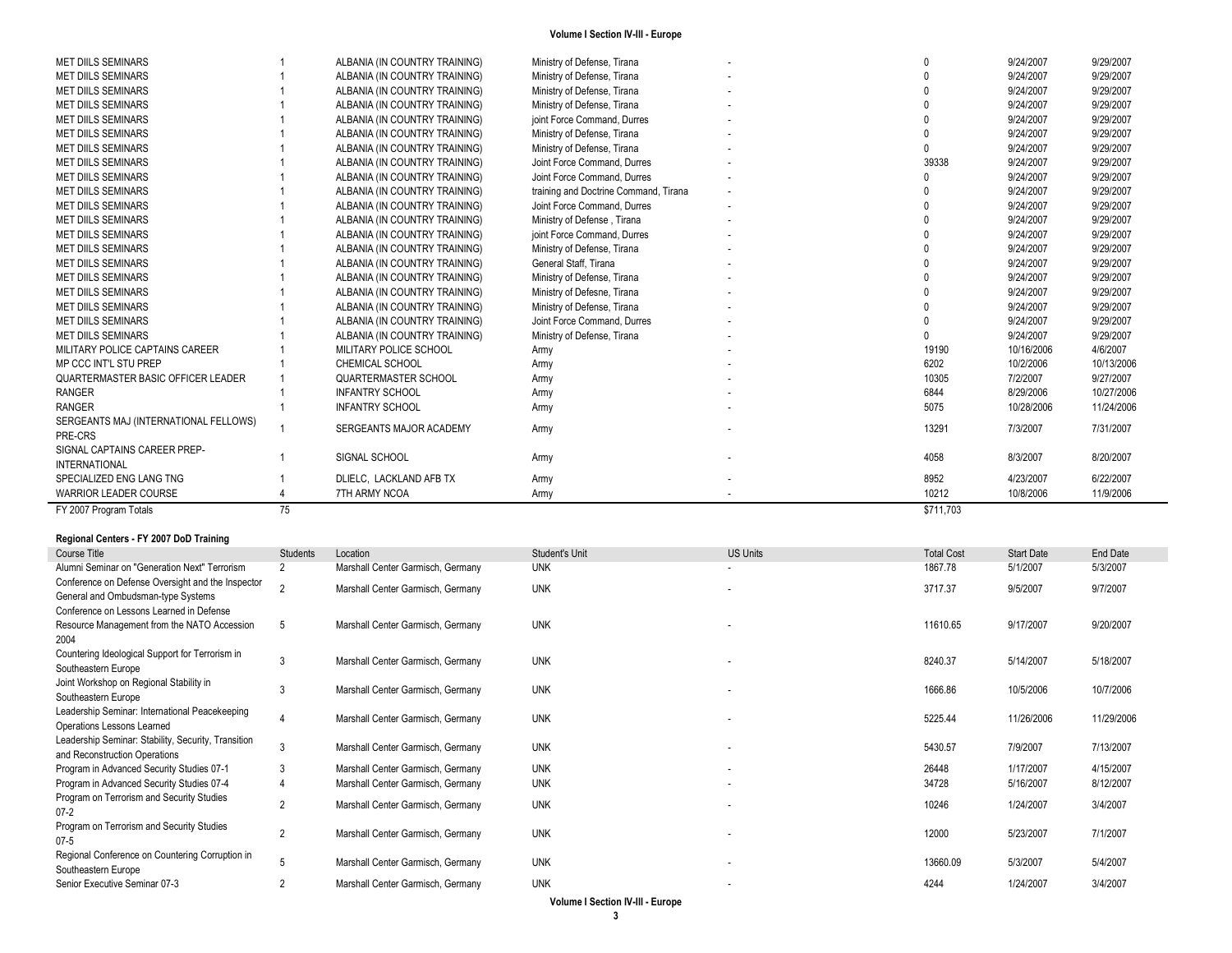| Senior Executive Seminar 07-6            |          | Marshall Center Garmisch, Germany | <b>UNK</b>     |                 | 6420              | 8/20/2007         | 8/31/2007 |
|------------------------------------------|----------|-----------------------------------|----------------|-----------------|-------------------|-------------------|-----------|
| FY 2007 Program Totals                   | 43       |                                   |                |                 | \$145,505         |                   |           |
| Service Academies - FY 2007 DoD Training |          |                                   |                |                 |                   |                   |           |
| Course Title                             | Students | Location                          | Student's Unit | <b>US Units</b> | <b>Total Cost</b> | <b>Start Date</b> | End Date  |
| U.S. Naval Academy                       |          | U.S. Naval Academy                | N/A            |                 |                   | 7/1/2006          | 6/1/2007  |
| FY 2007 Program Totals                   |          |                                   |                |                 | \$0               |                   |           |
|                                          |          |                                   |                |                 |                   |                   |           |
| Albania FY 2007 Totals                   | 157      |                                   |                |                 | \$1,023,293       |                   |           |

## *Armenia*

## **IMET-1 - FY 2007 DoS Training**

| <b>Course Title</b>           | <b>Students</b> | Location                                             | Student's Unit                                               | <b>US Units</b> | <b>Total Cost</b> | <b>Start Date</b> | End Date   |
|-------------------------------|-----------------|------------------------------------------------------|--------------------------------------------------------------|-----------------|-------------------|-------------------|------------|
| AIR TRAFFIC CNTR RADAR APP    | $\overline{2}$  | <b>KEESLER AFB, MS</b>                               | Air Force                                                    |                 | 12328             | 2/5/2007          | 4/5/2007   |
| AIR TRAFFIC CONTROL FUND      | $\overline{2}$  | <b>KEESLER AFB, MS</b>                               | Air Force                                                    |                 | 8914              | 12/5/2006         | 1/22/2007  |
| AIR TRAFFIC CONTROL/*         | $\overline{2}$  | SHEPPARD AFB. TX                                     | Air Force                                                    |                 | 3363              | 4/9/2007          | 4/20/2007  |
| <b>AIRBORNE</b>               |                 | <b>INFANTRY SCHOOL</b>                               | Army                                                         |                 | 2771              | 4/2/2007          | 4/20/2007  |
| AMERICAN LANGUAGE COURSE      |                 | DLIELC. LACKLAND AFB TX                              | Air Force                                                    |                 | 44350             | 9/19/2005         | 12/1/2006  |
| AMERICAN LANGUAGE COURSE      |                 | DLIELC, LACKLAND AFB TX                              | Air Force                                                    |                 | 31485             | 1/23/2006         | 12/1/2006  |
| AMERICAN LANGUAGE COURSE      |                 | DLIELC. LACKLAND AFB TX                              | Navy                                                         |                 | 23738             | 12/4/2006         | 6/29/2007  |
| AMERICAN LANGUAGE COURSE      |                 | DLIELC, LACKLAND AFB TX                              | Navy                                                         |                 | 21739             | 12/25/2006        | 7/20/2007  |
| AMERICAN LANGUAGE COURSE      |                 | DLIELC, LACKLAND AFB TX                              | Air Force                                                    |                 | 24987             | 12/25/2006        | 8/17/2007  |
| AMERICAN LANGUAGE COURSE      |                 | DLIELC, LACKLAND AFB TX                              | Air Force                                                    |                 | 10204             | 3/19/2007         | 5/19/2007  |
| AMERICAN LANGUAGE CRS(ALC)    |                 | DLIELC, LACKLAND AFB TX                              | Navy                                                         |                 | 23034             | 3/20/2006         | 10/6/2006  |
| ARNG PRE-RANGER COURSE        |                 | ARNG WARRIOR TRNG CTR                                | Army                                                         |                 | 3255              | 5/12/2007         | 5/27/2007  |
| <b>BASIC OFFICER CRS USMC</b> |                 | COMMANDING GENERAL, EDUCATION<br>COMMAND QUANTICO VA | Navy                                                         |                 | 22943             | 6/19/2006         | 12/14/2006 |
| CHEM BOLC3 INT'L STU PREP     |                 | <b>CHEMICAL SCHOOL</b>                               | Army                                                         |                 | 3093              | 9/10/2007         | 9/21/2007  |
| <b>CRITICAL CARE NURSING</b>  |                 | MADIGAN ARMY MEDICAL CENTER                          | Army                                                         |                 | 8134              | 8/28/2006         | 12/6/2006  |
| DEF RES MGT CRS               |                 | MONTEREY, CA                                         | Navy                                                         |                 | 8613              | 7/23/2007         | 8/16/2007  |
| DISAM INTL-PURCHASER (IT)     |                 | WRIGHT PATTERSON AFB, OH - DISAM                     | Air Force                                                    |                 | 7027              | 7/18/2007         | 8/2/2007   |
| DLI ENGLISH LANGUAGE TECH     | $\overline{1}$  | <b>VARIOUS</b>                                       | Peacekeeping Battalion English Language<br>Learning Center   |                 | 0                 | 5/8/2007          | 6/6/2007   |
| DLI ENGLISH LANGUAGE TECH     | $\overline{1}$  | <b>VARIOUS</b>                                       | Peacekeeping Battalion Enlish Language<br>learning Institute |                 | 0                 | 5/8/2007          | 6/6/2007   |
| DLI ENGLISH LANGUAGE TECH     | $\overline{1}$  | <b>VARIOUS</b>                                       | Aviation Institute English Language Learning<br>Center       |                 | 0                 | 5/8/2007          | 6/6/2007   |
| DLI ENGLISH LANGUAGE TECH     | $\overline{1}$  | <b>VARIOUS</b>                                       | Aviation Institute English Language Learning<br>Center       |                 | $\mathbf{0}$      | 5/8/2007          | 6/6/2007   |
| DLI ENGLISH LANGUAGE TECH     | $\overline{1}$  | <b>VARIOUS</b>                                       | Aviation Institute English Language Learning<br>Center       |                 | 11060             | 5/8/2007          | 6/6/2007   |
| DLI ENGLISH LANGUAGE TECH     | $\overline{1}$  | <b>VARIOUS</b>                                       | Military Institute English Language Learining<br>Center      |                 | $\mathbf{0}$      | 5/8/2007          | 6/6/2007   |
| DLI ENGLISH LANGUAGE TECH     | $\overline{1}$  | <b>VARIOUS</b>                                       | Aviation Institute English Language Learning<br>Center       |                 | 0                 | 5/8/2007          | 6/6/2007   |
| DLI ENGLISH LANGUAGE TECH     | $\overline{1}$  | <b>VARIOUS</b>                                       | Aviation Institute English Language Learning<br>Center       |                 | $\mathbf{0}$      | 5/8/2007          | 6/6/2007   |
| DLI ENGLISH LANGUAGE TECH     | $\overline{1}$  | <b>VARIOUS</b>                                       | Demining Center English Language Learning<br>Center          |                 | $\mathbf{0}$      | 5/8/2007          | 6/6/2007   |
| DLI ENGLISH LANGUAGE TECH     | $\overline{1}$  | <b>VARIOUS</b>                                       | Peacekeeping Battalion English Language<br>Learning Center   |                 | $\mathbf{0}$      | 5/8/2007          | 6/6/2007   |
| DLI ENGLISH LANGUAGE TECH     |                 | <b>VARIOUS</b>                                       | Military Institute English Language Learning<br>Center       |                 | 0                 | 5/8/2007          | 6/6/2007   |
| DLI ENGLISH LANGUAGE TECH     | $\overline{1}$  | <b>VARIOUS</b>                                       | Peacekeeping Battalion English Language<br>Learning Center   |                 | 0                 | 5/8/2007          | 6/6/2007   |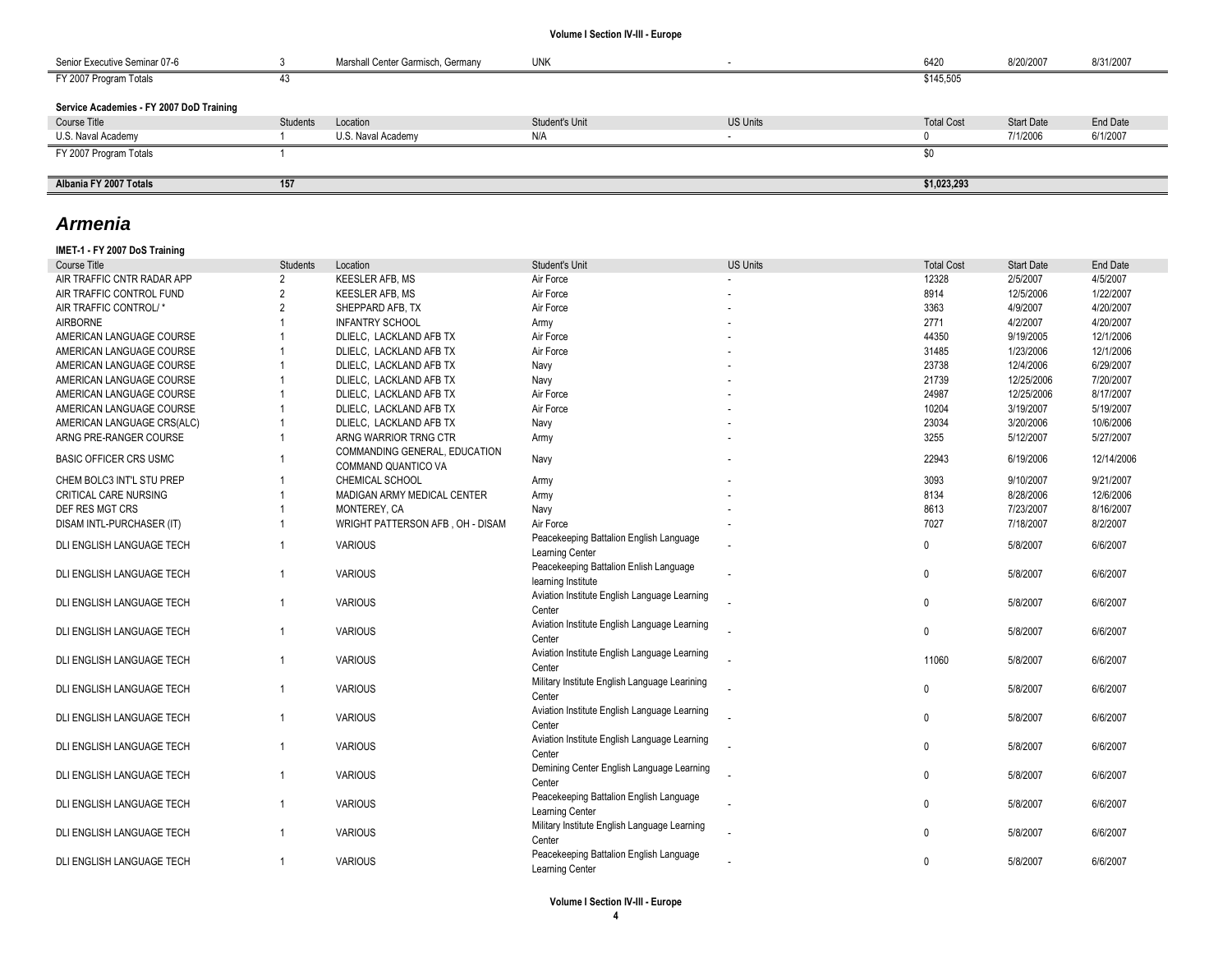| DLI ENGLISH LANGUAGE TECH               | -1             | <b>VARIOUS</b>                                   | Aviation Institute English Language Learning          | $\mathbf 0$  | 5/8/2007   | 6/6/2007   |
|-----------------------------------------|----------------|--------------------------------------------------|-------------------------------------------------------|--------------|------------|------------|
|                                         |                |                                                  | Center                                                |              |            |            |
| DLI ENGLISH LANGUAGE TECH               |                | <b>VARIOUS</b>                                   | Air Force                                             | 9668         | 5/8/2007   | 6/6/2007   |
| DLI ENGLISH LANGUAGE TECH               | -1             | <b>VARIOUS</b>                                   | Military Institute English Language Learing<br>Center | $\mathbf 0$  | 5/8/2007   | 6/6/2007   |
| DLI ENGLISH LANGUAGE TECH               | -1             | <b>VARIOUS</b>                                   | Military Insitute English Language Learning<br>Center | 0            | 5/8/2007   | 6/6/2007   |
| ENG BOLCIII INT'L STU PREP              |                | CHEMICAL SCHOOL                                  | Army                                                  | 2612         | 10/16/2006 | 10/27/2006 |
| ENGINEER BASIC OFFICER LEADER           |                | <b>ENGINEER SCHOOL</b>                           | Army                                                  | 10903        | 10/27/2006 | 2/23/2007  |
|                                         |                | AIR FORCE SECURITY ASSISTANCE                    |                                                       | 19494        |            |            |
| <b>ENGLISH LANGUAGE CRSE</b>            |                | <b>TRAINING</b>                                  | Army                                                  |              | 5/22/2006  | 12/22/2006 |
|                                         |                | AIR FORCE SECURITY ASSISTANCE                    |                                                       |              |            |            |
| ENGLISH LANGUAGE CRSE                   | 1              | <b>TRAINING</b>                                  | Army                                                  | 12634        | 6/26/2006  | 2/9/2007   |
| <b>ENGLISH LANGUAGE CRSE</b>            |                | AIR FORCE SECURITY ASSISTANCE<br><b>TRAINING</b> | Army                                                  | 19199        | 7/10/2006  | 2/2/2007   |
|                                         |                | AIR FORCE SECURITY ASSISTANCE                    |                                                       |              |            |            |
| <b>ENGLISH LANGUAGE CRSE</b>            |                | <b>TRAINING</b>                                  | Army                                                  | 19199        | 8/28/2006  | 3/23/2007  |
| <b>ENGLISH LANGUAGE CRSE</b>            |                | DLIELC, LACKLAND AFB TX                          | Army                                                  | 21130        | 10/16/2006 | 6/1/2007   |
| <b>ENGLISH LANGUAGE CRSE</b>            |                | DLIELC, LACKLAND AFB TX                          | Army                                                  | 22759        | 10/30/2006 | 7/6/2007   |
| <b>ENGLISH LANGUAGE CRSE</b>            |                | DLIELC, LACKLAND AFB TX                          | Army                                                  | 26368        | 11/27/2006 | 7/13/2007  |
| <b>ENGLISH LANGUAGE CRSE</b>            |                | DLIELC, LACKLAND AFB TX                          | Army                                                  | 19806        | 12/4/2006  | 7/6/2007   |
| <b>ENGLISH LANGUAGE CRSE</b>            |                | DLIELC. LACKLAND AFB TX                          | Army                                                  | 24466        | 12/18/2006 | 7/13/2007  |
| <b>ENGLISH LANGUAGE CRSE</b>            |                | DLIELC, LACKLAND AFB TX                          | Army                                                  | 13810        | 12/25/2006 | 2/23/2007  |
| <b>ENGLISH LANGUAGE CRSE</b>            |                | DLIELC, LACKLAND AFB TX                          | Army                                                  | 21739        | 12/25/2006 | 8/31/2007  |
| <b>ENGLISH LANGUAGE CRSE</b>            | $\overline{2}$ | DLIELC, LACKLAND AFB TX                          | Army                                                  | 39002        | 1/1/2007   | 7/27/2007  |
| ENGLISH LANGUAGE CRSE                   |                | DLIELC, LACKLAND AFB TX                          | Army                                                  | 24466        | 1/29/2007  | 8/24/2007  |
| <b>ENGLISH LANGUAGE CRSE</b>            |                | DLIELC, LACKLAND AFB TX                          | Army                                                  | 23673        | 2/19/2007  | 9/14/2007  |
| <b>ENGLISH LANGUAGE CRSE</b>            |                | DLIELC, LACKLAND AFB TX                          | Army                                                  | 18280        | 4/23/2007  | 9/14/2007  |
| <b>ENGLISH LANGUAGE CRSE</b>            |                | DLIELC, LACKLAND AFB TX                          | Army                                                  | 14898        | 5/7/2007   | 8/31/2007  |
| ENGLISH LANGUAGE CRSE                   |                | DLIELC, LACKLAND AFB TX                          | Army                                                  | 5278         | 7/2/2007   | 8/24/2007  |
| <b>ENGLISH LANGUAGE CRSE</b>            |                | DLIELC, LACKLAND AFB TX                          | Army                                                  | 5677         | 7/16/2007  | 9/14/2007  |
|                                         |                | COMMANDING GENERAL, EDUCATION                    |                                                       |              |            |            |
| EXPEDITIONARY WARFARE SCH               |                | COMMAND QUANTICO VA                              | Navy                                                  | 36092        | 7/24/2006  | 5/11/2007  |
| FA OFF ADVANCED PREPARATORY-ALLIED      |                |                                                  |                                                       |              |            |            |
| <b>OFFICER</b>                          | $\mathbf{1}$   | FIELD ARTILLERY SCHOOL                           | Army                                                  | 1742         | 10/12/2006 | 11/6/2006  |
| FA OFF ADVANCED PREPARATORY-ALLIED      |                |                                                  |                                                       |              |            |            |
| <b>OFFICER</b>                          | $\mathbf{1}$   | FIELD ARTILLERY SCHOOL                           | Army                                                  | 4576         | 6/14/2007  | 7/9/2007   |
| FIELD ARTILLERY CAPTAINS CAREER         |                | FIELD ARTILLERY SCHOOL                           | Army                                                  | 18623        | 11/7/2006  | 4/13/2007  |
| FINANCE BASIC OFFICER LDR               |                | <b>FINANCE SCHOOL</b>                            | Army                                                  | 12849        | 8/24/2006  | 11/1/2006  |
| <b>INFANTRY BASIC OFFICER LDR</b>       |                | <b>INFANTRY SCHOOL</b>                           | Army                                                  | 9749         | 7/31/2006  | 10/31/2006 |
| INTELLIGENCE IN COMBATTING TERRORISM    |                | <b>INTELLIGENCE SCHOOL</b>                       | Army                                                  | 3128         | 3/19/2007  | 3/30/2007  |
| INTERMEDIATE LEVEL EDUC                 |                | COMMAND & GENERAL STAFF COLLEGE                  | Army                                                  | 39643        | 2/13/2006  | 12/15/2006 |
| INTERNATIONAL OFF PREPARATORY - INF OFF |                |                                                  |                                                       |              |            |            |
| ADV                                     |                | <b>INFANTRY SCHOOL</b>                           | Army                                                  | 2280         | 1/4/2007   | 1/8/2007   |
| INTERNATIONAL OFFICER INTELLIGENCE CCC  |                |                                                  |                                                       |              |            |            |
| <b>PREP</b>                             |                | INTELLIGENCE SCHOOL                              | Army                                                  | 3133         | 7/23/2007  | 8/3/2007   |
| INTL OFF INTEL ADVANCED                 |                | INTELLIGENCE SCHOOL                              | Army                                                  | 25299        | 8/14/2006  | 1/30/2007  |
| JAOBC/BOLC III                          |                | JAG'S LEGAL CENTER AND SCHOOL                    | Army                                                  | 11363        | 2/20/2007  | 5/2/2007   |
| LOGISTICS OFFICER                       |                | CO MARINE CORPS COMBAT SERVICE                   | Navy                                                  | 12081        | 10/12/2006 | 2/6/2007   |
|                                         |                | SUPPORT SCH CAMP LEJEUNE NC                      |                                                       |              |            |            |
| MANAGING ENG LANG TNG(MELT              |                | DLIELC, LACKLAND AFB TX                          | Air Force                                             | 5062         | 8/14/2006  | 10/6/2006  |
| MANEUVER CAPTAINS CAREER                |                | <b>INFANTRY SCHOOL</b>                           | Army                                                  | 8278         | 1/9/2007   | 3/13/2007  |
| MANEUVER CAPTAINS CAREER                |                | <b>INFANTRY SCHOOL</b>                           | Army                                                  | 6924         | 3/14/2007  | 6/6/2007   |
| MET MEDIA AND MILITARY                  |                | ARMENIA (IN COUNTRY TRAINING)                    | MFA RA                                                | $\mathbf{0}$ | 6/11/2007  | 6/15/2007  |
| MET MEDIA AND MILITARY                  |                | ARMENIA (IN COUNTRY TRAINING)                    | Aremnai Rescue Svc                                    | 0            | 6/11/2007  | 6/15/2007  |
| MET MEDIA AND MILITARY                  |                | ARMENIA (IN COUNTRY TRAINING)                    | <b>MFA RA</b>                                         | 0            | 6/11/2007  | 6/15/2007  |
| MET MEDIA AND MILITARY                  | 1              | ARMENIA (IN COUNTRY TRAINING)                    | Noyan Tapan Information and Analytic                  | 0            | 6/11/2007  | 6/15/2007  |
|                                         |                |                                                  | Agency                                                |              |            |            |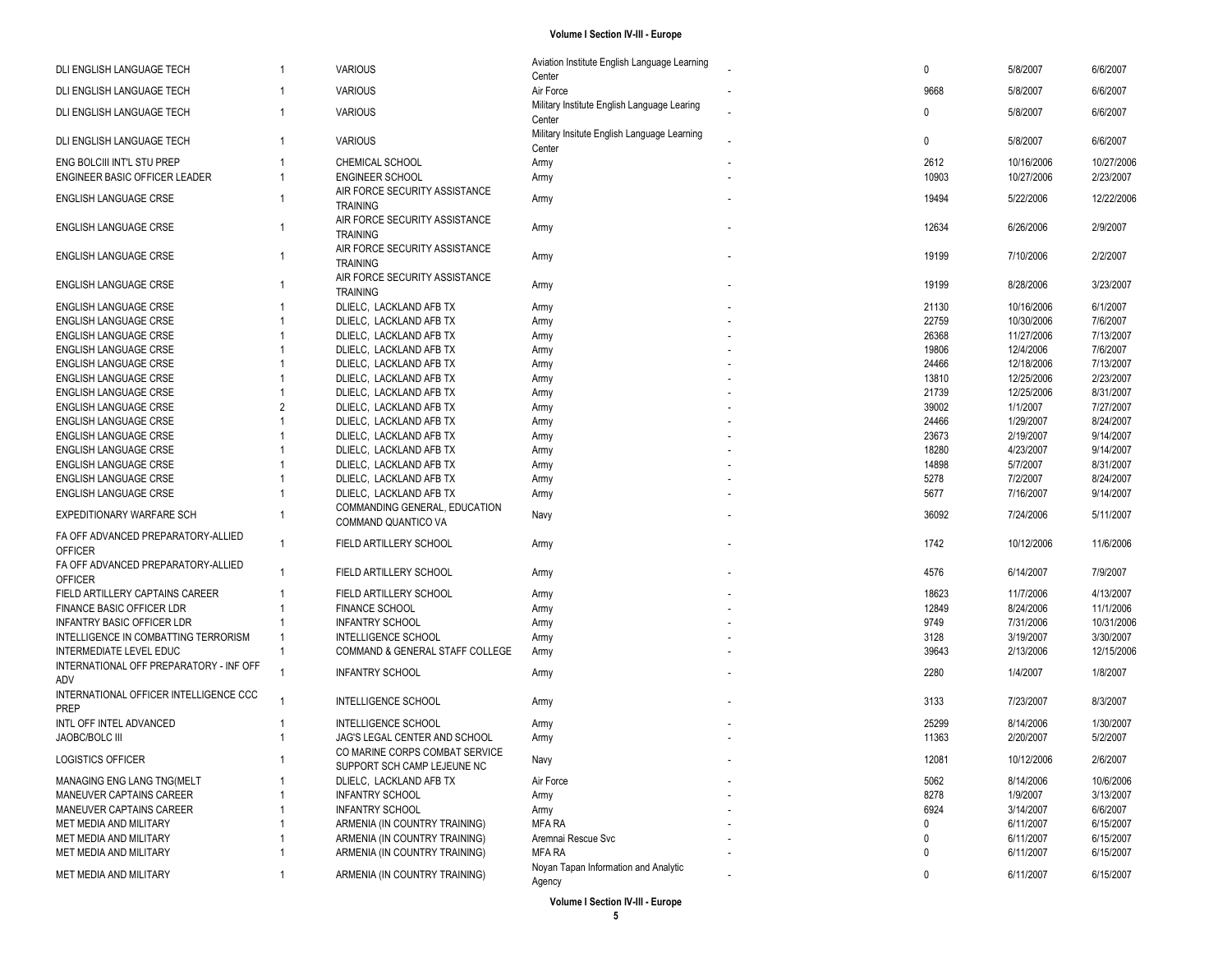| FY 2007 Program Totals                           | 116 |                                                                |                                                                         | \$956,196            |                        |                        |
|--------------------------------------------------|-----|----------------------------------------------------------------|-------------------------------------------------------------------------|----------------------|------------------------|------------------------|
| TRANSPORTATION BASIC OFFICER LEADER              |     | <b>TRANSPORTATION SCHOOL</b>                                   | Army                                                                    | 11219                | 3/5/2007               | 5/31/2007              |
| TRANS BASIC OFFICER LEADER                       |     | <b>TRANSPORTATION SCHOOL</b>                                   | Army                                                                    | 11608                | 8/24/2006              | 11/22/2006             |
| SURVIVAL & EVASION COURSE                        |     | MARINE CORPS MOUNTAIN WARFARE<br><b>TRAINING CENTER</b>        | Navy                                                                    | 3627                 | 1/3/2007               | 1/19/2007              |
| SIGNAL BASIC OFFICER LDR                         |     | SIGNAL SCHOOL                                                  | Army                                                                    | 14771                | 8/25/2006              | 11/29/2006             |
| <b>RANGER</b>                                    |     | <b>INFANTRY SCHOOL</b>                                         | Army                                                                    | 4389                 | 9/17/2007              | 9/28/2007              |
| <b>RANGER</b>                                    |     | <b>INFANTRY SCHOOL</b>                                         | Army                                                                    | 5744                 | 7/28/2007              | 9/7/2007               |
| <b>RANGER</b>                                    |     | <b>INFANTRY SCHOOL</b>                                         | Army                                                                    | 7387                 | 5/28/2007              | 7/27/2007              |
| OBS OPERATIONS TNG-CONUS                         |     | COMMAND QUANTICO VA<br><b>INTELLIGENCE SCHOOL</b>              | Army                                                                    | 4539                 | 2/5/2007               | 3/11/2007              |
| OBS MARINE CORPS                                 |     | COMMANDING GENERAL, EDUCATION                                  | Navy                                                                    | 1651                 | 12/18/2006             | 1/1/2007               |
| MET MEDIA AND MILITARY                           |     | ARMENIA (IN COUNTRY TRAINING)                                  | International Relations Dpt NSS RA                                      | $\Omega$             | 6/11/2007              | 6/15/2007              |
| MET MEDIA AND MILITARY                           |     | ARMENIA (IN COUNTRY TRAINING)                                  | MoD Information Dpt                                                     | $\mathbf{0}$         | 6/11/2007              | 6/15/2007              |
| MET MEDIA AND MILITARY                           |     | ARMENIA (IN COUNTRY TRAINING)                                  | <b>RA</b><br>Press Center Of NSS RA                                     | $\mathbf{0}$         | 6/11/2007              | 6/15/2007              |
| MET MEDIA AND MILITARY<br>MET MEDIA AND MILITARY |     | ARMENIA (IN COUNTRY TRAINING)<br>ARMENIA (IN COUNTRY TRAINING) | Police Public Relations and Informatopn Dpt                             | $\Omega$             | 6/11/2007              | 6/15/2007              |
| MET MEDIA AND MILITARY                           |     | ARMENIA (IN COUNTRY TRAINING)                                  | <b>RA</b><br><b>MFA RA</b>                                              | $\Omega$<br>$\Omega$ | 6/11/2007<br>6/11/2007 | 6/15/2007<br>6/15/2007 |
| MET MEDIA AND MILITARY                           | 1   | ARMENIA (IN COUNTRY TRAINING)                                  | Armenian Rescue Svc<br>Police Public Relations and Information Dpt      | $\Omega$             | 6/11/2007              | 6/15/2007              |
| MET MEDIA AND MILITARY                           |     | ARMENIA (IN COUNTRY TRAINING)                                  | Press Center NSS RA                                                     | $\Omega$             | 6/11/2007              | 6/15/2007              |
| MET MEDIA AND MILITARY                           |     | ARMENIA (IN COUNTRY TRAINING)                                  | MoD General Staff                                                       | $\mathbf{0}$         | 6/11/2007              | 6/15/2007              |
| MET MEDIA AND MILITARY                           |     | ARMENIA (IN COUNTRY TRAINING)                                  | MoD Dpt of International Military Cooperation<br>and Defense Program    | $\Omega$             | 6/11/2007              | 6/15/2007              |
| MET MEDIA AND MILITARY                           |     | ARMENIA (IN COUNTRY TRAINING)                                  | <b>MFA RA</b>                                                           | $\Omega$             | 6/11/2007              | 6/15/2007              |
| MET MEDIA AND MILITARY                           |     | ARMENIA (IN COUNTRY TRAINING)                                  | Public and media Relations Dep<br>Administration of the President of RA |                      | 6/11/2007              | 6/15/2007              |
| MET MEDIA AND MILITARY                           |     | ARMENIA (IN COUNTRY TRAINING)                                  | PanArmenianNetwork                                                      | 44340                | 6/11/2007              | 6/15/2007              |
| MET MEDIA AND MILITARY                           |     | ARMENIA (IN COUNTRY TRAINING)                                  | <b>MFA RA</b>                                                           | $\Omega$             | 6/11/2007              | 6/15/2007              |
| MET MEDIA AND MILITARY                           |     | ARMENIA (IN COUNTRY TRAINING)                                  | MoD Information Dpt                                                     | $\Omega$             | 6/11/2007              | 6/15/2007              |
| MET MEDIA AND MILITARY                           |     | ARMENIA (IN COUNTRY TRAINING)                                  | MoD " Armenian Solder" Newspaper                                        | $\Omega$             | 6/11/2007              | 6/15/2007              |
| MET MEDIA AND MILITARY                           |     | ARMENIA (IN COUNTRY TRAINING)                                  | A1 Plus News Agency                                                     | $\Omega$             | 6/11/2007              | 6/15/2007              |
| MET MEDIA AND MILITARY                           |     | ARMENIA (IN COUNTRY TRAINING)                                  | PanArmenianNetwork                                                      | $\Omega$             | 6/11/2007              | 6/15/2007              |
| MET MEDIA AND MILITARY                           |     | ARMENIA (IN COUNTRY TRAINING)                                  | MoD "Armenian Solder" Newspaper                                         | $\Omega$             | 6/11/2007              | 6/15/2007              |
| MET MEDIA AND MILITARY                           |     | ARMENIA (IN COUNTRY TRAINING)                                  | MoD General Staff                                                       | $\Omega$             | 6/11/2007              | 6/15/2007              |
| MET MEDIA AND MILITARY                           |     | ARMENIA (IN COUNTRY TRAINING)                                  | <b>MFA RA</b>                                                           | $\Omega$             | 6/11/2007              | 6/15/2007              |
| MET MEDIA AND MILITARY                           |     | ARMENIA (IN COUNTRY TRAINING)                                  | MoD National Institute of Strategic Research                            | $\Omega$             | 6/11/2007              | 6/15/2007              |
| MET MEDIA AND MILITARY                           |     | ARMENIA (IN COUNTRY TRAINING)                                  | Noyan Tapan Information and Analytic<br>Agency                          | $\Omega$             | 6/11/2007              | 6/15/2007              |
| MET MEDIA AND MILITARY                           |     | ARMENIA (IN COUNTRY TRAINING)                                  | "02" Weekly news                                                        | $\Omega$             | 6/11/2007              | 6/15/2007              |
| MET MEDIA AND MILITARY                           |     | ARMENIA (IN COUNTRY TRAINING)                                  | <b>MFARA</b>                                                            | $\Omega$             | 6/11/2007              | 6/15/2007              |
| MET MEDIA AND MILITARY                           |     | ARMENIA (IN COUNTRY TRAINING)                                  | Polioce Public Relatins and Information Dpt<br><b>RA</b>                | $\Omega$             | 6/11/2007              | 6/15/2007              |
| MET MEDIA AND MILITARY                           |     | ARMENIA (IN COUNTRY TRAINING)                                  | MoD National Institute of Strategic Research                            | $\Omega$             | 6/11/2007              | 6/15/2007              |
| MET MEDIA AND MILITARY                           |     | ARMENIA (IN COUNTRY TRAINING)                                  | <b>MFA RA</b>                                                           | $\Omega$             | 6/11/2007              | 6/15/2007              |
| MET MEDIA AND MILITARY                           |     | ARMENIA (IN COUNTRY TRAINING)                                  | ArmInfo News Agency                                                     | $\Omega$             | 6/11/2007              | 6/15/2007              |
| MET MEDIA AND MILITARY                           |     | ARMENIA (IN COUNTRY TRAINING)                                  | <b>Interfax News Agency</b>                                             | $\Omega$             | 6/11/2007              | 6/15/2007              |

#### **Regional Centers - FY 2007 DoD Training**

×.

| Course Title                                                                            | <b>Students</b> | Location                          | Student's Unit | <b>US Units</b> | <b>Total Cost</b> | <b>Start Date</b> | End Date   |
|-----------------------------------------------------------------------------------------|-----------------|-----------------------------------|----------------|-----------------|-------------------|-------------------|------------|
| Alumni Roundtable: Strenthening Civilian Control of<br><b>Security Sector</b>           |                 | Marshall Center Garmisch, Germany | <b>UNK</b>     |                 | 906.12            | 2/6/2007          | 2/7/2007   |
| Armenia Defense Reform I                                                                |                 | Marshall Center Garmisch, Germany | <b>UNK</b>     |                 | 54200.62          | 2/5/2007          | 2/7/2007   |
| Conference on Defense Oversight and the Inspector<br>General and Ombudsman-type Systems |                 | Marshall Center Garmisch, Germany | <b>UNK</b>     |                 | 1858.68           | 9/5/2007          | 9/7/2007   |
| International Humanitarian Law Course                                                   |                 | Marshall Center Garmisch, Germany | <b>UNK</b>     |                 | 8167.97           | 10/1/2006         | 10/10/2006 |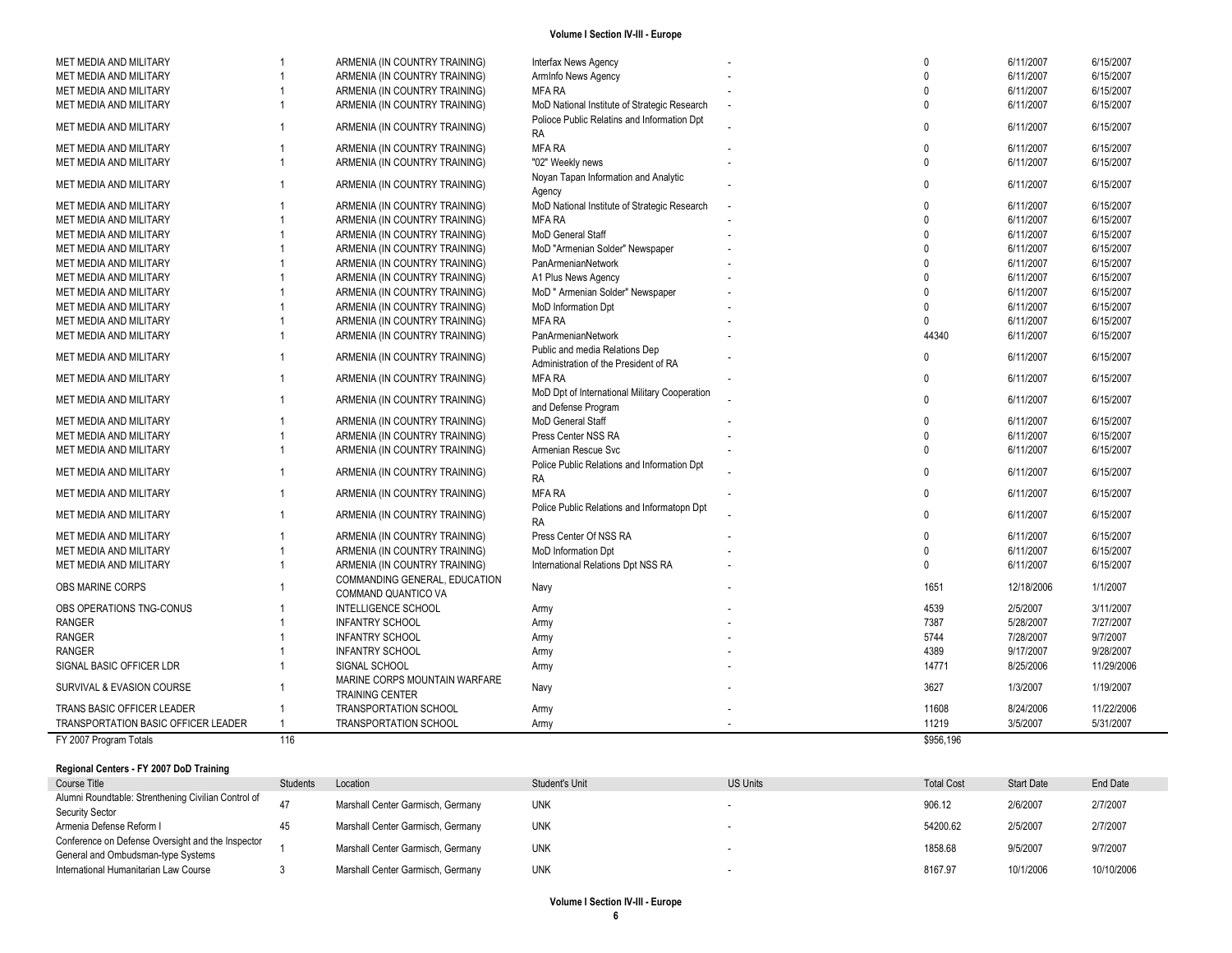| Leadership Seminar: International Peacekeeping                                                                     |     | Marshall Center Garmisch, Germany | <b>UNK</b> |    | 1306.36     | 11/26/2006 | 11/29/2006 |
|--------------------------------------------------------------------------------------------------------------------|-----|-----------------------------------|------------|----|-------------|------------|------------|
| Operations Lessons Learned<br>Leadership Seminar: Stability, Security, Transition<br>and Reconstruction Operations |     | Marshall Center Garmisch, Germany | <b>UNK</b> |    | 3620.38     | 7/9/2007   | 7/13/2007  |
| Program in Advanced Security Studies 07-1                                                                          |     | Marshall Center Garmisch, Germany | <b>UNK</b> | ۰. | 48140       | 1/17/2007  | 4/15/2007  |
| Program in Advanced Security Studies 07-4                                                                          |     | Marshall Center Garmisch, Germany | <b>UNK</b> | ۰. | 41920       | 5/16/2007  | 8/12/2007  |
| Program on Terrorism and Security Studies<br>$07-2$                                                                |     | Marshall Center Garmisch, Germany | <b>UNK</b> |    | 4998        | 1/24/2007  | 3/4/2007   |
| Program on Terrorism and Security Studies<br>$07 - 5$                                                              |     | Marshall Center Garmisch, Germany | <b>UNK</b> |    | 6393        | 5/23/2007  | 7/1/2007   |
| Senior Executive Seminar 07-3                                                                                      |     | Marshall Center Garmisch, Germany | <b>UNK</b> | ۰. | 4828        | 1/24/2007  | 3/4/2007   |
| Senior Executive Seminar 07-6                                                                                      |     | Marshall Center Garmisch, Germany | <b>UNK</b> |    | 4680        | 8/20/2007  | 8/31/2007  |
| FY 2007 Program Totals                                                                                             | 114 |                                   |            |    | \$181.019   |            |            |
|                                                                                                                    |     |                                   |            |    |             |            |            |
| Armenia FY 2007 Totals                                                                                             | 230 |                                   |            |    | \$1.137.215 |            |            |

## *Austria*

## **CTFP - FY 2007 DoD Training** Course Title Students Students Location Students Unit Student's Unit US Units Unit US Units Total Cost Start Date End Date MET REGIONAL DIILS **1** SLOVAKIA (IN COUNTRY TRAINING) Navy - 1000 3/5/2007 3/9/2007 3/9/2007 FY 2007 Program Totals **1** \$1,000 **Regional Centers - FY 2007 DoD Training** Course Title Students Students Location Students Unit Student's Unit US Units Unit US Units Total Cost Start Date End Date Energy Security Cooperation (OR07-02) 1 Asia-Pacific Center for Security Studies, Asia-Pacific Ceffer for Security Studies, and Institute for Applied Systems Analysis - 3569.08 4/17/2007 4/19/2007<br>Honolulu, Hawaii Alexandre Analysis - 100 and 19/2007 4/19/2007 International Humanitarian Law Course 2 2 Marshall Center Garmisch, Germany UNK - 10/10/2006 10/1/2006 10/1/2006 10/10/2006 10/10/2006 PSSTR Expert Working Group 1 1 Marshall Center Garmisch, Germany UNK - 1281.28 9/17/2007 9/19/2007 9/19/2007 FY 2007 Program Totals **4** \$10,296 **Austria FY 2007 Totals 5 \$11,296**

## *Azerbaijan*

| ALP - FY 2007 DoD Training    |          |                                 |                |                          |                   |                   |            |
|-------------------------------|----------|---------------------------------|----------------|--------------------------|-------------------|-------------------|------------|
| Course Title                  | Students | Location                        | Student's Unit | <b>US Units</b>          | <b>Total Cost</b> | Start Date        | End Date   |
| <b>INTRO FLT TRNG/ALP</b>     |          | <b>COLOMBUS AFB MS</b>          | Air Force      | ٠                        | 6245              | 11/2/2006         | 1/30/2007  |
| ORAL PROF AV ALP SCHLRSHP     |          | DLIELC, LACKLAND AFB TX         | Air Force      | ٠                        | 9925              | 4/3/2006          | 10/13/2006 |
| FY 2007 Program Totals        |          |                                 |                |                          | \$16,170          |                   |            |
|                               |          |                                 |                |                          |                   |                   |            |
| CTFP - FY 2007 DoD Training   |          |                                 |                |                          |                   |                   |            |
| Course Title                  | Students | Location                        | Student's Unit | <b>US Units</b>          | <b>Total Cost</b> | <b>Start Date</b> | End Date   |
| AMERICAN LANGUAGE COURSE      |          | DLIELC, LACKLAND AFB TX         | Navy           | $\overline{\phantom{a}}$ | 5088              | 10/2/2006         | 11/3/2006  |
| <b>BASIC OFFICER CRS USMC</b> |          | COMMANDING GENERAL, EDUCATION   | Navy           | ۰.                       | 1098              | 10/1/2006         | 10/5/2006  |
|                               |          | COMMAND QUANTICO VA             |                |                          |                   |                   |            |
| BUDS/DIVE/PREP TRNG           |          | NETSAFA INTERNATIONAL TRAINING  | Navy           | ۰                        | 2921              | 3/5/2007          | 3/28/2007  |
|                               |          | <b>CENTER PENSACOLA FL</b>      |                |                          |                   |                   |            |
| CIV-MIL RESP TO TERRORISM     |          | CIVIL-MILITARY RELATIONS NPS    | Navy           |                          | 10379             | 4/2/2007          | 4/13/2007  |
|                               |          | CENTER FOR MONTEREY CA          |                |                          |                   |                   |            |
| DIVER EXPLOSIVE ORD DISP      |          | NAVDIVSALVTRACEN PANAMA CITY FL | Navy           | ٠                        | 7008              | 11/8/2006         | 1/15/2007  |
| INTL EOD PH II                |          | NAVAL SCHOOL EXPLOSIVE ORDNANCE | Navy           |                          | 16349             | 3/20/2007         | 7/6/2007   |
|                               |          | DISPOSAL EGLIN AFB FL           |                |                          |                   |                   |            |
| <b>INTL EOD PHASE I</b>       |          | NAVAL SCHOOL EXPLOSIVE ORDNANCE | Navy           | ٠                        | 9505              | 1/16/2007         | 3/19/2007  |
|                               |          | DISPOSAL EGLIN AFB FL           |                |                          |                   |                   |            |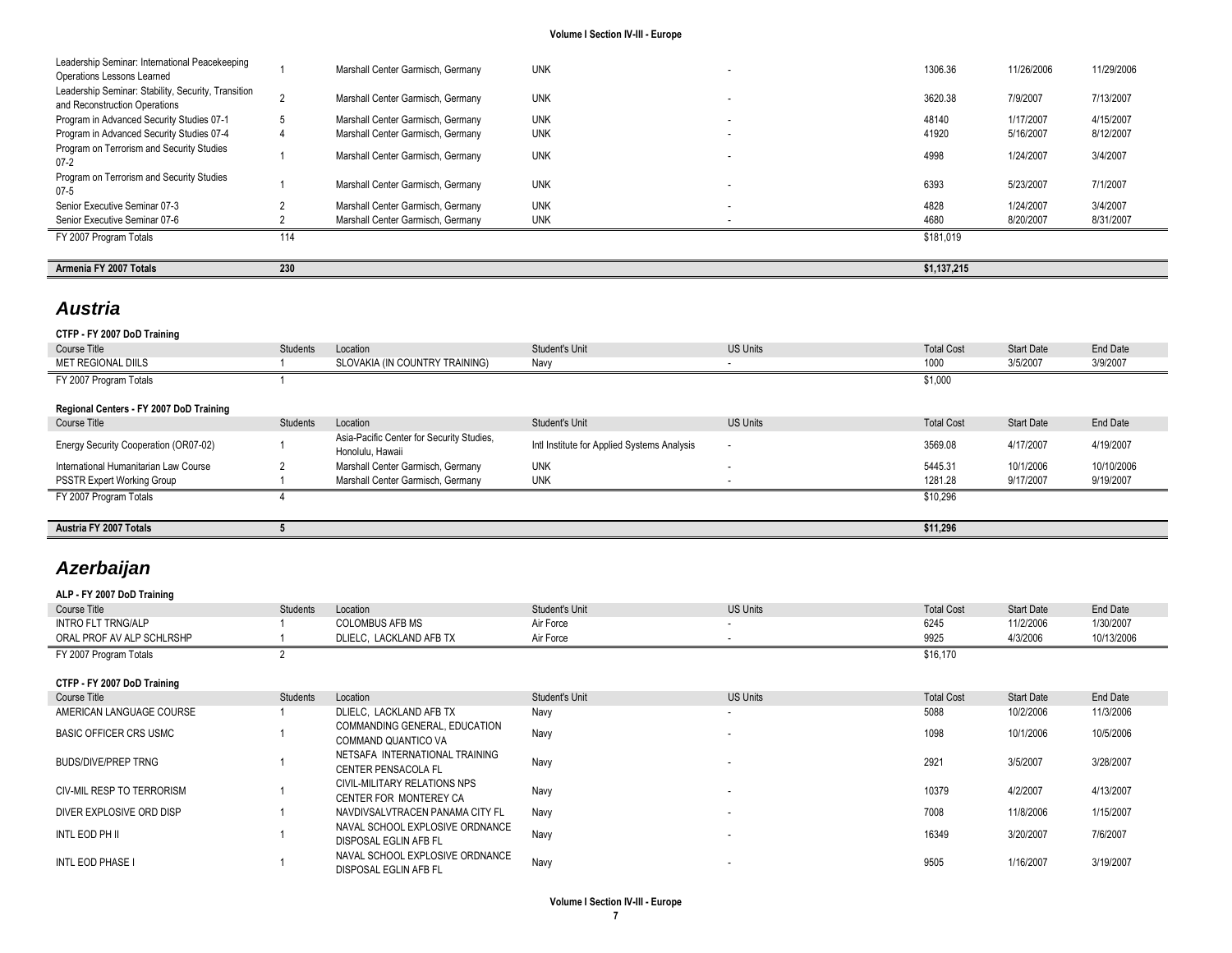| FY 2007 Program Totals                          |                                                          |      | \$70,654 |           |           |
|-------------------------------------------------|----------------------------------------------------------|------|----------|-----------|-----------|
| UNWTR DEMOL/SEAL INDOC                          | CO NAVAL SPECIAL WARFARE CENTER<br>CORONADO SAN DIEGO CA | Navv | 3967     | 4/2/2007  | 5/4/2007  |
| PROGRAM ON TERRORISM SECURITY STUDIES<br>(PTSS) | MARSHALL CENTER                                          | Armv | 6303     | 1/26/2007 | 3/2/2007  |
| <b>MET CT- REGIONAL CIV-MIL</b>                 | UKRAINE (IN COUNTRY TRAINING)                            | Navy | 3904     | 7/9/2007  | 7/13/2007 |
| INTL EOD PHASE II NAVY                          | NAVAL SCHOOL EXPLOSIVE ORDNANCE<br>DISPOSAL EGLIN AFB FL | Nav  | 4132     | 7/9/2007  | 8/2/2007  |

| DOHS/USCG - FY 2007 DOHS Training |                 |                                                   |                               |                          |                   |                   |            |
|-----------------------------------|-----------------|---------------------------------------------------|-------------------------------|--------------------------|-------------------|-------------------|------------|
| Course Title                      | <b>Students</b> | Location                                          | Student's Unit                | <b>US Units</b>          | <b>Total Cost</b> | <b>Start Date</b> | End Date   |
| MTT SMALL BOAT OPS CG11           |                 | COGARD INTL TRNG DET TRACEN<br>YORKTOWN VA        | Border Guard Maritime Brigade | ۰.                       |                   | 8/8/2007          | 8/26/2007  |
| MTT SMALL BOAT OPS CG11           |                 | COGARD INTL TRNG DET TRACEN<br>YORKTOWN VA        | Border Guard Maritime Brigade |                          |                   | 8/8/2007          | 8/26/2007  |
| MTT SMALL BOAT OPS CG11           |                 | COGARD INTL TRNG DET TRACEN<br>YORKTOWN VA        | Border Guard Maritime Brigade |                          |                   | 8/8/2007          | 8/26/2007  |
| MTT SMALL BOAT OPS CG11           |                 | COGARD INTL TRNG DET TRACEN<br>YORKTOWN VA        | Border Guard Maritime Brigade |                          |                   | 8/8/2007          | 8/26/2007  |
| MTT SMALL BOAT OPS CG11           |                 | COGARD INTL TRNG DET TRACEN<br>YORKTOWN VA        | Border Guard Maritime Brigade |                          |                   | 8/8/2007          | 8/26/2007  |
| MTT SMALL BOAT OPS CG11           |                 | COGARD INTL TRNG DET TRACEN<br>YORKTOWN VA        | Border Guard Maritime Brigade | $\overline{\phantom{a}}$ |                   | 8/8/2007          | 8/26/2007  |
| MTT SMALL BOAT OPS CG11           |                 | COGARD INTL TRNG DET TRACEN<br>YORKTOWN VA        | Border Guard Maritime Brigade |                          |                   | 8/8/2007          | 8/26/2007  |
| MTT SMALL BOAT OPS CG11           |                 | COGARD INTL TRNG DET TRACEN<br>YORKTOWN VA        | Border Guard Maritime Brigade | ۰.                       |                   | 8/8/2007          | 8/26/2007  |
| SAFE BOAT FAM & INDOC             |                 | SAFE BOAT INTERNATIONAL<br>MANUFACTURING FACILITY | Navy                          | $\overline{\phantom{a}}$ | 15738             | 10/9/2006         | 10/27/2006 |
| FY 2007 Program Totals            |                 |                                                   |                               |                          | \$15,738          |                   |            |

#### **FMF - FY 2007 DoS Training**

| Course Title              | <b>Students</b> | Location       | Student's Unit   | <b>US Units</b> | <b>Total Cost</b> | <b>Start Date</b> | End Date  |
|---------------------------|-----------------|----------------|------------------|-----------------|-------------------|-------------------|-----------|
| DLI ENGLISH LANGUAGE TECH |                 | <b>VARIOUS</b> | Army Unit        |                 |                   | 9/20/2006         | 3/17/2007 |
| DLI ENGLISH LANGUAGE TECH |                 | <b>VARIOUS</b> | Air Force        |                 | 90390             | 9/20/2006         | 3/17/2007 |
| DLI ENGLISH LANGUAGE TECH |                 | <b>VARIOUS</b> | Air Force Unit   | $\sim$          |                   | 9/20/2006         | 3/17/2007 |
| DLI ENGLISH LANGUAGE TECH |                 | <b>VARIOUS</b> | Army Unit        |                 |                   | 9/20/2006         | 3/17/2007 |
| DLI ENGLISH LANGUAGE TECH |                 | <b>VARIOUS</b> | Army Unit        |                 |                   | 9/20/2006         | 3/17/2007 |
| DLI ENGLISH LANGUAGE TECH |                 | <b>VARIOUS</b> | Army Unit        |                 |                   | 9/20/2006         | 3/17/2007 |
| DLI ENGLISH LANGUAGE TECH |                 | <b>VARIOUS</b> | Army Unit        |                 |                   | 9/20/2006         | 3/17/2007 |
| DLI ENGLISH LANGUAGE TECH |                 | <b>VARIOUS</b> | Army Unit        |                 |                   | 9/20/2006         | 3/17/2007 |
| DLI ENGLISH LANGUAGE TECH |                 | <b>VARIOUS</b> | Army Unit        |                 |                   | 9/20/2006         | 3/17/2007 |
| DLI ENGLISH LANGUAGE TECH |                 | <b>VARIOUS</b> | Air Force Unit   |                 |                   | 9/20/2006         | 3/17/2007 |
| DLI ENGLISH LANGUAGE TECH |                 | <b>VARIOUS</b> | Army Unit        |                 |                   | 9/20/2006         | 3/17/2007 |
| DLI ENGLISH LANGUAGE TECH |                 | <b>VARIOUS</b> | Army Unit        |                 |                   | 9/20/2006         | 3/17/2007 |
| DLI ENGLISH LANGUAGE TECH |                 | <b>VARIOUS</b> | Army Unit        |                 |                   | 9/20/2006         | 3/17/2007 |
| DLI ENGLISH LANGUAGE TECH |                 | <b>VARIOUS</b> | Army Unit        |                 |                   | 9/20/2006         | 3/17/2007 |
| DLI ENGLISH LANGUAGE TECH |                 | <b>VARIOUS</b> | Air Defense Unit |                 |                   | 9/20/2006         | 3/17/2007 |
| DLI ENGLISH LANGUAGE TECH |                 | <b>VARIOUS</b> | Army Unit        |                 |                   | 9/20/2006         | 3/17/2007 |
| DLI ENGLISH LANGUAGE TECH |                 | <b>VARIOUS</b> | Army Unit        |                 |                   | 9/20/2006         | 3/17/2007 |
| DLI ENGLISH LANGUAGE TECH |                 | <b>VARIOUS</b> | Army Unit        |                 |                   | 9/20/2006         | 3/17/2007 |
| DLI ENGLISH LANGUAGE TECH |                 | <b>VARIOUS</b> | Army Unit        |                 |                   | 9/20/2006         | 3/17/2007 |
| DLI ENGLISH LANGUAGE TECH |                 | <b>VARIOUS</b> | Army Unit        |                 |                   | 9/20/2006         | 3/17/2007 |
| DLI ENGLISH LANGUAGE TECH |                 | <b>VARIOUS</b> | Air Force Unit   |                 |                   | 9/20/2006         | 3/17/2007 |
| DLI ENGLISH LANGUAGE TECH |                 | <b>VARIOUS</b> | Army Unit        |                 |                   | 9/20/2006         | 3/17/2007 |
| DLI ENGLISH LANGUAGE TECH |                 | <b>VARIOUS</b> | Army Unit        |                 |                   | 9/20/2006         | 3/17/2007 |
| DLI ENGLISH LANGUAGE TECH |                 | <b>VARIOUS</b> | Army Unit        |                 |                   | 9/20/2006         | 3/17/2007 |
| DLI ENGLISH LANGUAGE TECH |                 | <b>VARIOUS</b> | Army Unit        |                 |                   | 9/20/2006         | 3/17/2007 |
|                           |                 |                |                  |                 |                   |                   |           |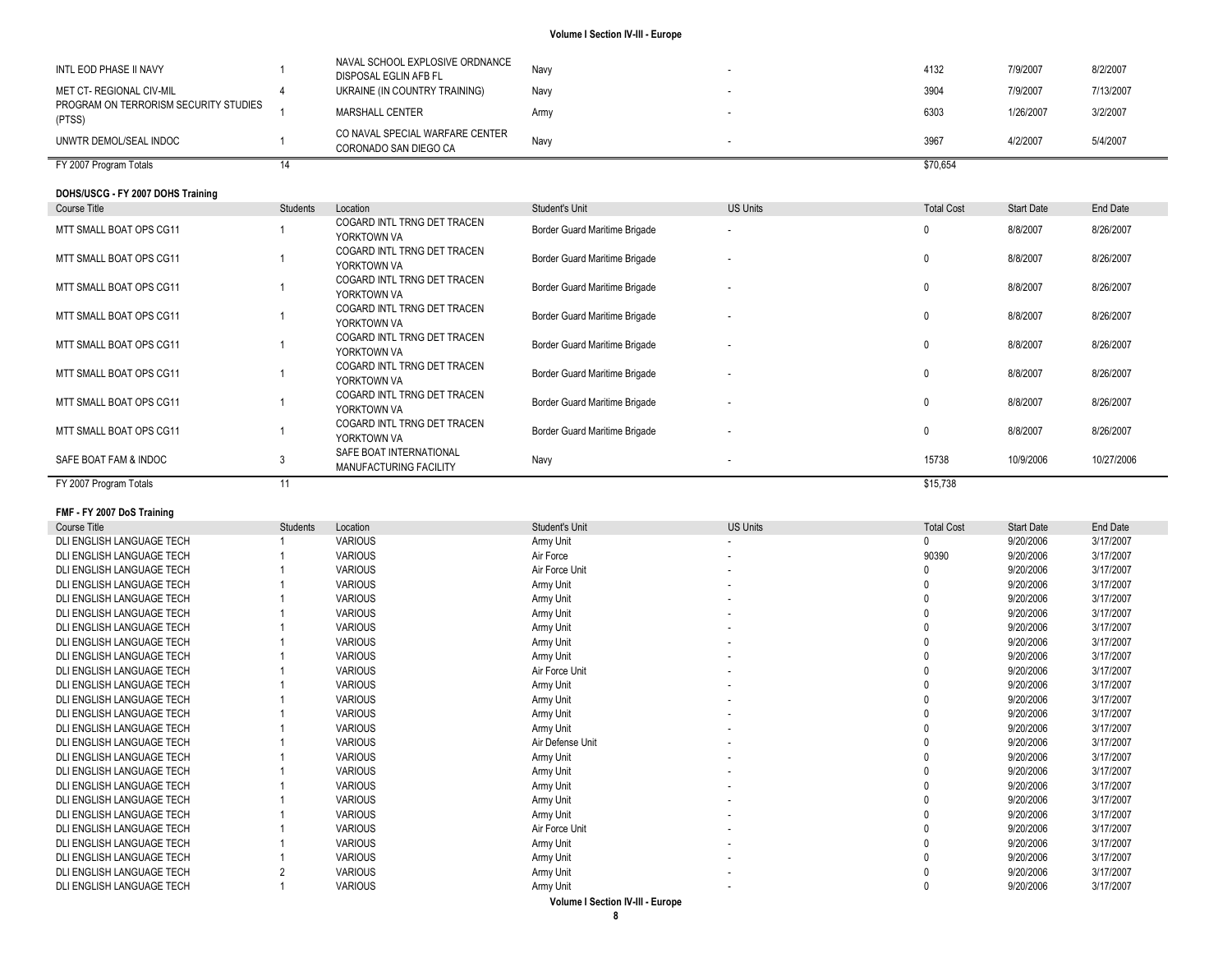| DLI ENGLISH LANGUAGE TECH |    | <b>VARIOUS</b> | Naval Unit     |                          |           | 9/20/2006 | 3/17/2007 |
|---------------------------|----|----------------|----------------|--------------------------|-----------|-----------|-----------|
| DLI ENGLISH LANGUAGE TECH |    | <b>VARIOUS</b> | Army Unit      |                          |           | 9/20/2006 | 3/17/2007 |
| DLI ENGLISH LANGUAGE TECH |    | <b>VARIOUS</b> | Army Unit      |                          |           | 9/20/2006 | 3/17/2007 |
| DLI ENGLISH LANGUAGE TECH |    | <b>VARIOUS</b> | Army Unit      |                          |           | 9/20/2006 | 3/17/2007 |
| DLI ENGLISH LANGUAGE TECH |    | <b>VARIOUS</b> | Army Unit      |                          |           | 9/20/2006 | 3/17/2007 |
| DLI ENGLISH LANGUAGE TECH |    | <b>VARIOUS</b> | Army Unit      |                          |           | 9/20/2006 | 3/17/2007 |
| DLI ENGLISH LANGUAGE TECH |    | <b>VARIOUS</b> | Army Unit      |                          |           | 9/20/2006 | 3/17/2007 |
| DLI ENGLISH LANGUAGE TECH |    | <b>VARIOUS</b> | Naval Unit     |                          |           | 9/20/2006 | 3/17/2007 |
| DLI ENGLISH LANGUAGE TECH |    | <b>VARIOUS</b> | Army Unit      |                          |           | 9/20/2006 | 3/17/2007 |
| DLI ENGLISH LANGUAGE TECH |    | <b>VARIOUS</b> | Army Unit      |                          |           | 9/20/2006 | 3/17/2007 |
| DLI ENGLISH LANGUAGE TECH |    | <b>VARIOUS</b> | Air Force Unit |                          |           | 9/20/2006 | 3/17/2007 |
| DLI ENGLISH LANGUAGE TECH |    | <b>VARIOUS</b> | Air Force Unit |                          |           | 9/20/2006 | 3/17/2007 |
| DLI ENGLISH LANGUAGE TECH |    | <b>VARIOUS</b> | Army Unit      |                          |           | 9/20/2006 | 3/17/2007 |
| DLI ENGLISH LANGUAGE TECH |    | <b>VARIOUS</b> | Army Unit      |                          |           | 9/20/2006 | 3/17/2007 |
| DLI ENGLISH LANGUAGE TECH |    | <b>VARIOUS</b> | Air Force Unit |                          |           | 9/20/2006 | 3/17/2007 |
| DLI ENGLISH LANGUAGE TECH |    | <b>VARIOUS</b> | Army Unit      | $\overline{\phantom{a}}$ |           | 9/20/2006 | 3/17/2007 |
| DLI ENGLISH LANGUAGE TECH |    | <b>VARIOUS</b> | Army Unit      |                          |           | 9/20/2006 | 3/17/2007 |
| DLI ENGLISH LANGUAGE TECH |    | <b>VARIOUS</b> | Army Unit      |                          |           | 9/20/2006 | 3/17/2007 |
| DLI ENGLISH LANGUAGE TECH |    | <b>VARIOUS</b> | Naval Unit     |                          |           | 9/20/2006 | 3/17/2007 |
| DLI ENGLISH LANGUAGE TECH |    | <b>VARIOUS</b> | Army Unit      |                          | 71478     | 9/20/2006 | 3/17/2007 |
| DLI ENGLISH LANGUAGE TECH |    | <b>VARIOUS</b> | Naval Unit     |                          |           | 9/20/2006 | 3/17/2007 |
| DLI ENGLISH LANGUAGE TECH |    | <b>VARIOUS</b> | Army Unit      |                          |           | 9/20/2006 | 3/17/2007 |
| DLI ENGLISH LANGUAGE TECH |    | <b>VARIOUS</b> | Army Unit      |                          |           | 9/20/2006 | 3/17/2007 |
| FY 2007 Program Totals    | 50 |                |                |                          | \$161,868 |           |           |

### **IMET -1 - FY 2007 DoS Training**

| Course Title                      | Students | Location                                             | Student's Unit | <b>US Units</b> | <b>Total Cost</b> | <b>Start Date</b> | End Date   |
|-----------------------------------|----------|------------------------------------------------------|----------------|-----------------|-------------------|-------------------|------------|
| AIRFIELD OPERATIONS OFFCR         |          | <b>KEESLER AFB. MS</b>                               | Air Force      |                 | 9810              | 1/3/2007          | 4/23/2007  |
| AIRFIELD OPERATIONS OFFCR         |          | KEESLER AFB. MS                                      | Air Force      |                 | 8456              | 5/21/2007         | 8/23/2007  |
| AMERICAN LANGUAGE COURSE          |          | DLIELC. LACKLAND AFB TX                              | Navy           |                 | 52745             | 8/15/2005         | 3/9/2007   |
| AMERICAN LANGUAGE COURSE          |          | DLIELC, LACKLAND AFB TX                              | Air Force      |                 | 23739             | 5/22/2006         | 12/15/2006 |
| AMERICAN LANGUAGE COURSE          |          | DLIELC. LACKLAND AFB TX                              | Air Force      |                 | 37669             | 5/22/2006         | 5/18/2007  |
| AMERICAN LANGUAGE COURSE          |          | DLIELC. LACKLAND AFB TX                              | Navy           |                 | 10965             | 10/30/2006        | 1/5/2007   |
| AMERICAN LANGUAGE COURSE          |          | DLIELC, LACKLAND AFB TX                              | Air Force      |                 | 22289             | 12/18/2006        | 7/13/2007  |
| AMERICAN LANGUAGE COURSE          |          | DLIELC, LACKLAND AFB TX                              | Air Force      |                 | 26135             | 1/15/2007         | 9/21/2007  |
| AMERICAN LANGUAGE COURSE          |          | DLIELC. LACKLAND AFB TX                              | Air Force      |                 | 20959             | 3/12/2007         | 9/20/2007  |
| <b>BASIC OFFICER CRS USMC</b>     |          | COMMANDING GENERAL, EDUCATION<br>COMMAND QUANTICO VA | Navy           |                 | 16213             | 9/4/2006          | 3/16/2007  |
| BASIC OFFICER LDR BOLC II         |          | <b>INFANTRY SCHOOL</b>                               | Army           |                 | 5173              | 9/9/2006          | 10/21/2006 |
| CAPTAIN CAREER COMMON CORE (CLC3) |          | ARMY LOGISTICS MANAGEMENT<br>COLLEGE                 | Army           |                 | 1543              | 9/17/2007         | 9/28/2007  |
| CHEM CCC INT'L STU PREP           |          | <b>CHEMICAL SCHOOL</b>                               | Army           |                 | 3119              | 7/9/2007          | 7/20/2007  |
| CHEMICAL BASIC OFFICER LDR        |          | <b>CHEMICAL SCHOOL</b>                               | Army           |                 | 10339             | 8/28/2006         | 12/4/2006  |
| COMB STRAT INTEL TNG PRGM         |          | Defense Intelligence Agency (CSITP)                  | Air Force      |                 | 8175              | 9/25/2006         | 11/9/2006  |
| <b>COMBAT ENGR OFFICER USMC</b>   |          | MARINE CORPS ENGINEER SCHOOL<br>CAMP LEJEUNE NC      | Navy           |                 | 11385             | 7/7/2006          | 10/20/2006 |
| ENG BOLCIII INT'L STU PREP        |          | <b>CHEMICAL SCHOOL</b>                               | Army           |                 | 2612              | 7/9/2007          | 7/20/2007  |
| ENGINEER BASIC OFFICER LEADER     |          | <b>ENGINEER SCHOOL</b>                               | Army           |                 | 11513             | 10/27/2006        | 2/23/2007  |
| <b>ENGLISH LANGUAGE CRSE</b>      |          | AIR FORCE SECURITY ASSISTANCE<br><b>TRAINING</b>     | Army           |                 | 37541             | 11/14/2005        | 11/10/2006 |
| <b>ENGLISH LANGUAGE CRSE</b>      |          | AIR FORCE SECURITY ASSISTANCE<br><b>TRAINING</b>     | Army           |                 | 26145             | 3/27/2006         | 12/29/2006 |
| ENGLISH LANGUAGE CRSE             |          | AIR FORCE SECURITY ASSISTANCE<br><b>TRAINING</b>     | Army           |                 | 30206             | 5/22/2006         | 10/20/2006 |
| <b>ENGLISH LANGUAGE CRSE</b>      |          | AIR FORCE SECURITY ASSISTANCE<br><b>TRAINING</b>     | Army           |                 | 15485             | 5/29/2006         | 10/13/2006 |
| <b>ENGLISH LANGUAGE CRSE</b>      |          | AIR FORCE SECURITY ASSISTANCE<br><b>TRAINING</b>     | Army           |                 | 28810             | 8/14/2006         | 6/22/2007  |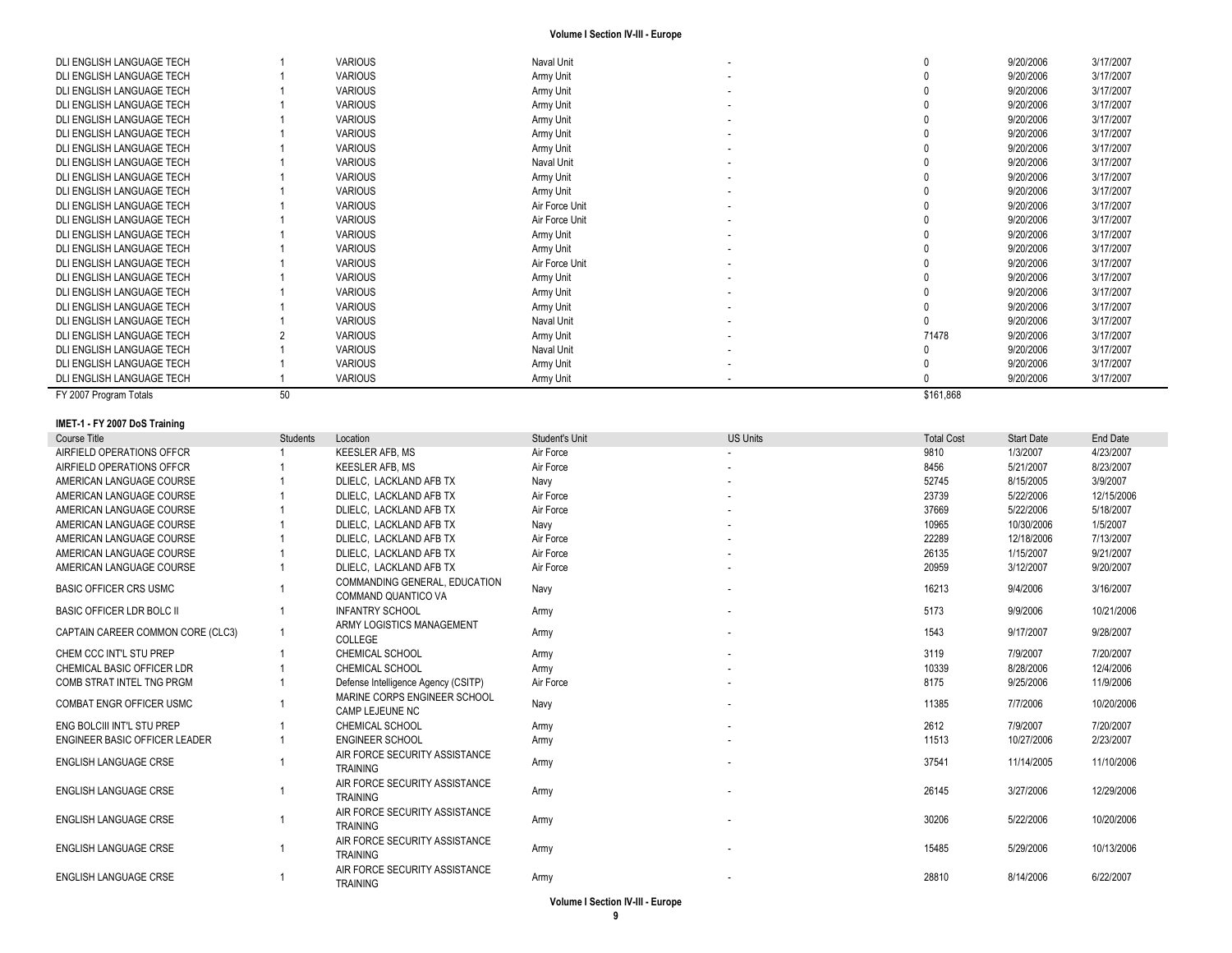| <b>ENGLISH LANGUAGE CRSE</b>                                      |              | AIR FORCE SECURITY ASSISTANCE<br><b>TRAINING</b>                   | Army                     | 15485          | 9/25/2006                | 2/9/2007              |
|-------------------------------------------------------------------|--------------|--------------------------------------------------------------------|--------------------------|----------------|--------------------------|-----------------------|
| <b>ENGLISH LANGUAGE CRSE</b>                                      |              | DLIELC, LACKLAND AFB TX                                            | Army                     | 39927          | 10/23/2006               | 8/17/2007             |
| ENGLISH LANGUAGE CRSE                                             |              | DLIELC, LACKLAND AFB TX                                            | Army                     | 18588          | 11/27/2006               | 5/4/2007              |
| ENGLISH LANGUAGE CRSE                                             |              | DLIELC, LACKLAND AFB TX                                            | Army                     | 23026          | 11/27/2006               | 6/22/2007             |
| <b>ENGLISH LANGUAGE CRSE</b>                                      |              | DLIELC, LACKLAND AFB TX                                            | Army                     | 24671          | 12/18/2006               | 8/17/2007             |
| <b>ENGLISH LANGUAGE CRSE</b>                                      |              | DLIELC, LACKLAND AFB TX                                            | Army                     | 17892          | 1/1/2007                 | 7/13/2007             |
| <b>ENGLISH LANGUAGE CRSE</b>                                      |              | DLIELC, LACKLAND AFB TX                                            | Army                     | 14784          | 1/15/2007                | 5/11/2007             |
| <b>ENGLISH LANGUAGE CRSE</b>                                      |              | DLIELC, LACKLAND AFB TX                                            | Army                     | 26196          | 1/15/2007                | 9/14/2007             |
| <b>ENGLISH LANGUAGE CRSE</b>                                      |              | DLIELC, LACKLAND AFB TX                                            | Army                     | 20724          | 1/22/2007                | 7/27/2007             |
| ENGLISH LANGUAGE CRSE                                             |              | DLIELC, LACKLAND AFB TX                                            | Army                     | 23396          | 1/29/2007                | 9/28/2007             |
| ENGLISH LANGUAGE CRSE                                             |              | DLIELC, LACKLAND AFB TX                                            | Army                     | 3235           | 8/27/2007                | 9/30/2007             |
| FIELD ARTY BASIC OFR LDR                                          |              | FIELD ARTILLERY SCHOOL                                             | Army                     | 23364          | 8/25/2006                | 12/19/2006            |
| FIELD ARTY CAPTAINS CAREER                                        |              | FIELD ARTILLERY SCHOOL                                             | Army                     | 17577          | 6/13/2006                | 11/2/2006             |
| <b>INFANTRY BASIC OFFICER LDR</b>                                 |              | <b>INFANTRY SCHOOL</b>                                             | Army                     | 10747          | 8/28/2006                | 11/30/2006            |
| INT OFR TACT INTEL - EUCOM                                        |              | INTELLIGENCE SCHOOL                                                | Army                     | 8400           | 8/6/2007                 | 9/17/2007             |
| INTERMEDIATE LEVEL EDUC                                           |              | COMMAND & GENERAL STAFF COLLEGE                                    | Army                     | 51389          | 8/14/2006                | 6/15/2007             |
| INTERNATIONAL OFF PREPARATORY - INF OFF                           |              |                                                                    |                          |                |                          |                       |
| ADV                                                               | 1            | <b>INFANTRY SCHOOL</b>                                             | Army                     | 2484           | 3/5/2007                 | 3/8/2007              |
| INTERNATIONAL OFFICER INTELLIGENCE CCC                            |              |                                                                    |                          |                |                          |                       |
| <b>PREP</b>                                                       |              | INTELLIGENCE SCHOOL                                                | Army                     | 2573           | 5/14/2007                | 5/25/2007             |
|                                                                   |              | ARMY LOGISTICS MANAGEMENT                                          |                          |                |                          |                       |
| INT'L OFF LOG PREP-CLC3                                           | 1            | COLLEGE                                                            | Army                     | 4477           | 9/4/2007                 | 9/14/2007             |
|                                                                   |              | LACKLAND AFB, TX (OTHER THAN DLI                                   |                          |                |                          |                       |
| LOGISTICS READINES OFFICER                                        |              | AND IAAFA STUDENTS)                                                | Air Force                | 5312           | 7/17/2007                | 9/20/2007             |
| MANEUVER CAPTAINS CAREER                                          |              | <b>INFANTRY SCHOOL</b>                                             | Army                     | 8202           | 3/8/2007                 | 5/8/2007              |
| MANEUVER CAPTAINS CAREER                                          | $\mathbf{1}$ | <b>INFANTRY SCHOOL</b>                                             | Army                     | 7272           | 5/9/2007                 | 8/2/2007              |
| MILITARY INTELLIGENCE BASIC OFFICER                               |              |                                                                    |                          |                |                          |                       |
| LEADER                                                            |              | INTELLIGENCE SCHOOL                                                | Army                     | 12701          | 8/24/2006                | 12/13/2006            |
| MTT OPERATIONS NAVSCIATTS                                         |              | AZERBAIJAN (IN COUNTRY TRAINING)                                   | Naval Commando Unit 641  | 0              | 9/9/2007                 | 9/22/2007             |
| MTT OPERATIONS NAVSCIATTS                                         |              | AZERBAIJAN (IN COUNTRY TRAINING)                                   | Naval Commando Unit 641  | $\Omega$       | 9/9/2007                 | 9/22/2007             |
| <b>MTT OPERATIONS NAVSCIATTS</b>                                  |              | AZERBAIJAN (IN COUNTRY TRAINING)                                   | Naval Conmmando Unit 641 | $\Omega$       | 9/9/2007                 | 9/22/2007             |
| <b>MTT OPERATIONS NAVSCIATTS</b>                                  |              | AZERBAIJAN (IN COUNTRY TRAINING)                                   | Naval Commando Unit 641  | $\Omega$       | 9/9/2007                 | 9/22/2007             |
| MTT OPERATIONS NAVSCIATTS                                         |              | AZERBAIJAN (IN COUNTRY TRAINING)                                   | Naval Commando Unit 641  | 20000          | 9/9/2007                 | 9/22/2007             |
| <b>MTT OPERATIONS NAVSCIATTS</b>                                  |              | AZERBAIJAN (IN COUNTRY TRAINING)                                   | Naval Commando Unit 641  | $\Omega$       | 9/9/2007                 | 9/22/2007             |
| MTT OPERATIONS NAVSCIATTS                                         |              | AZERBAIJAN (IN COUNTRY TRAINING)                                   | Naval Commando Unit 641  | $\Omega$       | 9/9/2007                 | 9/22/2007             |
| <b>MTT OPERATIONS NAVSCIATTS</b>                                  |              | AZERBAIJAN (IN COUNTRY TRAINING)                                   | Naval Commando Unit 641  | $\Omega$       | 9/9/2007                 | 9/22/2007             |
|                                                                   |              |                                                                    |                          | $\Omega$       | 9/9/2007                 | 9/22/2007             |
| MTT OPERATIONS NAVSCIATTS                                         |              | AZERBAIJAN (IN COUNTRY TRAINING)                                   | Naval Commando Unit 641  | <sup>0</sup>   | 9/9/2007                 | 9/22/2007             |
| MTT OPERATIONS NAVSCIATTS                                         |              | AZERBAIJAN (IN COUNTRY TRAINING)<br>NAVAL STAFF COLLEGE NEWPORT RI | Naval Commando Unit 641  | 42398          | 1/10/2007                | 6/15/2007             |
| NAVAL STAFF COL - 5 1/2 MO                                        |              |                                                                    | Navy                     |                |                          |                       |
| QUARTERMASTER BASIC OFFICER LEADER<br>SIGNAL BASIC OFFICER LEADER | 1            | QUARTERMASTER SCHOOL<br>SIGNAL SCHOOL                              | Army                     | 10827<br>10002 | 10/30/2006<br>11/28/2006 | 2/2/2007<br>3/14/2007 |
|                                                                   |              |                                                                    | Army                     |                |                          |                       |
| SIGNAL CAPTAINS CAREER                                            | 1            | SIGNAL SCHOOL                                                      | Army                     | 16848          | 8/15/2006                | 1/19/2007             |
| SIGNAL CAPTAINS CAREER PREP-                                      | 1            | SIGNAL SCHOOL                                                      | Army                     | 4393           | 5/17/2007                | 6/4/2007              |
| <b>INTERNATIONAL</b>                                              |              |                                                                    |                          |                |                          |                       |
| UNWTR DEMOL/SEAL INDOC                                            | $\mathbf{1}$ | CO NAVAL SPECIAL WARFARE CENTER<br>CORONADO SAN DIEGO CA           | Navy                     | 5910           | 7/31/2006                | 10/2/2006             |
| FY 2007 Program Totals                                            | 62           |                                                                    |                          | \$913,826      |                          |                       |

#### **Regional Centers - FY 2007 DoD Training**

| Course Title                                                                            | <b>Students</b> | Location                          | Student's Unit | <b>US Units</b> | <b>Total Cost</b> | <b>Start Date</b> | End Date   |
|-----------------------------------------------------------------------------------------|-----------------|-----------------------------------|----------------|-----------------|-------------------|-------------------|------------|
| Conference on Defense Oversight and the Inspector<br>General and Ombudsman-type Systems |                 | Marshall Center Garmisch, Germany | <b>UNK</b>     |                 | 3717.36           | 9/5/2007          | 9/7/2007   |
| Countering Ideological Support for Terrorism in<br>Southeastern Europe                  |                 | Marshall Center Garmisch, Germany | <b>UNK</b>     |                 | 2746.79           | 5/14/2007         | 5/18/2007  |
| International Humanitarian Law Course                                                   |                 | Marshall Center Garmisch, Germany | <b>UNK</b>     |                 | 5445.32           | 10/1/2006         | 10/10/2006 |
| Leadership Seminar: International Peacekeeping<br>Operations Lessons Learned            |                 | Marshall Center Garmisch, Germany | <b>UNK</b>     |                 | 2612.72           | 11/26/2006        | 11/29/2006 |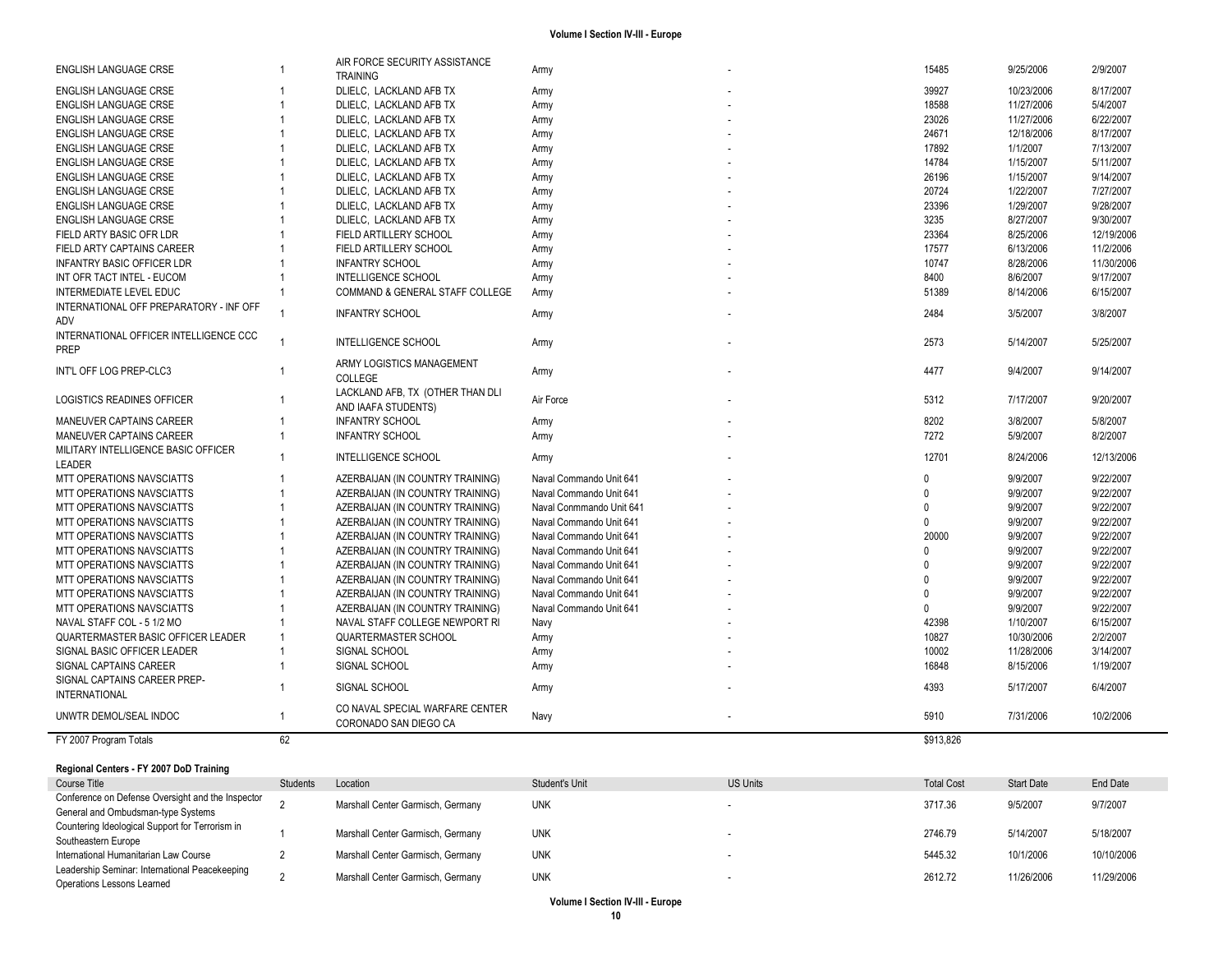| FY 2007 Program Totals                                                               |                                   |            | \$176.345 |           |           |
|--------------------------------------------------------------------------------------|-----------------------------------|------------|-----------|-----------|-----------|
| Senior Executive Seminar 07-6                                                        | Marshall Center Garmisch, Germany | <b>UNK</b> | 2340      | 8/20/2007 | 8/31/2007 |
| Senior Executive Seminar 07-3                                                        | Marshall Center Garmisch, Germany | <b>UNK</b> | 4136      | 1/24/2007 | 3/4/2007  |
| Security and Stability in Central Asia: Initiatives<br>During the EU Presidency      | Marshall Center Garmisch, Germany | <b>UNK</b> | 5046.56   | 4/17/2007 | 4/19/2007 |
| <b>PSSTR Expert Working Group</b>                                                    | Marshall Center Garmisch, Germany | <b>UNK</b> | 1281.28   | 9/17/2007 | 9/19/2007 |
| Program on Terrorism and Security Studies<br>$07 - 5$                                | Marshall Center Garmisch, Germany | <b>UNK</b> | 18939     | 5/23/2007 | 7/1/2007  |
| Program on Terrorism and Security Studies<br>$07 - 2$                                | Marshall Center Garmisch, Germany | <b>UNK</b> | 5094      | 1/24/2007 | 3/4/2007  |
| Program in Advanced Security Studies 07-4                                            | Marshall Center Garmisch, Germany | <b>UNK</b> | 55608     | 5/16/2007 | 8/12/2007 |
| Program in Advanced Security Studies 07-1                                            | Marshall Center Garmisch, Germany | <b>UNK</b> | 65758     | 1/17/2007 | 4/15/2007 |
| Leadership Seminar: Stability, Security, Transition<br>and Reconstruction Operations | Marshall Center Garmisch, Germany | <b>UNK</b> | 3620.38   | 7/9/2007  | 7/13/2007 |

## **Section 1004 - FY 2007 DoD Training**

 $\sim$ 

| Course Title                                                                 | <b>Students</b> | Location                                                            | Student's Unit                                                   | <b>US Units</b>          | <b>Total Cost</b> | <b>Start Date</b> | <b>End Date</b> |
|------------------------------------------------------------------------------|-----------------|---------------------------------------------------------------------|------------------------------------------------------------------|--------------------------|-------------------|-------------------|-----------------|
| AMERICAN LANGUAGE CRS(ALC)                                                   |                 | DLIELC, LACKLAND AFB TX                                             | Navy                                                             | $\sim$                   | 36140             | 7/10/2006         | 2/9/2007        |
| CNT/CT High Risk Tactical Training                                           | 17              | Baku, AZERBAIJAN                                                    | Ministry of Internal Affairs Internal Troops<br>Special CT units |                          | 177000            | 1/1/2007          | 9/30/2007       |
| Defense Language Institute English Language and<br>Hull Maintenance Training |                 | Pensacola, FL                                                       | Azeri Commando Unit 641                                          | $\sim$                   | 51000             | 10/1/2006         | 10/21/2006      |
| INSTRUCTOR DEVELOPMENT CRS                                                   |                 | U S NAV SMALL CRAFT INSTR AND TECH<br>TRNG SCH STENNIS SPACE CTR MS | Navy                                                             | $\sim$                   | 5872              | 4/16/2007         | 4/27/2007       |
| <b>OUTBOARD MTR MT &amp; OVHL</b>                                            |                 | U S NAV SMALL CRAFT INSTR AND TECH<br>TRNG SCH STENNIS SPACE CTR MS | Navy                                                             |                          | 23765             | 2/16/2007         | 4/12/2007       |
| RHIB maintenance (outboard motor and fiberglass<br>hull repair)              |                 | Baku, AZERBAIJAN                                                    | Azerbaijan SOF Naval Commando Unit 641                           | $\overline{\phantom{a}}$ | 85000             | 9/3/2007          | 9/25/2007       |
| <b>Tactical Secured Communications Equipment</b><br>Purchase & Training      | 28              | AZERBAIJAN                                                          | Azerbaijan SOF Naval Commando Unit 641                           | $\overline{\phantom{a}}$ | 592000            | 1/1/2007          | 9/30/2007       |
| FY 2007 Program Totals                                                       | 55              |                                                                     |                                                                  |                          | \$970,777         |                   |                 |
|                                                                              |                 |                                                                     |                                                                  |                          |                   |                   |                 |
| Azerbaijan FY 2007 Totals                                                    | 226             |                                                                     |                                                                  |                          | \$2,325,378       |                   |                 |

## *Belarus*

| Regional Centers - FY 2007 DoD Training        |          |                                        |                       |                 |                   |                   |            |
|------------------------------------------------|----------|----------------------------------------|-----------------------|-----------------|-------------------|-------------------|------------|
| Course Title                                   | Students | Location                               | <b>Student's Unit</b> | <b>US Units</b> | <b>Total Cost</b> | <b>Start Date</b> | End Date   |
| Alumni Encounter                               | 24       | Center for Hemispheric Defense Studies | <b>CHDS</b>           | $\sim$          | 1500              | 1/24/2007         | 1/24/2007  |
| <b>Faculty Outreach</b>                        | 15       | Center for Hemispheric Defense Studies | <b>CHDS</b>           |                 | 2000              | 7/23/2007         | 7/23/2007  |
| International Humanitarian Law Course          |          | Marshall Center Garmisch, Germany      | <b>UNK</b>            |                 | 5445.31           | 10/1/2006         | 10/10/2006 |
| Leadership Seminar: International Peacekeeping |          | Marshall Center Garmisch, Germany      | <b>UNK</b>            |                 | 1306.36           | 11/26/2006        | 11/29/2006 |
| Operations Lessons Learned                     |          |                                        |                       |                 |                   |                   |            |
| Ministerial Workshop                           | 48       | Center for Hemispheric Defense Studies | <b>CHDS</b>           |                 | 24000             | 1/22/2007         | 1/24/2007  |
| Senior Executive Seminar 07-6                  |          | Marshall Center Garmisch, Germany      | <b>UNK</b>            |                 | 5745              | 8/20/2007         | 8/31/2007  |
| Visiting Delegation                            |          | Center for Hemispheric Defense Studies | <b>CHDS</b>           |                 |                   | 2/9/2007          | 2/9/2007   |
| Visiting Delegation                            |          | Center for Hemispheric Defense Studies | <b>CHDS</b>           |                 |                   | 5/17/2007         | 5/17/2007  |
| Washington Security and Defense Seminar        |          | Center for Hemispheric Defense Studies | <b>CHDS</b>           |                 | 150               | 9/10/2007         | 9/14/2007  |
| FY 2007 Program Totals                         | 110      |                                        |                       |                 | \$40,147          |                   |            |
|                                                |          |                                        |                       |                 |                   |                   |            |
| Belarus FY 2007 Totals                         | 110      |                                        |                       |                 | \$40,147          |                   |            |

## *Bosnia & Herzegovina*

| CTFP - FY 2007 DoD Training      |                   |  |                |                 |                   |                   |          |  |
|----------------------------------|-------------------|--|----------------|-----------------|-------------------|-------------------|----------|--|
| Course Title                     | Students Location |  | Student's Unit | <b>US Units</b> | <b>Total Cost</b> | <b>Start Date</b> | End Date |  |
| Volume I Section IV-III - Europe |                   |  |                |                 |                   |                   |          |  |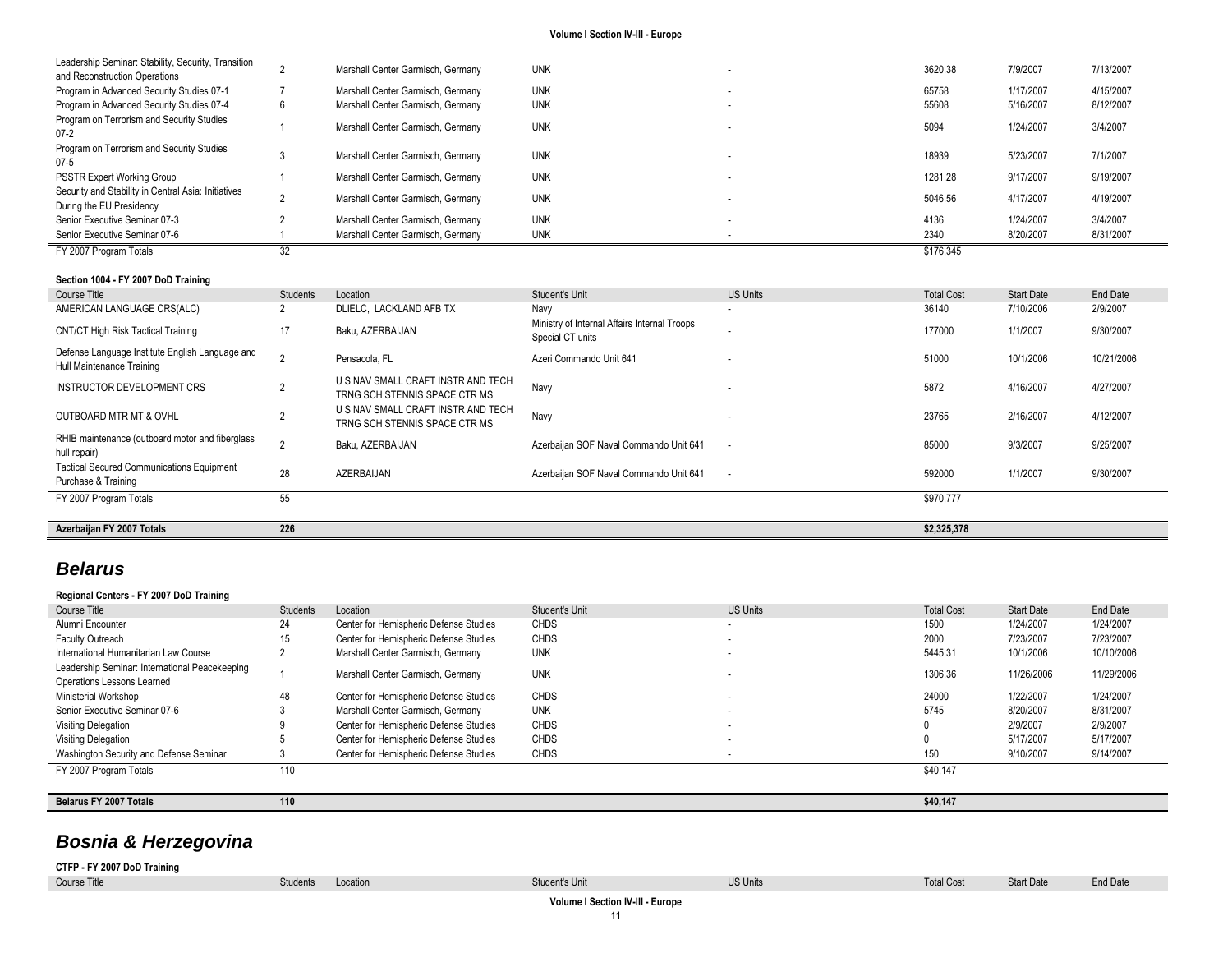| MET CIV-MILITARY RELATIONS                                        |                | BOSNIA-HERCEGOVINA (IN COUNTRY<br>TRAINING) | <b>BIH ARMED FORCES</b>                              |                          | 0                 | 9/24/2007         | 9/28/2007 |
|-------------------------------------------------------------------|----------------|---------------------------------------------|------------------------------------------------------|--------------------------|-------------------|-------------------|-----------|
| MET CIV-MILITARY RELATIONS                                        |                | BOSNIA-HERCEGOVINA (IN COUNTRY<br>TRAINING) | MINISTRY OF SECURITY, STATE<br><b>BORDER SERVICE</b> |                          | 74876             | 9/24/2007         | 9/28/2007 |
| MET CIV-MILITARY RELATIONS                                        | $\overline{1}$ | BOSNIA-HERCEGOVINA (IN COUNTRY<br>TRAINING) | MINISTRY OF SECURITY                                 |                          | 0                 | 9/24/2007         | 9/28/2007 |
| MET CIV-MILITARY RELATIONS                                        | -1             | BOSNIA-HERCEGOVINA (IN COUNTRY<br>TRAINING) | BIH ARMED FORCES, MP COMMANDER                       | $\overline{\phantom{a}}$ | 0                 | 9/24/2007         | 9/28/2007 |
| MET CIV-MILITARY RELATIONS                                        | $\overline{1}$ | BOSNIA-HERCEGOVINA (IN COUNTRY<br>TRAINING) | PARLIAMENT BIH                                       |                          | 0                 | 9/24/2007         | 9/28/2007 |
| MET CIV-MILITARY RELATIONS                                        | $\overline{1}$ | BOSNIA-HERCEGOVINA (IN COUNTRY<br>TRAINING) | MINISTRY OF DEFENSE, INTEL OFFICE                    | $\overline{\phantom{a}}$ | 0                 | 9/24/2007         | 9/28/2007 |
| MET CIV-MILITARY RELATIONS                                        | $\overline{1}$ | BOSNIA-HERCEGOVINA (IN COUNTRY<br>TRAINING) | PARLIAMENT BIH                                       |                          | 0                 | 9/24/2007         | 9/28/2007 |
| MET CIV-MILITARY RELATIONS                                        | $\overline{1}$ | BOSNIA-HERCEGOVINA (IN COUNTRY<br>TRAINING) | BIH ARMED FORCES, AIDE DE CAMPE TO<br>CHOD           |                          | 0                 | 9/24/2007         | 9/28/2007 |
| MET CIV-MILITARY RELATIONS                                        |                | BOSNIA-HERCEGOVINA (IN COUNTRY<br>TRAINING) | MINISTRY OF DEFENSE                                  |                          | 0                 | 9/24/2007         | 9/28/2007 |
| MET CIV-MILITARY RELATIONS                                        |                | BOSNIA-HERCEGOVINA (IN COUNTRY<br>TRAINING) | <b>BIH PARLIAMENT</b>                                |                          | 0                 | 9/24/2007         | 9/28/2007 |
| MET CIV-MILITARY RELATIONS                                        |                | BOSNIA-HERCEGOVINA (IN COUNTRY<br>TRAINING) | <b>BIH PARLIAMENT</b>                                |                          | 0                 | 9/24/2007         | 9/28/2007 |
| MET CIV-MILITARY RELATIONS                                        | -1             | BOSNIA-HERCEGOVINA (IN COUNTRY<br>TRAINING) | BIH ARMED FORCES, J2, ANALYSIS<br><b>SECTOR</b>      |                          | 0                 | 9/24/2007         | 9/28/2007 |
| MET CIV-MILITARY RELATIONS                                        | $\overline{1}$ | BOSNIA-HERCEGOVINA (IN COUNTRY<br>TRAINING) | BIH ARMED FORCES, J3,                                |                          | 0                 | 9/24/2007         | 9/28/2007 |
| MET CIV-MILITARY RELATIONS                                        | -1             | BOSNIA-HERCEGOVINA (IN COUNTRY<br>TRAINING) | MOD BIH, CHIEF OF INTEL DEPARTMENT                   | $\sim$                   | 0                 | 9/24/2007         | 9/28/2007 |
| MET CIV-MILITARY RELATIONS                                        | $\overline{1}$ | BOSNIA-HERCEGOVINA (IN COUNTRY<br>TRAINING) | MINISTRY OF SECURITY, INTERPOL                       |                          | 0                 | 9/24/2007         | 9/28/2007 |
| MET CIV-MILITARY RELATIONS                                        |                | BOSNIA-HERCEGOVINA (IN COUNTRY<br>TRAINING) | MINISTRY OF DEFENSE                                  |                          | $\mathbf{0}$      | 9/24/2007         | 9/28/2007 |
| MET CIV-MILITARY RELATIONS                                        | -1             | BOSNIA-HERCEGOVINA (IN COUNTRY<br>TRAINING) | <b>BIH ARMED FORCES</b>                              |                          | 0                 | 9/24/2007         | 9/28/2007 |
| MET CIV-MILITARY RELATIONS                                        | $\overline{1}$ | BOSNIA-HERCEGOVINA (IN COUNTRY<br>TRAINING) | PARLIAMENT BIH                                       |                          | 0                 | 9/24/2007         | 9/28/2007 |
| MET CIV-MILITARY RELATIONS                                        | $\overline{1}$ | BOSNIA-HERCEGOVINA (IN COUNTRY<br>TRAINING) | MINISTRY OF DEFENSE, INTEL<br>DEPARTMENT             |                          | 0                 | 9/24/2007         | 9/28/2007 |
| MET CIV-MILITARY RELATIONS                                        | $\overline{1}$ | BOSNIA-HERCEGOVINA (IN COUNTRY<br>TRAINING) | BIH ARMED FORCES, J2                                 |                          | 0                 | 9/24/2007         | 9/28/2007 |
| MET CIV-MILITARY RELATIONS                                        | $\overline{1}$ | BOSNIA-HERCEGOVINA (IN COUNTRY<br>TRAINING) | <b>BIH ARMED FORCES</b>                              |                          | 0                 | 9/24/2007         | 9/28/2007 |
| MET CIV-MILITARY RELATIONS                                        |                | BOSNIA-HERCEGOVINA (IN COUNTRY<br>TRAINING) | <b>BIH ARMED FORCES</b>                              |                          | 0                 | 9/24/2007         | 9/28/2007 |
| MET CIV-MILITARY RELATIONS                                        |                | BOSNIA-HERCEGOVINA (IN COUNTRY<br>TRAINING) | MINISTRY OF SECURITY, INTERPOL                       |                          | 0                 | 9/24/2007         | 9/28/2007 |
| MET CT- REGIONAL CIV-MIL<br>PROGRAM ON TERRORISM SECURITY STUDIES | $\overline{1}$ | MACEDONIA (IN COUNTRY TRAINING)             | Navy                                                 |                          | 1364              | 6/4/2007          | 6/9/2007  |
| (PTSS)                                                            |                | <b>MARSHALL CENTER</b>                      | Army                                                 |                          | 6303              | 1/26/2007         | 3/2/2007  |
| FY 2007 Program Totals                                            | 25             |                                             |                                                      |                          | \$82,543          |                   |           |
| GPOI - FY 2007 DoS Training                                       |                |                                             |                                                      |                          |                   |                   |           |
| Course Title                                                      | Students       | Location                                    | Student's Unit                                       | <b>US Units</b>          | <b>Total Cost</b> | <b>Start Date</b> | End Date  |
| UN Logistics Officer Course                                       | $\mathbf{1}$   | Port Dickson, Malaysia                      | N/A                                                  | $\sim$                   | 7343.49           | 7/30/2007         | 8/17/2007 |
| FY 2007 Program Totals                                            |                |                                             |                                                      |                          | \$7,343           |                   |           |
| IMET-1 - FY 2007 DoS Training                                     |                |                                             |                                                      |                          |                   |                   |           |
| Course Title                                                      | Students       | Location                                    | Student's Unit                                       | <b>US Units</b>          | <b>Total Cost</b> | <b>Start Date</b> | End Date  |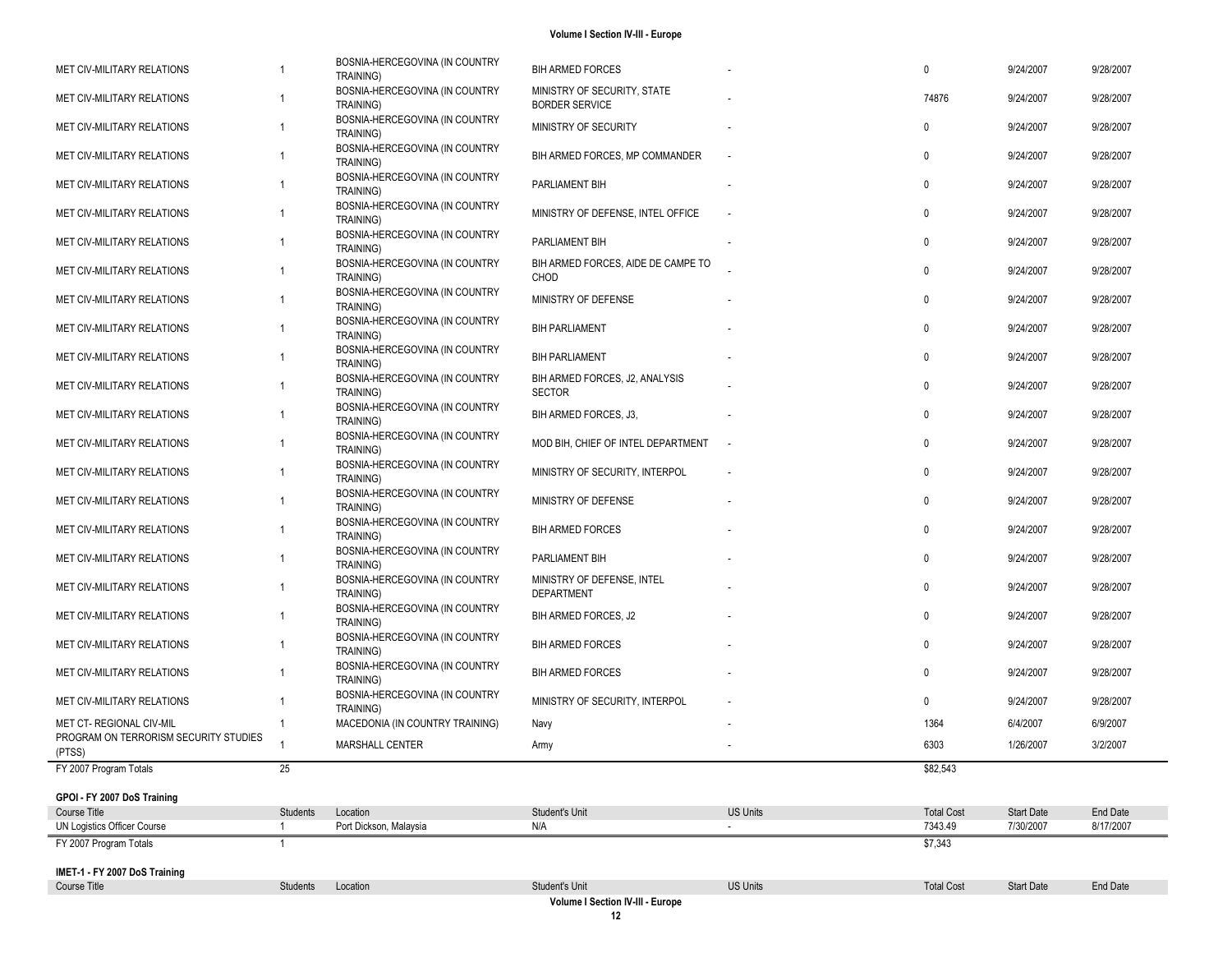| 686 STABILIZ&RECONSTRUCT                         |                | MONTEREY, CA                                                    | Navy      | 22563     | 7/5/2007   | 9/21/2007  |
|--------------------------------------------------|----------------|-----------------------------------------------------------------|-----------|-----------|------------|------------|
| 689B STABILIZ&RECONSTRUCT                        |                | MONTEREY, CA                                                    | Navy      | 105231    | 7/5/2006   | 9/21/2007  |
| ADV LANG PROFICIENCY SKILL                       |                | DLIELC. LACKLAND AFB TX                                         | Air Force | 11171     | 9/11/2006  | 12/1/2006  |
| ADV LANG PROFICIENCY SKILL                       |                | DLIELC, LACKLAND AFB TX                                         | Air Force | 12084     | 5/21/2007  | 8/10/2007  |
| AIR COMD & STAFF COLLEGE                         |                | MAXWELL AFB. AL                                                 | Air Force | 45638     | 8/9/2006   | 6/11/2007  |
| <b>ENGLISH LANGUAGE CRSE</b>                     |                | AIR FORCE SECURITY ASSISTANCE<br><b>TRAINING</b>                | Army      | 17057     | 4/17/2006  | 10/13/2006 |
| <b>ENGLISH LANGUAGE CRSE</b>                     |                | DLIELC. LACKLAND AFB TX                                         | Army      | 9172      | 10/9/2006  | 12/22/2006 |
| <b>ENGLISH LANGUAGE CRSE</b>                     |                | DLIELC. LACKLAND AFB TX                                         | Army      | 9677      | 5/7/2007   | 6/15/2007  |
| <b>ENGLISH LANGUAGE CRSE</b>                     |                | DLIELC. LACKLAND AFB TX                                         | Army      | 8250      | 7/9/2007   | 8/17/2007  |
| <b>GENERAL ENGLISH LANG TNG</b>                  |                | DLIELC. LACKLAND AFB TX                                         | Navy      | 19860     | 10/16/2006 | 2/2/2007   |
| <b>ICAF</b>                                      |                | INDUSTRIAL COLLEGE OF THE ARMED<br><b>FORCES</b>                | Army      | 98820     | 8/7/2006   | 6/6/2007   |
| INT OFR TACT INTEL - EUCOM                       |                | <b>INTELLIGENCE SCHOOL</b>                                      | Army      | 11585     | 4/30/2007  | 6/11/2007  |
| <b>INTERMEDIATE LEVEL EDUC</b>                   |                | COMMAND & GENERAL STAFF COLLEGE                                 | Army      | 40597     | 8/14/2006  | 6/15/2007  |
| INTERNATIONAL OFFICER INTELLIGENCE CCC<br>PREP   |                | <b>INTELLIGENCE SCHOOL</b>                                      | Army      | 6893      | 7/23/2007  | 8/3/2007   |
| INTL DEFENSE MGT CRS                             | 2              | MONTEREY, CA                                                    | Navy      | 51624     | 2/5/2007   | 4/18/2007  |
| INTL EOD PH II                                   | $\overline{2}$ | NAVAL SCHOOL EXPLOSIVE ORDNANCE<br>DISPOSAL EGLIN AFB FL        | Navy      | 32768     | 10/17/2006 | 2/22/2007  |
| INTL EOD PHASE I                                 | $\overline{2}$ | NAVAL SCHOOL EXPLOSIVE ORDNANCE<br>DISPOSAL EGLIN AFB FL        | Navy      | 15764     | 8/14/2006  | 10/16/2006 |
| INTL EOD PHASE II NAVY                           | $\overline{2}$ | NAVAL SCHOOL EXPLOSIVE ORDNANCE<br><b>DISPOSAL EGLIN AFB FL</b> | Navy      | 10188     | 2/23/2007  | 3/27/2007  |
| INT'L OFF LOG PREP-CLC3                          | $\overline{2}$ | ARMY LOGISTICS MANAGEMENT<br><b>COLLEGE</b>                     | Army      | 16370     | 7/23/2007  | 8/3/2007   |
| INT'L OFF LOG PREP-LEDC                          |                | ARMY LOGISTICS MANAGEMENT<br><b>COLLEGE</b>                     | Army      | 3661      | 1/2/2007   | 1/12/2007  |
| INTL OFF SCH (FOR AC&SC)                         |                | MAXWELL AFB. AL                                                 | Air Force | 15500     | 6/18/2007  | 7/27/2007  |
| LANGUAGE INSTRUCTOR/BASIC                        |                | DLIELC. LACKLAND AFB TX                                         | Air Force | 17019     | 8/21/2006  | 2/23/2007  |
| MATERIALS DEVLPMNT SEMINAR                       |                | DLIELC, LACKLAND AFB TX                                         | Air Force | 9510      | 6/18/2007  | 8/10/2007  |
| SERGEANTS MAJ (INTERNATIONAL FELLOWS)<br>PRE-CRS | $\overline{2}$ | SERGEANTS MAJOR ACADEMY                                         | Army      | 23984     | 7/3/2007   | 7/31/2007  |
| SIGNAL BASIC OFFICER LEADER                      |                | SIGNAL SCHOOL                                                   | Army      | 11467     | 10/27/2006 | 2/13/2007  |
| SPECIALIZED ENG LANG TNG                         |                | DLIELC, LACKLAND AFB TX                                         | Navy      | 10192     | 12/4/2006  | 2/2/2007   |
| THEATER LOGISTICS STUDIES PROGRAM                |                | ARMY LOGISTICS MANAGEMENT<br><b>COLLEGE</b>                     | Army      | 15524     | 1/16/2007  | 5/24/2007  |
| <b>U.S. ARMY SERGEANTS MAJOR</b>                 |                | SERGEANTS MAJOR ACADEMY                                         | Army      | 43603     | 8/14/2006  | 5/22/2007  |
| FY 2007 Program Totals                           | 34             |                                                                 |           | \$695,772 |            |            |

### **Regional Centers - FY 2007 DoD Training**

| Course Title                                                                                    | Students | Location                          | <b>Student's Unit</b> | US Units                 | <b>Total Cost</b> | <b>Start Date</b> | End Date  |
|-------------------------------------------------------------------------------------------------|----------|-----------------------------------|-----------------------|--------------------------|-------------------|-------------------|-----------|
| Alumni Seminar on "Generation Next" Terrorism                                                   |          | Marshall Center Garmisch, Germany | <b>UNK</b>            | $\overline{\phantom{a}}$ | 933.89            | 5/1/2007          | 5/3/2007  |
| Bosnian Alumni Association Workshop: PfP Way<br>Forward                                         | 35       | Marshall Center Garmisch, Germany | <b>UNK</b>            |                          | 3490.58           | 6/20/2007         | 6/21/2007 |
| Conference on Defense Oversight and the Inspector<br>General and Ombudsman-type Systems         |          | Marshall Center Garmisch, Germany | <b>UNK</b>            | $\overline{\phantom{a}}$ | 5576.04           | 9/5/2007          | 9/7/2007  |
| Conference on Lessons Learned in Defense<br>Resource Management from the NATO Accession<br>2004 | 8        | Marshall Center Garmisch, Germany | <b>UNK</b>            | $\overline{\phantom{a}}$ | 18577.03          | 9/17/2007         | 9/20/2007 |
| Conference on Security Sector Reforms in Bosnia<br>and Herzegovina and the Western Balkans      | 24       | Marshall Center Garmisch, Germany | <b>UNK</b>            | $\overline{\phantom{a}}$ | 28685.72          | 6/19/2007         | 6/21/2007 |
| Countering Ideological Support for Terrorism in<br>Southeastern Europe                          | ۰J       | Marshall Center Garmisch, Germany | <b>UNK</b>            |                          | 8240.37           | 5/14/2007         | 5/18/2007 |
| Leadership Seminar: Stability, Security, Transition<br>and Reconstruction Operations            |          | Marshall Center Garmisch, Germany | <b>UNK</b>            |                          | 5430.57           | 7/9/2007          | 7/13/2007 |
| Program in Advanced Security Studies 07-1                                                       |          | Marshall Center Garmisch, Germany | <b>UNK</b>            | $\overline{\phantom{a}}$ | 35272             | 1/17/2007         | 4/15/2007 |
| Program in Advanced Security Studies 07-4                                                       |          | Marshall Center Garmisch, Germany | <b>UNK</b>            | $\overline{\phantom{a}}$ | 34480             | 5/16/2007         | 8/12/2007 |
|                                                                                                 |          |                                   |                       |                          |                   |                   |           |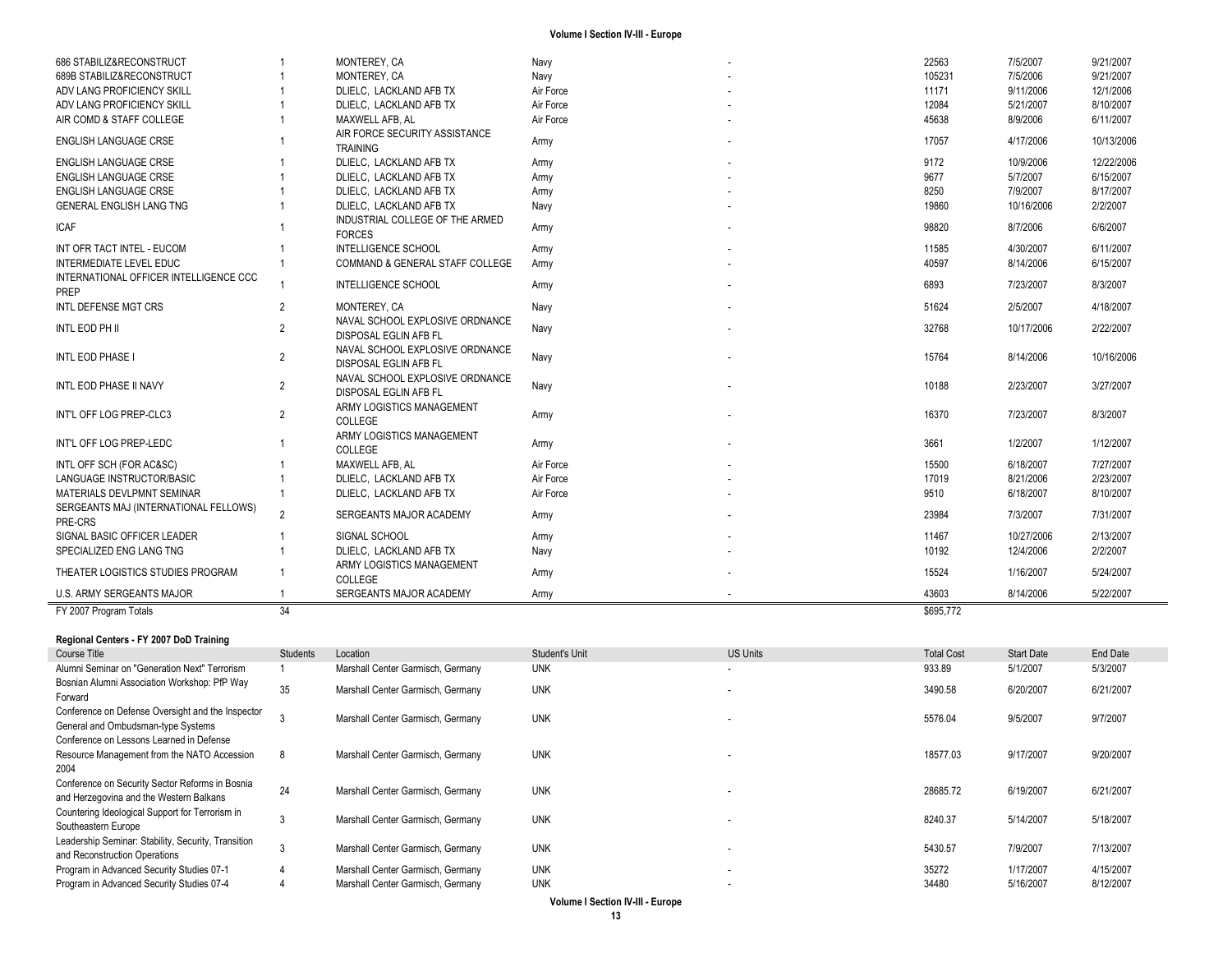| Bosnia & Herzegovina FY 2007 Totals                                    | 158 |                                   |            |        | \$976,744 |           |           |
|------------------------------------------------------------------------|-----|-----------------------------------|------------|--------|-----------|-----------|-----------|
| FY 2007 Program Totals                                                 | 98  |                                   |            |        | \$191,085 |           |           |
| Senior Executive Seminar 07-6                                          |     | Marshall Center Garmisch, Germany | <b>UNK</b> |        | 3280      | 8/20/2007 | 8/31/2007 |
| Senior Executive Seminar 07-3                                          |     | Marshall Center Garmisch, Germany | <b>UNK</b> | . .    | 3016      | 1/24/2007 | 3/4/2007  |
| Seminar on Democratic Control of the Armed<br>Forces                   |     | Marshall Center Garmisch, Germany | <b>UNK</b> | $\sim$ | 19227     | 7/4/2007  | 8/5/2007  |
| Security Studies Language Seminar 07-K1                                |     | Marshall Center Garmisch, Germany | <b>UNK</b> | $\sim$ | 4261      | 4/14/2007 | 5/13/2007 |
| Regional Conference on Countering Corruption in<br>Southeastern Europe |     | Marshall Center Garmisch, Germany | <b>UNK</b> | . .    | 5464.04   | 5/3/2007  | 5/4/2007  |
| Program on Terrorism and Security Studies<br>$07-5$                    |     | Marshall Center Garmisch, Germany | <b>UNK</b> | . .    | 5813      | 5/23/2007 | 7/1/2007  |
| Program on Terrorism and Security Studies<br>$07-2$                    |     | Marshall Center Garmisch, Germany | <b>UNK</b> | . .    | 9338      | 1/24/2007 | 3/4/2007  |

## *Croatia*

| CTFP - FY 2007 DoD Training                    |                 |                                                               |                |                 |                   |                   |                 |
|------------------------------------------------|-----------------|---------------------------------------------------------------|----------------|-----------------|-------------------|-------------------|-----------------|
| Course Title                                   | <b>Students</b> | Location                                                      | Student's Unit | <b>US Units</b> | <b>Total Cost</b> | <b>Start Date</b> | <b>End Date</b> |
| COMB STRAT INTEL TNG PRGM                      |                 | Defense Intelligence Agency (CSITP)                           | Air Force      |                 | 10476             | 4/2/2007          | 5/18/2007       |
| INTEL OFF ADV-CT CLS 005/6                     |                 | <b>INTELLIGENCE SCHOOL</b>                                    | Army           |                 | 16793             | 10/1/2006         | 12/13/2006      |
| INTELLIGENCE IN COMBATTING TERRORISM           | 1               | <b>INTELLIGENCE SCHOOL</b>                                    | Army           |                 | 4678              | 12/4/2006         | 12/15/2006      |
| INTERNATIONAL OFFICER INTELLIGENCE CCC<br>PREP | $\mathbf{1}$    | INTELLIGENCE SCHOOL                                           | Army           |                 | 4894              | 1/8/2007          | 1/22/2007       |
| <b>MET CT- REGIONAL CIV-MIL</b>                | 3               | MACEDONIA (IN COUNTRY TRAINING)                               | Navy           |                 | 3360              | 6/4/2007          | 6/8/2007        |
| MILITARY INTELLIGENCE CAPTAINS CAREER          | $\mathbf{1}$    | INTELLIGENCE SCHOOL                                           | Army           |                 | 23238             | 1/22/2007         | 6/14/2007       |
| FY 2007 Program Totals                         | 8               |                                                               |                |                 | \$63,439          |                   |                 |
|                                                |                 |                                                               |                |                 |                   |                   |                 |
| DOHS/USCG - FY 2007 DOHS Training              |                 |                                                               |                |                 |                   |                   |                 |
| <b>Course Title</b>                            | <b>Students</b> | Location                                                      | Student's Unit | <b>US Units</b> | <b>Total Cost</b> | <b>Start Date</b> | End Date        |
| MTT PORT SEC/VUL ASM                           |                 | COGARD INTL TRNG DET TRACEN<br>YORKTOWN VA                    | Navy           |                 | $\mathbf{0}$      | 2/10/2007         | 2/17/2007       |
| MTT PORT SEC/VUL ASM                           | 1               | COGARD INTL TRNG DET TRACEN<br>YORKTOWN VA                    | Navy           | ٠               | $\mathbf{0}$      | 2/18/2007         | 2/24/2007       |
| FY 2007 Program Totals                         | $\mathfrak{p}$  |                                                               |                |                 | \$0               |                   |                 |
|                                                |                 |                                                               |                |                 |                   |                   |                 |
| IMET-1 - FY 2007 DoS Training                  |                 |                                                               |                |                 |                   |                   |                 |
| <b>Course Title</b>                            | <b>Students</b> | Location                                                      | Student's Unit | <b>US Units</b> | <b>Total Cost</b> | <b>Start Date</b> | <b>End Date</b> |
| MATERIALS DEVLPMNT SEMINAR                     |                 | DLIELC, LACKLAND AFB TX                                       | Air Force      |                 | 5420              | 6/18/2007         | 8/10/2007       |
| OBS PROF/ENG LANG TNG                          | 3               | DLIELC, LACKLAND AFB TX                                       | Air Force      |                 | 2595              | 4/16/2007         | 4/20/2007       |
| FY 2007 Program Totals                         | $\Delta$        |                                                               |                |                 | \$8,015           |                   |                 |
|                                                |                 |                                                               |                |                 |                   |                   |                 |
| IMET-X - FY 2007 DoS Training                  |                 |                                                               |                |                 |                   |                   |                 |
| Course Title                                   | <b>Students</b> | Location                                                      | Student's Unit | <b>US Units</b> | <b>Total Cost</b> | <b>Start Date</b> | <b>End Date</b> |
| <b>INTL CRISIS CMD/CTRL</b>                    | 1               | COGARD TRAINING CENTER YORKTOWN<br>VA                         | Navy           |                 | 3303              | 9/10/2007         | 9/21/2007       |
| INTL LEAD & MGT G-P-OLAM                       | $\mathbf{1}$    | COGARD TRAINING CENTER YORKTOWN<br>VA                         | Navy           |                 | 2572              | 9/24/2007         | 9/28/2007       |
| JOINT TRANSITION COURSE                        | $\mathbf{1}$    | COMMANDANT JOINT FORCES STAFF                                 | Navy           |                 | 1558              | 9/4/2007          | 9/7/2007        |
|                                                |                 | <b>COLLEGE NORFOLK VA</b><br>U S NAVY SENIOR ENLISTED ACADEMY |                |                 |                   |                   |                 |
| SENIOR ENLISTED ACADEMY                        | 1               | <b>NEWPORT RI</b>                                             | Navy           |                 | 4088              | 7/30/2007         | 9/7/2007        |
| SERGEANTS MAJ (INTERNATIONAL FELLOWS)          | $\mathbf{1}$    | SERGEANTS MAJOR ACADEMY                                       | Army           |                 | 9399              | 7/3/2007          | 7/31/2007       |
| PRE-CRS                                        |                 |                                                               |                |                 |                   |                   |                 |
| <b>WARRIOR LEADER COURSE</b>                   |                 | 7TH ARMY NCOA                                                 | Army           |                 | 4560              | 5/8/2007          | 6/6/2007        |
| WARRIOR LEADER COURSE (AI)                     |                 | 7TH ARMY NCOA                                                 | Army           |                 | 352               | 5/8/2007          | 6/6/2007        |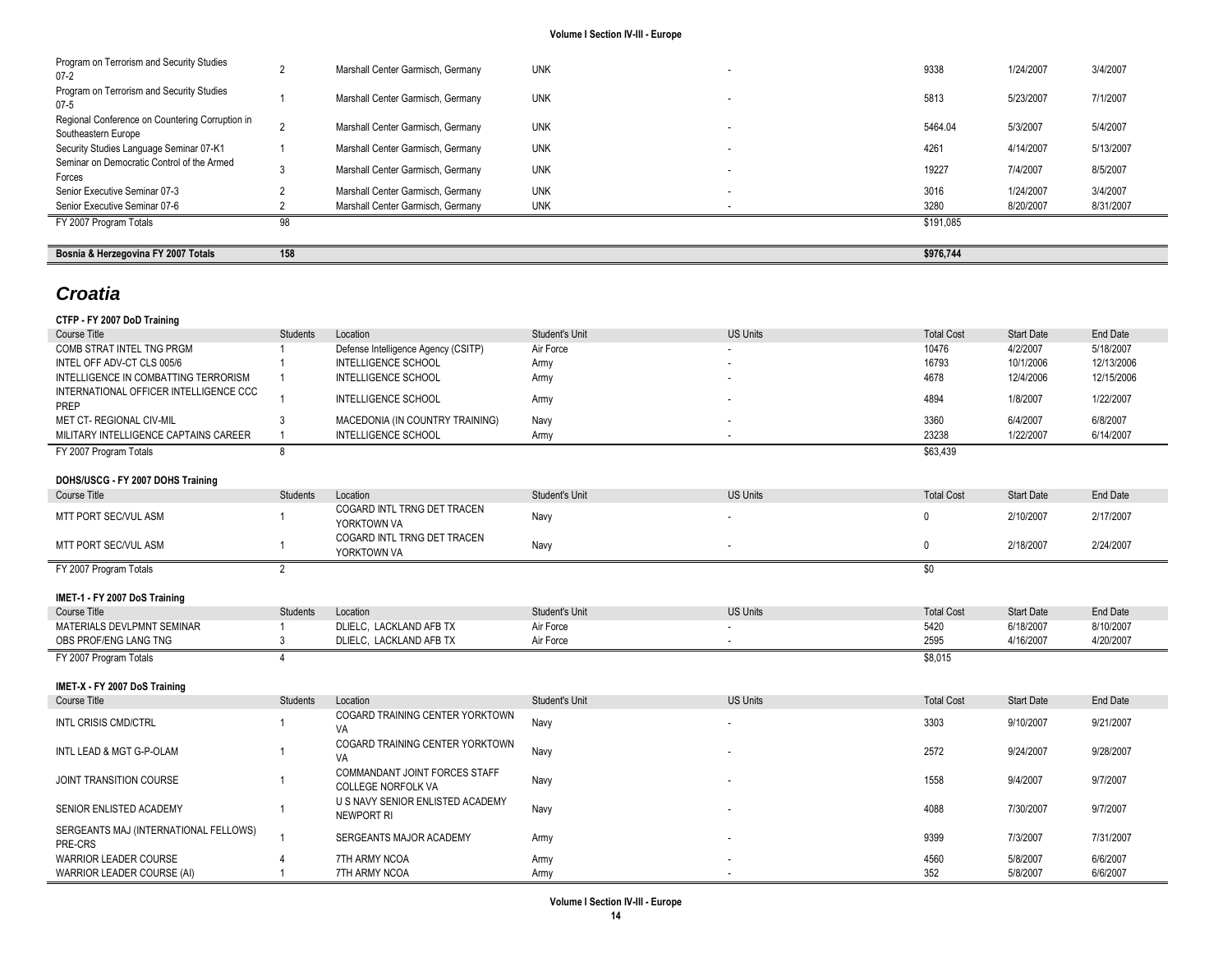| FY 2007 Program Totals                                                                          | 10 <sup>1</sup> |                                   |                |                 | \$25,832          |                   |            |
|-------------------------------------------------------------------------------------------------|-----------------|-----------------------------------|----------------|-----------------|-------------------|-------------------|------------|
|                                                                                                 |                 |                                   |                |                 |                   |                   |            |
| Regional Centers - FY 2007 DoD Training                                                         |                 |                                   |                | <b>US Units</b> |                   |                   |            |
| Course Title<br>Alumni Conference: New Security Threats in                                      | <b>Students</b> | Location                          | Student's Unit |                 | <b>Total Cost</b> | <b>Start Date</b> | End Date   |
| Southeastern Europe                                                                             | 35              | Marshall Center Garmisch, Germany | <b>UNK</b>     |                 | 3668.19           | 6/13/2007         | 6/14/2007  |
| Alumni Seminar on "Generation Next" Terrorism                                                   | $\overline{1}$  | Marshall Center Garmisch, Germany | <b>UNK</b>     |                 | 933.89            | 5/1/2007          | 5/3/2007   |
| Conference on Defense Oversight and the Inspector<br>General and Ombudsman-type Systems         | $\overline{2}$  | Marshall Center Garmisch, Germany | <b>UNK</b>     |                 | 3717.36           | 9/5/2007          | 9/7/2007   |
| Conference on Lessons Learned in Defense<br>Resource Management from the NATO Accession<br>2004 | $\overline{7}$  | Marshall Center Garmisch, Germany | <b>UNK</b>     |                 | 16254.91          | 9/17/2007         | 9/20/2007  |
| Conference on Security Sector Reforms in Bosnia<br>and Herzegovina and the Western Balkans      | $\overline{2}$  | Marshall Center Garmisch, Germany | <b>UNK</b>     |                 | 2390.48           | 6/19/2007         | 6/21/2007  |
| Countering Ideological Support for Terrorism in<br>Southeastern Europe                          | 3               | Marshall Center Garmisch, Germany | <b>UNK</b>     |                 | 8240.37           | 5/14/2007         | 5/18/2007  |
| International Humanitarian Law Course                                                           | 5               | Marshall Center Garmisch, Germany | <b>UNK</b>     |                 | 13613.29          | 10/1/2006         | 10/10/2006 |
| Joint Workshop on Regional Stability in<br>Southeastern Europe                                  | 6               | Marshall Center Garmisch, Germany | <b>UNK</b>     |                 | 3333.72           | 10/5/2006         | 10/7/2006  |
| Leadership Seminar: Stability, Security, Transition<br>and Reconstruction Operations            | -3              | Marshall Center Garmisch, Germany | <b>UNK</b>     |                 | 5430.57           | 7/9/2007          | 7/13/2007  |
| Program in Advanced Security Studies 07-1                                                       | $\overline{4}$  | Marshall Center Garmisch, Germany | <b>UNK</b>     |                 | 35380             | 1/17/2007         | 4/15/2007  |
| Program in Advanced Security Studies 07-4                                                       | 3               | Marshall Center Garmisch, Germany | <b>UNK</b>     |                 | 26448             | 5/16/2007         | 8/12/2007  |
| Program on Terrorism and Security Studies<br>$07 - 2$                                           |                 | Marshall Center Garmisch, Germany | <b>UNK</b>     |                 | 4689              | 1/24/2007         | 3/4/2007   |
| Program on Terrorism and Security Studies<br>$07 - 5$                                           | $\overline{1}$  | Marshall Center Garmisch, Germany | <b>UNK</b>     |                 | 5838              | 5/23/2007         | 7/1/2007   |
| Regional Conference on Countering Corruption in<br>Southeastern Europe                          | 2               | Marshall Center Garmisch, Germany | <b>UNK</b>     |                 | 5464.04           | 5/3/2007          | 5/4/2007   |
| Seminar on Democratic Control of the Armed<br>Forces                                            |                 | Marshall Center Garmisch, Germany | <b>UNK</b>     |                 | 6409              | 7/4/2007          | 8/5/2007   |
| Senior Executive Seminar 07-3                                                                   | $\overline{2}$  | Marshall Center Garmisch, Germany | <b>UNK</b>     |                 | 2434              | 1/24/2007         | 3/4/2007   |
| Senior Executive Seminar 07-6                                                                   | $\overline{1}$  | Marshall Center Garmisch, Germany | <b>UNK</b>     |                 | 2090              | 8/20/2007         | 8/31/2007  |
| Serbia Planning, Programming, Budgeting, and<br><b>Execution System Conference</b>              | $\overline{2}$  | Marshall Center Garmisch, Germany | <b>UNK</b>     |                 | 4422.02           | 12/4/2006         | 12/7/2006  |
| FY 2007 Program Totals                                                                          | 81              |                                   |                |                 | \$150,757         |                   |            |
| Croatia FY 2007 Totals                                                                          | 105             |                                   |                |                 | \$248,043         |                   |            |
|                                                                                                 |                 |                                   |                |                 |                   |                   |            |

## *Finland*

## **Regional Centers - FY 2007 DoD Training**

| Course Title                                                                                    | <b>Students</b> | Location                          | Student's Unit | <b>US Units</b> | <b>Total Cost</b> | <b>Start Date</b> | End Date  |
|-------------------------------------------------------------------------------------------------|-----------------|-----------------------------------|----------------|-----------------|-------------------|-------------------|-----------|
| Conference on Lessons Learned in Defense<br>Resource Management from the NATO Accession<br>2004 |                 | Marshall Center Garmisch, Germany | <b>UNK</b>     |                 | 2322.13           | 9/17/2007         | 9/20/2007 |
| FY 2007 Program Totals                                                                          |                 |                                   |                |                 | \$2,322           |                   |           |
| Finland FY 2007 Totals                                                                          |                 |                                   |                |                 | \$2,322           |                   |           |

## *Georgia*

**CTFP - FY 2007 DoD Training**

| ________                  |          |                             |                       |                 |                       |                   |           |
|---------------------------|----------|-----------------------------|-----------------------|-----------------|-----------------------|-------------------|-----------|
| Course Title              | Students | Location                    | <b>Student's Unit</b> | <b>US Units</b> | <b>Total Cost</b>     | <b>Start Date</b> | End Date  |
| AMERICAN LANGUAGE COURSE  |          | DLIELC. LACKLAND AFB TX     | Navy                  |                 | 05 <sup>o</sup><br>ےں | 10/2/2006         | 10/6/2006 |
| CNTRTERRORISM FEL PRGM-CT |          | NATIONAL DEFENSE UNIVERSITY | Army                  |                 | 33550                 | 7/23/2007         | 9/30/2007 |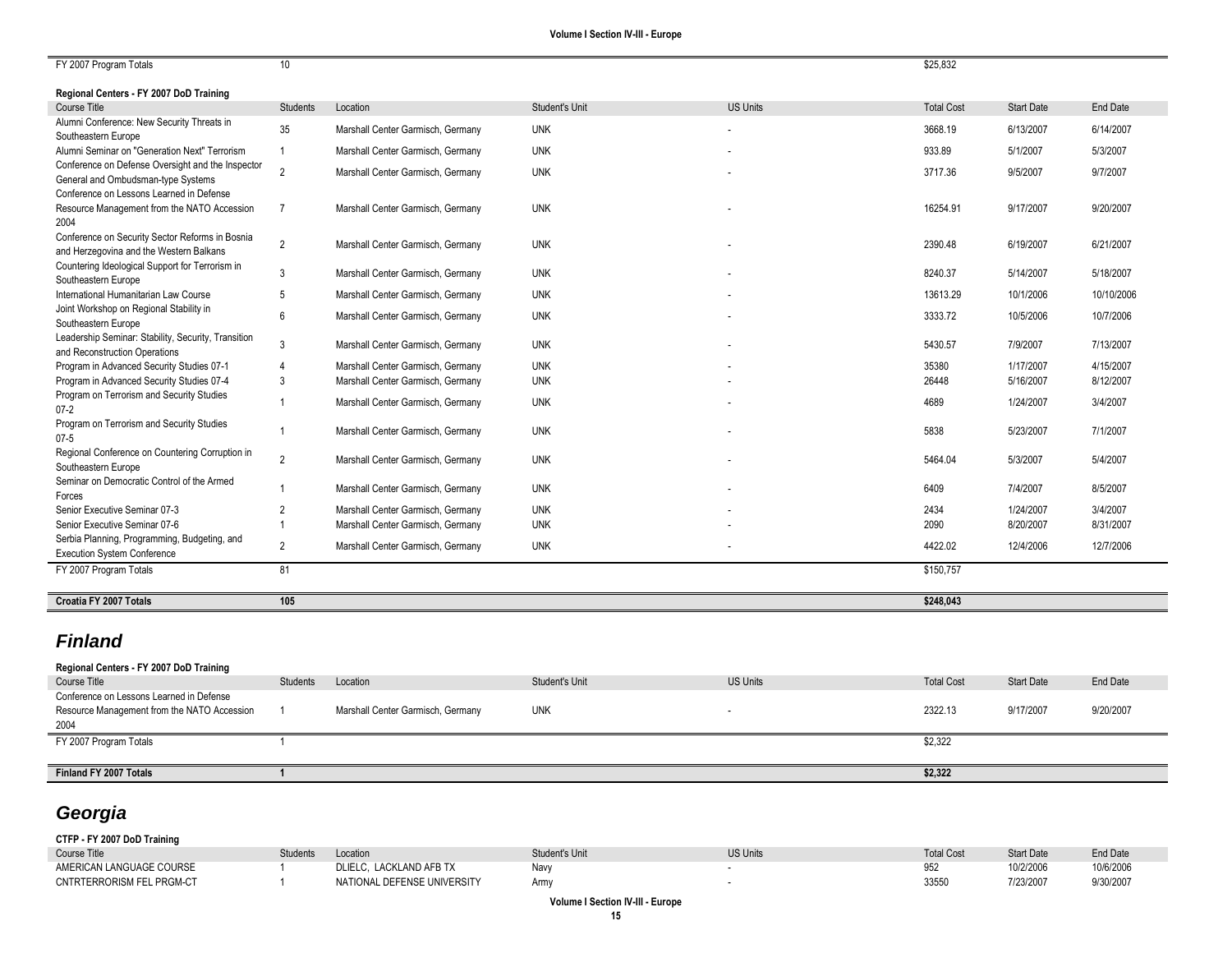| INF BOLC III-CT CLS 003/06         | INFANTRY SCHOOL               | Army | 9325     | 10/1/2006 | 11/30/2006 |
|------------------------------------|-------------------------------|------|----------|-----------|------------|
| INTL FELLOWS ORIENTATION           | ARMY WAR COLLEGE              | Army | 14661    | 6/25/2007 | 8/3/2007   |
| MET CT- REGIONAL CIV-MIL           | UKRAINE (IN COUNTRY TRAINING) | Navv | 5480     | 7/9/2007  | 7/13/2007  |
| MILITARY LAW DEV PROGRAM           | Newport. Ri                   | Navv | 21183    | 10/9/2006 | 12/15/2006 |
| QUARTERMASTER BASIC OFFICER LEADER | QUARTERMASTER SCHOOL          | Army | 12097    | 10/2/2006 | 12/15/2006 |
| FY 2007 Program Totals             |                               |      | \$97,248 |           |            |

#### **DOHS/USCG - FY 2007 DOHS Training**

| Course Title                | <b>Students</b> | Location                                      | <b>Student's Unit</b>   | <b>US Units</b> | <b>Total Cost</b> | <b>Start Date</b> | End Date   |
|-----------------------------|-----------------|-----------------------------------------------|-------------------------|-----------------|-------------------|-------------------|------------|
| CHIEF PETTY OFFICER ACAD    | $\overline{2}$  | US COAST GUARD TRAINING CENTER<br>PETALUMA CA | Navy                    |                 | 8722              | 4/21/2007         | 5/23/2007  |
| CHIEF PETTY OFFICER ACAD    | $\overline{2}$  | US COAST GUARD TRAINING CENTER<br>PETALUMA CA | Navy                    |                 | 8492              | 4/23/2007         | 5/23/2007  |
| DAMAGE CONTROLMAN A         |                 | COGARD TRAINING CENTER YORKTOWN<br>VA         | Navy                    |                 | 5495              | 10/1/2006         | 11/9/2006  |
| GENERAL ENGLISH LANG TNG    | $\overline{1}$  | DLIELC, LACKLAND AFB TX                       | Navy                    |                 | 4800              | 10/1/2006         | 10/20/2006 |
| GENERAL ENGLISH LANG TNG    | $\overline{2}$  | DLIELC, LACKLAND AFB TX                       | Navy                    |                 | 25012             | 10/1/2006         | 1/12/2007  |
| GENERAL ENGLISH LANGUAGE    | $\overline{1}$  | DLIELC, LACKLAND AFB TX                       | Navy                    |                 | 29728             | 3/27/2006         | 1/12/2007  |
| GENERAL ENGLISH LANGUAGE    | $\overline{1}$  | DLIELC, LACKLAND AFB TX                       | Navy                    |                 | 30034             | 3/27/2006         | 1/16/2007  |
| <b>INTL CRISIS CMD/CTRL</b> | -1              | COGARD TRAINING CENTER YORKTOWN<br>VA         | Navy                    |                 | 3703              | 1/8/2007          | 1/19/2007  |
| INTL LEAD & MGT G-P-OLAM    | $\overline{1}$  | COGARD TRAINING CENTER YORKTOWN<br>VA         | Navy                    |                 | 2572              | 1/22/2007         | 1/26/2007  |
| MACHINERY TECHNICIAN A      | -1              | COGARD TRAINING CENTER YORKTOWN<br>VA         | Navy                    |                 | 3587              | 11/13/2006        | 2/2/2007   |
| MACHINERY TECHNICIAN A      | $\overline{4}$  | COGARD TRAINING CENTER YORKTOWN<br>VA         | Navy                    |                 | 16218             | 1/22/2007         | 4/13/2007  |
| MTT CG LDRSHP MGMT COURSE   | $\overline{1}$  | COGARD INTL TRNG DET TRACEN<br>YORKTOWN VA    | <b>CG Border Police</b> |                 | 0                 | 10/23/2006        | 10/27/2006 |
| MTT CG LDRSHP MGMT COURSE   | $\overline{1}$  | COGARD INTL TRNG DET TRACEN<br>YORKTOWN VA    | <b>CG Border Police</b> |                 | $\mathbf 0$       | 10/23/2006        | 10/27/2006 |
| MTT CG LDRSHP MGMT COURSE   | $\overline{1}$  | COGARD INTL TRNG DET TRACEN<br>YORKTOWN VA    | <b>CG Border Police</b> |                 | $\mathbf{0}$      | 10/23/2006        | 10/27/2006 |
| MTT CG LDRSHP MGMT COURSE   | $\overline{1}$  | COGARD INTL TRNG DET TRACEN<br>YORKTOWN VA    | <b>CG Border Police</b> |                 | $\mathbf 0$       | 10/23/2006        | 10/27/2006 |
| MTT CG LDRSHP MGMT COURSE   | $\overline{1}$  | COGARD INTL TRNG DET TRACEN<br>YORKTOWN VA    | <b>CG Border Police</b> |                 | $\mathbf{0}$      | 10/23/2006        | 10/27/2006 |
| MTT CG LDRSHP MGMT COURSE   | -1              | COGARD INTL TRNG DET TRACEN<br>YORKTOWN VA    | <b>CG Border Police</b> |                 | $\mathbf 0$       | 10/23/2006        | 10/27/2006 |
| MTT CG LDRSHP MGMT COURSE   | $\overline{1}$  | COGARD INTL TRNG DET TRACEN<br>YORKTOWN VA    | <b>CG Border Police</b> |                 | $\mathbf 0$       | 10/23/2006        | 10/27/2006 |
| MTT CG LDRSHP MGMT COURSE   | $\overline{1}$  | COGARD INTL TRNG DET TRACEN<br>YORKTOWN VA    | <b>CG Border Police</b> |                 | 0                 | 10/23/2006        | 10/27/2006 |
| MTT CG LDRSHP MGMT COURSE   | $\overline{1}$  | COGARD INTL TRNG DET TRACEN<br>YORKTOWN VA    | <b>CG Border Police</b> |                 | $\mathbf 0$       | 10/23/2006        | 10/27/2006 |
| MTT CG LDRSHP MGMT COURSE   | $\overline{1}$  | COGARD INTL TRNG DET TRACEN<br>YORKTOWN VA    | Coast Guard Main Office |                 | $\mathbf 0$       | 10/30/2006        | 11/3/2006  |
| MTT CG LDRSHP MGMT COURSE   | $\overline{1}$  | COGARD INTL TRNG DET TRACEN<br>YORKTOWN VA    | GG CG Batumi Base       |                 | $\mathbf 0$       | 10/30/2006        | 11/3/2006  |
| MTT CG LDRSHP MGMT COURSE   | $\overline{1}$  | COGARD INTL TRNG DET TRACEN<br>YORKTOWN VA    | GG CG Poti Base         |                 | $\mathbf{0}$      | 1/29/2007         | 2/18/2007  |
| MTT CG LDRSHP MGMT COURSE   | $\overline{1}$  | COGARD INTL TRNG DET TRACEN<br>YORKTOWN VA    | GG CG Poti Base         |                 | $\mathbf 0$       | 1/29/2007         | 2/18/2007  |
| MTT CG LDRSHP MGMT COURSE   | -1              | COGARD INTL TRNG DET TRACEN<br>YORKTOWN VA    | GG CG Poti Base         |                 | $\mathbf{0}$      | 1/29/2007         | 2/18/2007  |
| MTT CG LDRSHP MGMT COURSE   | $\overline{1}$  | COGARD INTL TRNG DET TRACEN<br>YORKTOWN VA    | GG CG Poti Base         |                 | $\Omega$          | 1/29/2007         | 2/18/2007  |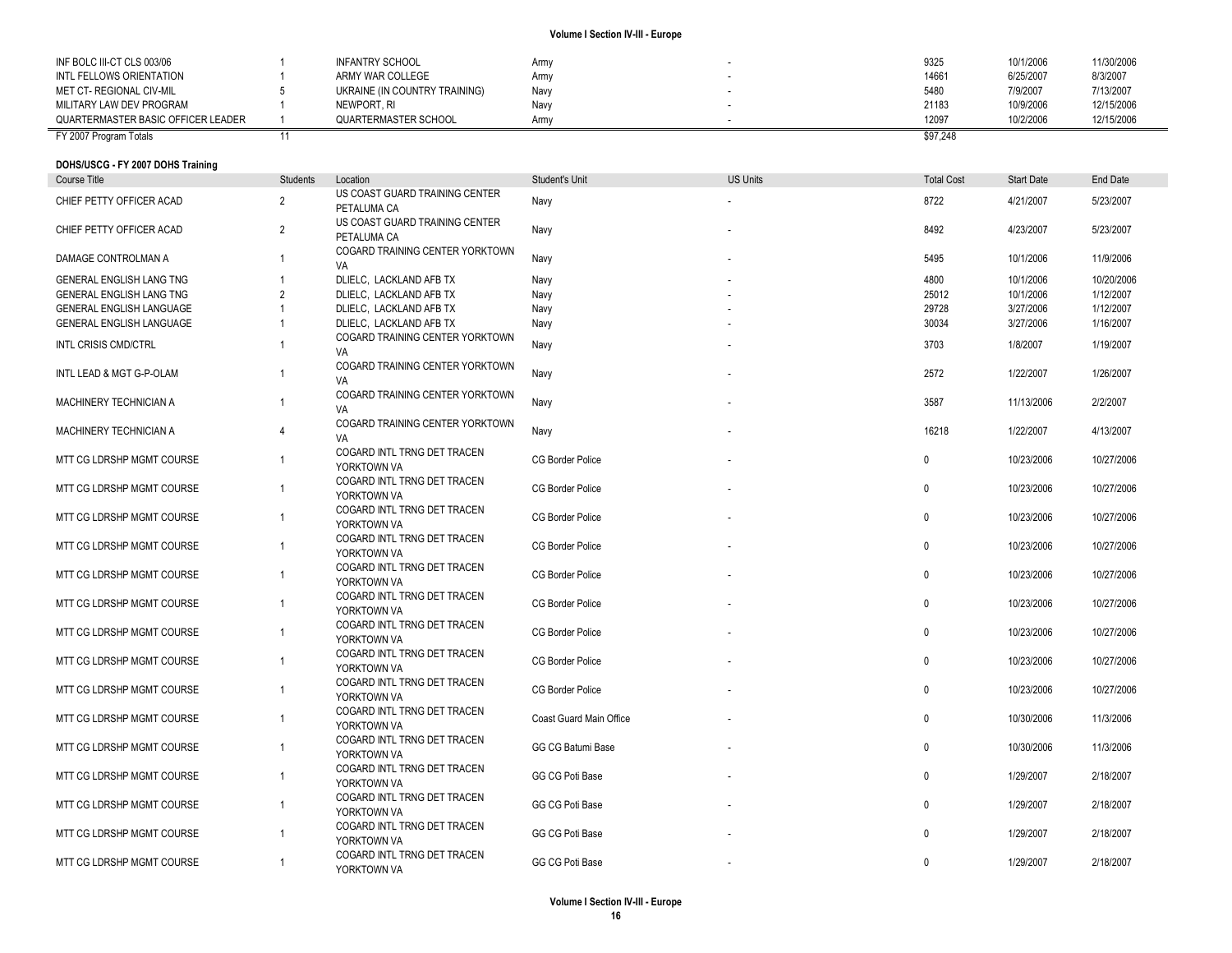| MTT CG LDRSHP MGMT COURSE  |              | COGARD INTL TRNG DET TRACEN<br>YORKTOWN VA | GG CG Poti Base               | 0           | 1/29/2007 | 2/18/2007 |
|----------------------------|--------------|--------------------------------------------|-------------------------------|-------------|-----------|-----------|
| MTT CG LDRSHP MGMT COURSE  | -1           | COGARD INTL TRNG DET TRACEN<br>YORKTOWN VA | GG CG Poti Base               | 0           | 1/29/2007 | 2/18/2007 |
| MTT CG LDRSHP MGMT COURSE  | 1            | COGARD INTL TRNG DET TRACEN<br>YORKTOWN VA | GG CG Poti Base               | 0           | 1/29/2007 | 2/18/2007 |
| MTT CG LDRSHP MGMT COURSE  | 1            | COGARD INTL TRNG DET TRACEN<br>YORKTOWN VA | GG CG Poti Base               | 0           | 1/29/2007 | 2/18/2007 |
| MTT CG LDRSHP MGMT COURSE  | 1            | COGARD INTL TRNG DET TRACEN<br>YORKTOWN VA | GG CG Poti Base               | 0           | 1/29/2007 | 2/18/2007 |
| MTT CG LDRSHP MGMT COURSE  | 1            | COGARD INTL TRNG DET TRACEN<br>YORKTOWN VA | GG CG Poti Base               | 0           | 1/29/2007 | 2/18/2007 |
| MTT CG LDRSHP MGMT COURSE  | $\mathbf{1}$ | COGARD INTL TRNG DET TRACEN<br>YORKTOWN VA | GG CG Batumi Base             | 0           | 1/29/2007 | 2/18/2007 |
| MTT CG LDRSHP MGMT COURSE  | 1            | COGARD INTL TRNG DET TRACEN<br>YORKTOWN VA | GG CG Poti Base               | 0           | 1/29/2007 | 2/18/2007 |
| MTT CG LDRSHP MGMT COURSE  | 1            | COGARD INTL TRNG DET TRACEN<br>YORKTOWN VA | GG CG Poti Base               | 0           | 1/29/2007 | 2/18/2007 |
| MTT CG LDRSHP MGMT COURSE  | $\mathbf{1}$ | COGARD INTL TRNG DET TRACEN<br>YORKTOWN VA | GG CG Poti Base               | 0           | 1/29/2007 | 2/18/2007 |
| MTT CG LDRSHP MGMT COURSE  | 1            | COGARD INTL TRNG DET TRACEN<br>YORKTOWN VA | GG CG Batumi Base             | $\mathbf 0$ | 1/29/2007 | 2/18/2007 |
| MTT CG LDRSHP MGMT COURSE  | 1            | COGARD INTL TRNG DET TRACEN<br>YORKTOWN VA | GG CG Poti Base               | 0           | 1/29/2007 | 2/18/2007 |
| MTT CG LDRSHP MGMT COURSE  | $\mathbf{1}$ | COGARD INTL TRNG DET TRACEN<br>YORKTOWN VA | GG CG Main Office             | 0           | 2/5/2007  | 2/16/2007 |
| MTT CG LDRSHP MGMT COURSE  | 1            | COGARD INTL TRNG DET TRACEN<br>YORKTOWN VA | GG CG Batumi Base             | 0           | 2/5/2007  | 2/16/2007 |
| MTT ENG/LOG ADMIN TRNG CG8 | 1            | COGARD INTL TRNG DET TRACEN<br>YORKTOWN VA | GG CG Check-Point Batumi port | 0           | 4/19/2007 | 5/6/2007  |
| MTT ENG/LOG ADMIN TRNG CG8 | 1            | COGARD INTL TRNG DET TRACEN<br>YORKTOWN VA | GG CG Check-Point Batumi port | $\mathbf 0$ | 4/19/2007 | 5/6/2007  |
| MTT ENG/LOG ADMIN TRNG CG8 | 1            | COGARD INTL TRNG DET TRACEN<br>YORKTOWN VA | GG CG Poti base               | 0           | 4/19/2007 | 5/6/2007  |
| MTT ENG/LOG ADMIN TRNG CG8 | 1            | COGARD INTL TRNG DET TRACEN<br>YORKTOWN VA | CG Poti Base                  | 0           | 4/19/2007 | 5/6/2007  |
| MTT ENG/LOG ADMIN TRNG CG8 | $\mathbf{1}$ | COGARD INTL TRNG DET TRACEN<br>YORKTOWN VA | GG CG Poti Base               | 0           | 4/19/2007 | 5/6/2007  |
| MTT ENG/LOG ADMIN TRNG CG8 | 1            | COGARD INTL TRNG DET TRACEN<br>YORKTOWN VA | GG CG Batumi Base             | 0           | 4/19/2007 | 5/6/2007  |
| MTT ENG/LOG ADMIN TRNG CG8 | 1            | COGARD INTL TRNG DET TRACEN<br>YORKTOWN VA | CG Poti Base                  | 0           | 4/19/2007 | 5/6/2007  |
| MTT ENG/LOG ADMIN TRNG CG8 | 1            | COGARD INTL TRNG DET TRACEN<br>YORKTOWN VA | GG CG Poti Base               | $\mathbf 0$ | 4/19/2007 | 5/6/2007  |
| MTT ENG/LOG ADMIN TRNG CG8 | 1            | COGARD INTL TRNG DET TRACEN<br>YORKTOWN VA | GG CG Check-Point Batumi port | 0           | 4/19/2007 | 5/6/2007  |
| MTT ENG/LOG ADMIN TRNG CG8 | 1            | COGARD INTL TRNG DET TRACEN<br>YORKTOWN VA | GG CG Check-Point Batumi port | 0           | 4/19/2007 | 5/6/2007  |
| MTT ENG/LOG ADMIN TRNG CG8 | 1            | COGARD INTL TRNG DET TRACEN<br>YORKTOWN VA | GG CG Poti Base               | $\mathbf 0$ | 4/19/2007 | 5/6/2007  |
| MTT ENG/LOG ADMIN TRNG CG8 | 1            | COGARD INTL TRNG DET TRACEN<br>YORKTOWN VA | CG Poti Base                  | 0           | 4/19/2007 | 5/6/2007  |
| MTT ENG/LOG ADMIN TRNG CG8 | 1            | COGARD INTL TRNG DET TRACEN<br>YORKTOWN VA | CG Batumi Base                | 0           | 4/19/2007 | 5/6/2007  |
| MTT ENG/LOG ADMIN TRNG CG8 | 1            | COGARD INTL TRNG DET TRACEN<br>YORKTOWN VA | CG Poti Base                  | 0           | 4/19/2007 | 5/6/2007  |
| MTT ENG/LOG ADMIN TRNG CG8 | $\mathbf{1}$ | COGARD INTL TRNG DET TRACEN<br>YORKTOWN VA | GG CG Check-Point Poti port   | 0           | 4/19/2007 | 5/6/2007  |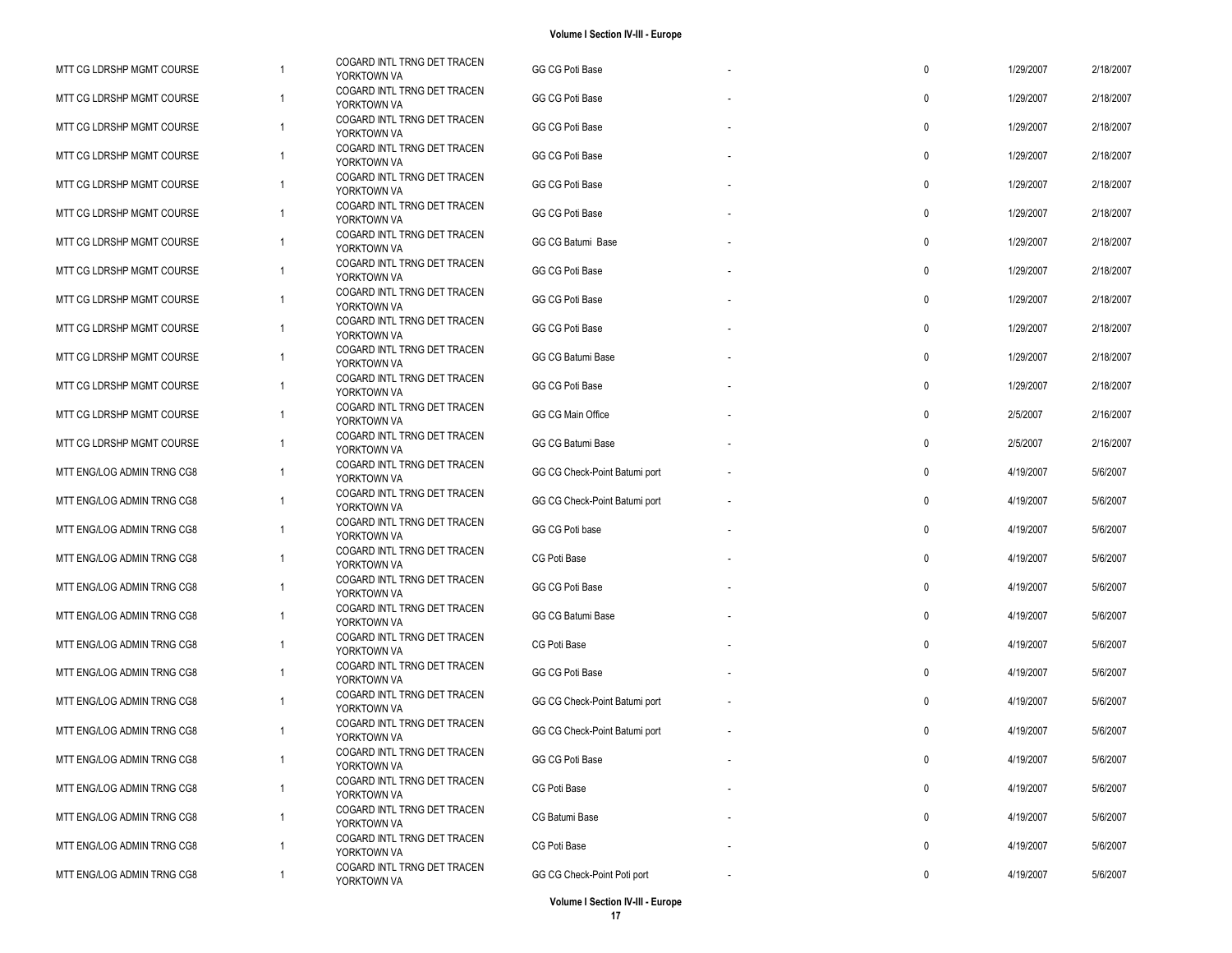| MTT ENG/LOG ADMIN TRNG CG8 | -1             | COGARD INTL TRNG DET TRACEN<br>YORKTOWN VA | CG Batumi Base                | $\mathbf 0$  | 4/19/2007  | 5/6/2007   |
|----------------------------|----------------|--------------------------------------------|-------------------------------|--------------|------------|------------|
| MTT ENG/LOG ADMIN TRNG CG8 | $\mathbf{1}$   | COGARD INTL TRNG DET TRACEN<br>YORKTOWN VA | GG CG Poti Base               | $\mathbf{0}$ | 4/19/2007  | 5/6/2007   |
| MTT ENG/LOG ADMIN TRNG CG8 | $\mathbf{1}$   | COGARD INTL TRNG DET TRACEN<br>YORKTOWN VA | GG CG Poti Base               | $\mathbf 0$  | 4/19/2007  | 5/6/2007   |
| MTT ENG/LOG ADMIN TRNG CG8 | $\overline{1}$ | COGARD INTL TRNG DET TRACEN<br>YORKTOWN VA | CG Poti Base                  | $\mathbf 0$  | 4/19/2007  | 5/6/2007   |
| MTT ENG/LOG ADMIN TRNG CG8 | $\overline{1}$ | COGARD INTL TRNG DET TRACEN<br>YORKTOWN VA | CG Poti Base                  | $\pmb{0}$    | 4/19/2007  | 5/6/2007   |
| MTT ENG/LOG ADMIN TRNG CG8 | $\mathbf{1}$   | COGARD INTL TRNG DET TRACEN<br>YORKTOWN VA | GG CG Batumi base             | $\mathbf 0$  | 4/19/2007  | 5/6/2007   |
| MTT ENG/LOG ADMIN TRNG CG8 | $\overline{1}$ | COGARD INTL TRNG DET TRACEN<br>YORKTOWN VA | CG Poti Base                  | $\mathbf 0$  | 4/19/2007  | 5/6/2007   |
| MTT ENG/LOG ADMIN TRNG CG8 | $\overline{1}$ | COGARD INTL TRNG DET TRACEN<br>YORKTOWN VA | CG Batumi Base                | $\mathbf 0$  | 4/19/2007  | 5/6/2007   |
| MTT ENG/LOG ADMIN TRNG CG8 | $\overline{1}$ | COGARD INTL TRNG DET TRACEN<br>YORKTOWN VA | GG CG Batumi Base             | $\mathbf 0$  | 4/19/2007  | 5/6/2007   |
| MTT ENG/LOG ADMIN TRNG CG8 | $\mathbf{1}$   | COGARD INTL TRNG DET TRACEN<br>YORKTOWN VA | GG CG Batumi Base             | $\mathbf 0$  | 4/19/2007  | 5/6/2007   |
| MTT ENG/LOG ADMIN TRNG CG8 | $\mathbf{1}$   | COGARD INTL TRNG DET TRACEN<br>YORKTOWN VA | CG Poti Base                  | $\mathbf 0$  | 4/19/2007  | 5/6/2007   |
| MTT ENG/LOG ADMIN TRNG CG8 | $\overline{1}$ | COGARD INTL TRNG DET TRACEN<br>YORKTOWN VA | GG CG Check-Point Batumi port | $\mathbf 0$  | 4/19/2007  | 5/6/2007   |
| MTT ENG/LOG ADMIN TRNG CG8 | $\mathbf{1}$   | COGARD INTL TRNG DET TRACEN<br>YORKTOWN VA | GG CG Poti Base               | $\mathbf 0$  | 4/19/2007  | 5/6/2007   |
| MTT ENG/LOG ADMIN TRNG CG8 | $\overline{1}$ | COGARD INTL TRNG DET TRACEN<br>YORKTOWN VA | GG CG Poti Base               | $\mathbf 0$  | 4/19/2007  | 5/6/2007   |
| MTT ENG/LOG ADMIN TRNG CG8 | $\mathbf{1}$   | COGARD INTL TRNG DET TRACEN<br>YORKTOWN VA | CG Poti Base                  | $\mathbf 0$  | 4/19/2007  | 5/6/2007   |
| MTT ENG/LOG ADMIN TRNG CG8 | $\overline{1}$ | COGARD INTL TRNG DET TRACEN<br>YORKTOWN VA | CG Poti Base                  | $\mathbf 0$  | 4/19/2007  | 5/6/2007   |
| MTT ENG/LOG ADMIN TRNG CG8 | $\mathbf{1}$   | COGARD INTL TRNG DET TRACEN<br>YORKTOWN VA | GG CG Check-Point Batumi port | $\mathbf 0$  | 4/19/2007  | 5/6/2007   |
| MTT ENG/LOG ADMIN TRNG CG8 | $\overline{1}$ | COGARD INTL TRNG DET TRACEN<br>YORKTOWN VA | GG CG Poti Base               | $\mathbf 0$  | 4/19/2007  | 5/6/2007   |
| MTT ENG/LOG ADMIN TRNG CG8 | $\overline{1}$ | COGARD INTL TRNG DET TRACEN<br>YORKTOWN VA | CG Batumi Base                | $\mathbf 0$  | 4/19/2007  | 5/6/2007   |
| MTT ENG/LOG ADMIN TRNG CG8 | $\mathbf{1}$   | COGARD INTL TRNG DET TRACEN<br>YORKTOWN VA | GG CG Batumi Base             | $\mathbf 0$  | 4/19/2007  | 5/6/2007   |
| MTT ENG/LOG ADMIN TRNG CG8 | $\overline{1}$ | COGARD INTL TRNG DET TRACEN<br>YORKTOWN VA | GG CG Poti Base               | $\mathbf 0$  | 4/19/2007  | 5/6/2007   |
| MTT ENG/LOG ADMIN TRNG CG8 | $\overline{1}$ | COGARD INTL TRNG DET TRACEN<br>YORKTOWN VA | CG Poti Base                  | $\mathbf 0$  | 4/19/2007  | 5/6/2007   |
| MTT ENG/LOG ADMIN TRNG CG8 | $\mathbf{1}$   | COGARD INTL TRNG DET TRACEN<br>YORKTOWN VA | CG Poti Base                  | $\mathbf 0$  | 4/19/2007  | 5/6/2007   |
| MTT ENG/LOG ADMIN TRNG CG8 | $\mathbf{1}$   | COGARD INTL TRNG DET TRACEN<br>YORKTOWN VA | GG CG Batumi Base             | $\mathbf 0$  | 4/19/2007  | 5/6/2007   |
| OJT FAMILIARIZATION OFFR   | $\mathbf{1}$   | COGARD TRAINING CENTER YORKTOWN<br>VA      | Navy                          | 7190         | 10/1/2006  | 2/16/2007  |
| OJT FAMILIARIZATION OFFR   | $\mathbf{1}$   | COGARD TRAINING CENTER YORKTOWN<br>VA      | Navy                          | 1240         | 12/18/2006 | 12/29/2006 |
| OJT TECHNICAL ENLISTED     | $\overline{1}$ | COGARD TRAINING CENTER YORKTOWN<br>VA      | Navy                          | 820          | 2/5/2007   | 2/13/2007  |
| OJT TECHNICAL ENLISTED     | $\mathbf{1}$   | WASHINGTON, DC                             | Navy                          | 2230         | 4/16/2007  | 4/19/2007  |
| OJT TECHNICAL ENLISTED     | $\overline{1}$ | COGARD TRAINING CENTER YORKTOWN<br>VA      | Navy                          | 1326         | 4/16/2007  | 4/19/2007  |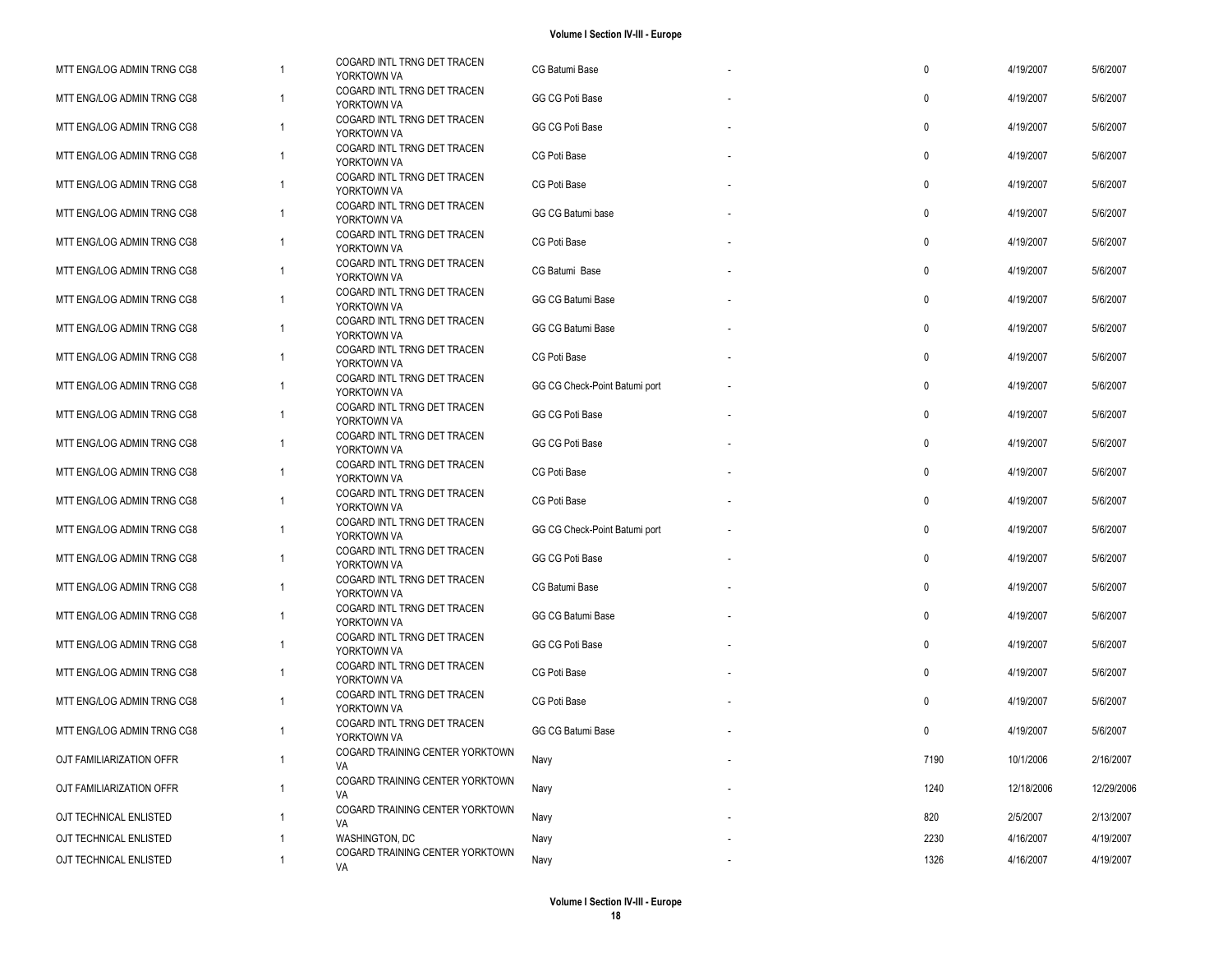| STOREKEEPER A                   |          | US COAST GUARD TRAINING CENTER<br>PETALUMA CA | Navy                  |                          | 3824              | 10/30/2006        | 12/15/2006 |
|---------------------------------|----------|-----------------------------------------------|-----------------------|--------------------------|-------------------|-------------------|------------|
| FY 2007 Program Totals          | 91       |                                               |                       |                          | \$154,993         |                   |            |
| FMF - FY 2007 DoS Training      |          |                                               |                       |                          |                   |                   |            |
| Course Title                    | Students | Location                                      | <b>Student's Unit</b> | <b>US Units</b>          | <b>Total Cost</b> | <b>Start Date</b> | End Date   |
| ACFT POWERPLANT REPAIRER        |          | <b>AVIATION LOGISTICS SCHOOL</b>              | Army                  | $\overline{\phantom{a}}$ | 3444              | 8/14/2006         | 1/11/2007  |
| <b>ACFT POWERTRAIN REPAIRER</b> |          | <b>AVIATION LOGISTICS SCHOOL</b>              | Army                  | $\overline{\phantom{a}}$ | 3411              | 9/18/2006         | 2/9/2007   |
| AIRCRAFT ELECTRICIAN RPR        |          | AVIATION LOGISTICS SCHOOL                     | Army                  |                          | 3590              | 9/11/2006         | 2/9/2007   |
| AIRCRAFT POWERPLANT REPAIRER    |          | <b>AVIATION LOGISTICS SCHOOL</b>              | Army                  | $\overline{\phantom{a}}$ | 10116             | 4/16/2007         | 8/21/2007  |
| AIRCRAFT STRUCTURAL RPR         |          | AVIATION LOGISTICS SCHOOL                     | Army                  |                          | 2762              | 8/7/2006          | 11/28/2006 |
| AVN CAPTAINS CAREER - ALL       |          | <b>AVIATION SCHOOL</b>                        | Army                  | $\overline{\phantom{a}}$ | 44070             | 6/19/2006         | 11/7/2006  |
| AVN CAPTAINS CAREER - ALL       |          | <b>AVIATION SCHOOL</b>                        | Army                  | $\overline{\phantom{a}}$ | 24175             | 10/30/2006        | 4/12/2007  |
| AVN MAINT LDR (AMLC) - ALL      |          | <b>AVIATION SCHOOL</b>                        | Army                  |                          | 3509              | 8/7/2007          | 8/23/2007  |
| AVN MAINT LDR (AMLC) - ALL      |          | <b>AVIATION SCHOOL</b>                        | Army                  | $\overline{\phantom{a}}$ | 3804              | 8/31/2007         | 9/18/2007  |
| AVN MAINTENANCE MGR - ALL       |          | <b>AVIATION SCHOOL</b>                        | Army                  |                          | 2983              | 8/28/2007         | 9/25/2007  |
| ENGLISH LANGUAGE CRSE           |          | DLIELC, LACKLAND AFB TX                       | Army                  |                          | 7725              | 2/26/2007         | 4/6/2007   |
| ENGLISH LANGUAGE CRSE           |          | DLIELC, LACKLAND AFB TX                       | Army                  | $\sim$                   | 16294             | 2/26/2007         | 7/6/2007   |
| ENGLISH LANGUAGE CRSE           |          | DLIELC, LACKLAND AFB TX                       | Army                  |                          | 16294             | 3/26/2007         | 8/3/2007   |
| <b>GENERAL ENGLISH LANG TNG</b> |          | DLIELC, LACKLAND AFB TX                       | Navy                  | $\overline{\phantom{a}}$ | 18004             | 11/6/2006         | 4/6/2007   |
| INTL MIL LAW DEV PRG-ILOMO      |          | Newport, Ri                                   | Navy                  | $\overline{\phantom{a}}$ | 23495             | 4/9/2007          | 6/29/2007  |
| SPECIAL FORMAL TNG - CONUS      |          | AVIATION LOGISTICS SCHOOL                     | Army                  |                          | 2184              | 8/22/2007         | 9/13/2007  |
| SPECIALIZED ENG LANG TNG        |          | DLIELC, LACKLAND AFB TX                       | Army                  | $\overline{\phantom{a}}$ | 9202              | 5/28/2007         | 7/27/2007  |
| SPECIALIZED ENG LANG TNG        |          | DLIELC. LACKLAND AFB TX                       | Army                  |                          | 9202              | 6/18/2007         | 8/17/2007  |

FY 2007 Program Totals 3204,264 **19** \$204,264

| IMET-1 - FY 2007 DoS Training          |          |                                                              |                                                       |                 |                   |                   |                 |
|----------------------------------------|----------|--------------------------------------------------------------|-------------------------------------------------------|-----------------|-------------------|-------------------|-----------------|
| Course Title                           | Students | Location                                                     | <b>Student's Unit</b>                                 | <b>US Units</b> | <b>Total Cost</b> | <b>Start Date</b> | <b>End Date</b> |
| AIR COMD & STAFF COLLEGE               |          | MAXWELL AFB, AL                                              | Air Force                                             |                 | 42323             | 8/9/2006          | 6/11/2007       |
| AMEDD OFFICER CAREER - DL              |          | ARMY MEDICAL DEPARTMENT CENTER<br>& SCHOOL                   | Army                                                  |                 | 7214              | 7/20/2007         | 9/14/2007       |
| AMERICAN LANGUAGE COURSE               |          | DLIELC. LACKLAND AFB TX                                      | Navy                                                  |                 | 15288             | 1/29/2007         | 7/6/2007        |
| AMERICAN LANGUAGE CRS(ALC)             |          | DLIELC, LACKLAND AFB TX                                      | Navy                                                  |                 | 16351             | 8/21/2006         | 1/5/2007        |
| ARMOR BASIC OFFICER LEADER             |          | ARMOR SCHOOL                                                 | Army                                                  |                 | 13867             | 9/28/2006         | 2/6/2007        |
| ARMOR CAPTAINS CAREER                  |          | <b>ARMOR SCHOOL</b>                                          | Army                                                  |                 | 17856             | 9/18/2006         | 3/2/2007        |
| ARNG PRE-RANGER                        |          | ARNG WARRIOR TRNG CTR                                        | Army                                                  |                 | 2202              | 9/30/2006         | 10/14/2006      |
| ARNG PRE-RANGER COURSE                 |          | ARNG WARRIOR TRNG CTR                                        | Army                                                  |                 | 1799              | 10/21/2006        | 11/4/2006       |
| ARNG PRE-RANGER COURSE                 |          | ARNG WARRIOR TRNG CTR                                        | Army                                                  |                 | 1963              | 1/20/2007         | 2/4/2007        |
| ARNG PRE-RANGER COURSE                 |          | ARNG WARRIOR TRNG CTR                                        | Army                                                  |                 | 6102              | 6/23/2007         | 7/8/2007        |
| AVIATION BASIC OFFICER LEADER (PART A) |          | <b>AVIATION SCHOOL</b>                                       | Army                                                  |                 | 2839              | 8/27/2007         | 9/17/2007       |
| <b>BASIC OFFICER LDR BOLC II</b>       |          | <b>INFANTRY SCHOOL</b>                                       | Army                                                  |                 | 7896              | 5/11/2007         | 6/22/2007       |
| DEF ACQUISITION MGMT                   |          | <b>IDARM NAVAL POSTGRADUATE SCHOOL</b><br><b>MONTEREY CA</b> | Navy                                                  |                 | 8981              | 3/5/2007          | 3/16/2007       |
| DEF RES MGT CRS                        |          | MONTEREY, CA                                                 | Navy                                                  |                 | 10725             | 7/23/2007         | 8/16/2007       |
| <b>DISAM FOREIGN PURCHASER</b>         |          | WRIGHT PATTERSON AFB, OH - DISAM                             | Air Force                                             |                 | 10716             | 10/23/2006        | 11/3/2006       |
| DISAM PLNG & RES MGT MET               |          | <b>VARIOUS</b>                                               | J-4 Logistics Department, GS                          |                 | 0                 | 3/15/2007         | 3/30/2007       |
| DISAM PLNG & RES MGT MET               |          | <b>VARIOUS</b>                                               | Defense Policy Division, Defense Policy and<br>Planni |                 | $\mathbf{0}$      | 3/15/2007         | 3/30/2007       |
| DISAM PLNG & RES MGT MET               |          | <b>VARIOUS</b>                                               | Defensef Policy and Planning Department,<br>MoD       |                 | $\Omega$          | 3/15/2007         | 3/30/2007       |
| DISAM PLNG & RES MGT MET               |          | <b>VARIOUS</b>                                               | Procurement Department, MoD                           |                 |                   | 3/15/2007         | 3/30/2007       |
| DISAM PLNG & RES MGT MET               |          | <b>VARIOUS</b>                                               | J-4 Logistics Department, GS                          |                 |                   | 3/15/2007         | 3/30/2007       |
| DISAM PLNG & RES MGT MET               |          | <b>VARIOUS</b>                                               | UH-1H Base, Alexeevka                                 |                 |                   | 3/15/2007         | 3/30/2007       |
| DISAM PLNG & RES MGT MET               |          | <b>VARIOUS</b>                                               | Georgia Land Forces, GS                               |                 |                   | 3/15/2007         | 3/30/2007       |
| DISAM PLNG & RES MGT MET               |          | <b>VARIOUS</b>                                               | Georgian Land Forces                                  |                 |                   | 3/15/2007         | 3/30/2007       |
| DISAM PLNG & RES MGT MET               |          | <b>VARIOUS</b>                                               | <b>Land Forces</b>                                    |                 |                   | 3/15/2007         | 3/30/2007       |
| DISAM PLNG & RES MGT MET               |          | <b>VARIOUS</b>                                               | AF HQ                                                 |                 |                   | 3/15/2007         | 3/30/2007       |
| DISAM PLNG & RES MGT MET               |          | <b>VARIOUS</b>                                               | Financial Management Department, MoD                  |                 |                   | 3/15/2007         | 3/30/2007       |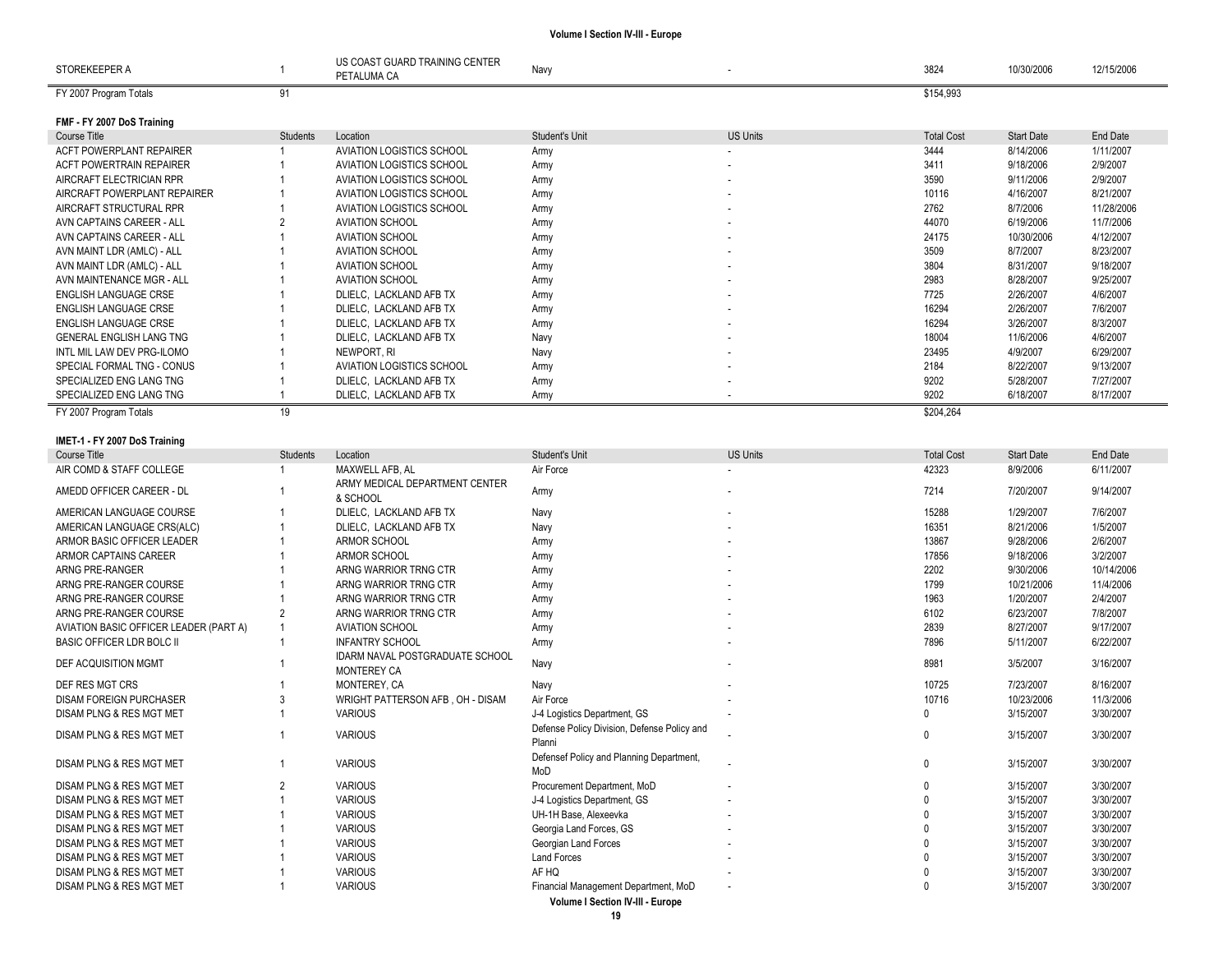| DISAM PLNG & RES MGT MET |                | <b>VARIOUS</b> | J-4 Logistics Department, GS                 | 0            | 3/15/2007 | 3/30/2007 |
|--------------------------|----------------|----------------|----------------------------------------------|--------------|-----------|-----------|
| DISAM PLNG & RES MGT MET | $\overline{2}$ | <b>VARIOUS</b> | Defense Policy and Planning Department,      | 18653        | 3/15/2007 | 3/30/2007 |
|                          |                |                | MoD                                          |              |           |           |
| DISAM PLNG & RES MGT MET |                | <b>VARIOUS</b> | J-4 Logistics Department, MoD                | $\mathbf{0}$ | 3/15/2007 | 3/30/2007 |
| DISAM PLNG & RES MGT MET | 2              | <b>VARIOUS</b> | GG AF HQ                                     | $\Omega$     | 3/15/2007 | 3/30/2007 |
| DISAM PLNG & RES MGT MET |                | <b>VARIOUS</b> | UH-1H Base Alexeevka                         | $\Omega$     | 3/15/2007 | 3/30/2007 |
| DISAM PLNG & RES MGT MET |                | <b>VARIOUS</b> | AF UH-1H Squadron                            | $\Omega$     | 3/15/2007 | 3/30/2007 |
| DISAM PLNG & RES MGT MET |                | <b>VARIOUS</b> | UH-1H Base, Alexeevka                        | $\Omega$     | 3/15/2007 | 3/30/2007 |
| DISAM PLNG & RES MGT MET |                | <b>VARIOUS</b> | UH-1H Squadron                               | $\Omega$     | 3/15/2007 | 3/30/2007 |
|                          |                |                | Defense Policy and Planning Department,      |              |           |           |
| DISAM PLNG & RES MGT MET |                | <b>VARIOUS</b> | MoD                                          | $\mathbf{0}$ | 3/15/2007 | 3/30/2007 |
| DISAM PLNG & RES MGT MET |                | <b>VARIOUS</b> | UH-1H Base Alexeevka                         | $\mathbf 0$  | 3/15/2007 | 3/30/2007 |
| DISAM PLNG & RES MGT MET |                | <b>VARIOUS</b> | <b>Land Forces</b>                           | $\mathbf 0$  | 3/15/2007 | 3/30/2007 |
| DISAM PLNG & RES MGT MET |                | <b>VARIOUS</b> | UH-1H Squadron                               | $\mathbf{0}$ | 3/15/2007 | 3/30/2007 |
|                          |                |                | International Relations and Euro-Atlantic    |              |           |           |
| DISAM PLNG & RES MGT MET | -1             | <b>VARIOUS</b> | Integrat                                     | $\mathbf{0}$ | 3/15/2007 | 3/30/2007 |
|                          |                |                | US Desk Officer, International Relations and |              |           |           |
| DISAM PLNG & RES MGT MET |                | <b>VARIOUS</b> | Euro-                                        | $\mathbf 0$  | 3/15/2007 | 3/30/2007 |
|                          |                | <b>VARIOUS</b> | <b>Land Forces</b>                           | $\mathbf{0}$ | 3/15/2007 | 3/30/2007 |
| DISAM PLNG & RES MGT MET |                |                |                                              | $\Omega$     |           |           |
| DISAM PLNG & RES MGT MET |                | <b>VARIOUS</b> | Procurement Division, MoD                    | $\Omega$     | 3/15/2007 | 3/30/2007 |
| DISAM PLNG & RES MGT MET |                | <b>VARIOUS</b> | AF UH-1H Squadron                            |              | 3/15/2007 | 3/30/2007 |
| DISAM PLNG & RES MGT MET |                | <b>VARIOUS</b> | UH-1H Base Alexeevka                         | $\Omega$     | 3/15/2007 | 3/30/2007 |
| DISAM PLNG & RES MGT MET |                | <b>VARIOUS</b> | Air Force                                    | 14792        | 3/15/2007 | 3/30/2007 |
| DISAM PLNG & RES MGT MET |                | <b>VARIOUS</b> | International Law Division, MoD              | $\mathbf 0$  | 3/15/2007 | 3/30/2007 |
| DISAM PLNG & RES MGT MET | 1              | <b>VARIOUS</b> | International Law Division, International    | $\Omega$     | 3/15/2007 | 3/30/2007 |
|                          |                |                | Relation                                     |              |           |           |
| DISAM PLNG & RES MGT MET | -1             | <b>VARIOUS</b> | International Law Division; International    | $\mathbf 0$  | 3/15/2007 | 3/30/2007 |
|                          |                |                | Relation                                     |              |           |           |
| DISAM PLNG & RES MGT MET | 1              | <b>VARIOUS</b> | Defense Policy and Planning Department,      | $\mathbf{0}$ | 3/15/2007 | 3/30/2007 |
|                          |                |                | MoD                                          |              |           |           |
| DISAM PLNG & RES MGT MET |                | <b>VARIOUS</b> | J-5, Defense Planning Division, GS           | $\mathbf{0}$ | 3/15/2007 | 3/30/2007 |
| DISAM PLNG & RES MGT MET |                | <b>VARIOUS</b> | AF HQ                                        | $\Omega$     | 3/15/2007 | 3/30/2007 |
| DISAM PLNG & RES MGT MET |                | <b>VARIOUS</b> | UH-1H Base Alexeevka                         | $\Omega$     | 3/15/2007 | 3/30/2007 |
| DISAM PLNG & RES MGT MET |                | <b>VARIOUS</b> | UH-1H Base, Alexeevka                        | $\Omega$     | 3/15/2007 | 3/30/2007 |
| DISAM PLNG & RES MGT MET |                | <b>VARIOUS</b> | J-4 Logistics Department, GS                 | $\Omega$     | 3/15/2007 | 3/30/2007 |
| DISAM PLNG & RES MGT MET |                | <b>VARIOUS</b> | J-5, Planning Department, GS                 | $\Omega$     | 3/15/2007 | 3/30/2007 |
| DISAM PLNG & RES MGT MET |                | <b>VARIOUS</b> | AF HQ                                        | $\mathbf{0}$ | 3/15/2007 | 3/30/2007 |
| DISAM PLNG & RES MGT MET |                | <b>VARIOUS</b> | UH-1H Base, Alexeevka                        | $\mathbf{0}$ | 3/15/2007 | 3/30/2007 |
|                          |                |                | Defense Policy and Planning Department,      |              |           |           |
| DISAM PLNG & RES MGT MET |                | <b>VARIOUS</b> | MoD                                          | $\Omega$     | 3/15/2007 | 3/30/2007 |
| DISAM PLNG & RES MGT MET |                | <b>VARIOUS</b> | Georgian Land Forces                         | $\mathbf{0}$ | 3/15/2007 | 3/30/2007 |
| DISAM PLNG & RES MGT MET |                | <b>VARIOUS</b> | Georgia Land Forces, GS                      | $\mathbf{0}$ | 3/15/2007 | 3/30/2007 |
| DISAM PLNG & RES MGT MET |                | <b>VARIOUS</b> | <b>Procurement Division</b>                  | $\Omega$     | 3/15/2007 | 3/30/2007 |
| DISAM PLNG & RES MGT MET | $\overline{2}$ | <b>VARIOUS</b> |                                              | $\Omega$     | 3/15/2007 | 3/30/2007 |
|                          |                |                | Procurement Division, MoD                    | $\Omega$     |           |           |
| DISAM PLNG & RES MGT MET |                | <b>VARIOUS</b> | Land Forces                                  |              | 3/15/2007 | 3/30/2007 |
| DISAM PLNG & RES MGT MET |                | <b>VARIOUS</b> | AF UH-1H Squadron                            |              | 3/15/2007 | 3/30/2007 |
| DISAM PLNG & RES MGT MET |                | <b>VARIOUS</b> | Procurement Division, MoD                    |              | 3/15/2007 | 3/30/2007 |
| DISAM PLNG & RES MGT MET |                | <b>VARIOUS</b> | UH-1H Base Alexeevka                         | <sup>n</sup> | 3/15/2007 | 3/30/2007 |
| DISAM PLNG & RES MGT MET |                | <b>VARIOUS</b> | UH-1H Base, Alexeevka                        | $\Omega$     | 3/15/2007 | 3/30/2007 |
| DISAM PLNG & RES MGT MET |                | VARIOUS        | Georgian Land Forces                         | $\mathbf 0$  | 3/15/2007 | 3/30/2007 |
| DISAM PLNG & RES MGT MET |                | VARIOUS        | Georgian Land Forces, GS                     | $\mathbf 0$  | 3/15/2007 | 3/30/2007 |
| DISAM PLNG & RES MGT MET |                | <b>VARIOUS</b> | Land Forces                                  | 0            | 3/15/2007 | 3/30/2007 |
| DISAM PLNG & RES MGT MET |                | <b>VARIOUS</b> | AF HQ                                        | $\mathbf{0}$ | 3/15/2007 | 3/30/2007 |
| DISAM PLNG & RES MGT MET |                | <b>VARIOUS</b> | UH-1H Base Alexeevka                         | $\mathbf{0}$ | 3/15/2007 | 3/30/2007 |
| DISAM PLNG & RES MGT MET |                | <b>VARIOUS</b> | AF UH-1H Squadron                            | $\mathbf{0}$ | 3/15/2007 | 3/30/2007 |
| DISAM PLNG & RES MGT MET |                | <b>VARIOUS</b> | AF HQ                                        | $\mathbf 0$  | 3/15/2007 | 3/30/2007 |
| DISAM PLNG & RES MGT MET |                | <b>VARIOUS</b> | GG AF HQ                                     | 0            | 3/15/2007 | 3/30/2007 |
| DISAM PLNG & RES MGT MET |                | <b>VARIOUS</b> | J-4 Logistics Department, GS                 | $\mathbf 0$  | 3/15/2007 | 3/30/2007 |
|                          |                |                |                                              |              |           |           |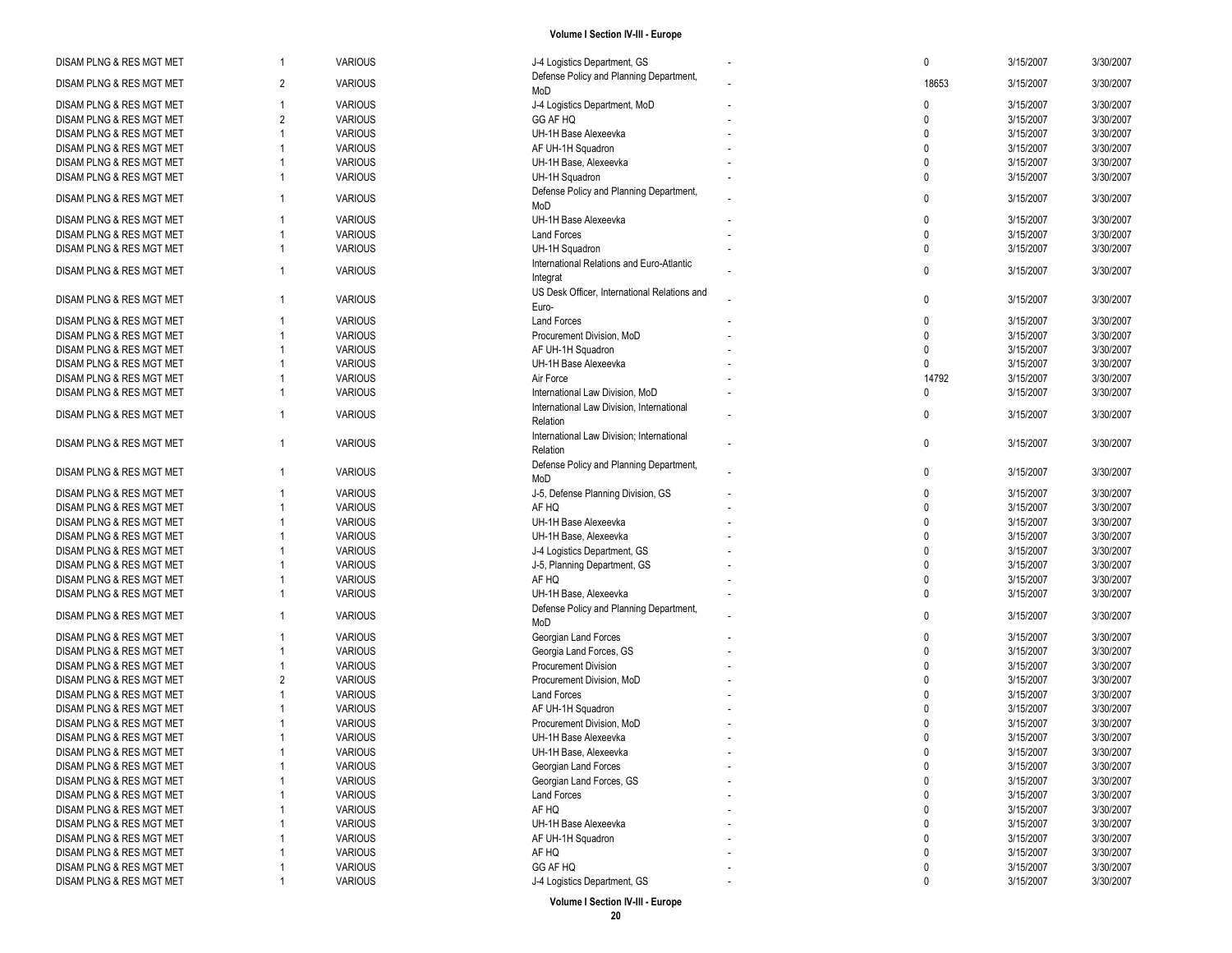| DISAM PLNG & RES MGT MET                       | 1              | <b>VARIOUS</b>                  | UH-1H Base, Alexeevka         | $\Omega$     | 3/15/2007  | 3/30/2007  |
|------------------------------------------------|----------------|---------------------------------|-------------------------------|--------------|------------|------------|
| DISAM PLNG & RES MGT MET                       |                | <b>VARIOUS</b>                  | J-4 Logistics Department, GS  | $\Omega$     | 3/15/2007  | 3/30/2007  |
| DISAM PLNG & RES MGT MET                       |                | <b>VARIOUS</b>                  | J-4 Logistics Department, MoD | $\Omega$     | 3/15/2007  | 3/30/2007  |
| DISAM PLNG & RES MGT MET                       |                | <b>VARIOUS</b>                  | J-4 Logistics Department, GS  | $\Omega$     | 3/15/2007  | 3/30/2007  |
| DISAM PLNG & RES MGT MET                       |                | <b>VARIOUS</b>                  | UH-1H Squadron                | $\Omega$     | 3/15/2007  | 3/30/2007  |
| DISAM PLNG & RES MGT MET                       |                | <b>VARIOUS</b>                  | UH-1H Base, Alexeevka         | $\Omega$     | 3/15/2007  | 3/30/2007  |
| DISAM PLNG & RES MGT MET                       |                | <b>VARIOUS</b>                  | UH-1H Base Alexeevka          | $\mathbf{0}$ | 3/15/2007  | 3/30/2007  |
| DISAM PLNG & RES MGT MET                       |                | <b>VARIOUS</b>                  | J-4 Logistics Department, GS  | $\mathbf{0}$ | 3/15/2007  | 3/30/2007  |
| DISAM PLNG & RES MGT MET                       |                | <b>VARIOUS</b>                  | GG AF HQ                      | $\mathbf{0}$ | 3/15/2007  | 3/30/2007  |
|                                                |                | AIR FORCE SECURITY ASSISTANCE   |                               |              |            |            |
| <b>ENGLISH LANGUAGE CRSE</b>                   |                | <b>TRAINING</b>                 | Army                          | 21304        | 2/13/2006  | 10/27/2006 |
|                                                |                | AIR FORCE SECURITY ASSISTANCE   |                               |              |            |            |
| <b>ENGLISH LANGUAGE CRSE</b>                   | 1              | <b>TRAINING</b>                 | Army                          | 23951        | 2/13/2006  | 11/17/2006 |
|                                                |                | AIR FORCE SECURITY ASSISTANCE   |                               |              |            |            |
| <b>ENGLISH LANGUAGE CRSE</b>                   | 1              | <b>TRAINING</b>                 | Army                          | 17022        | 6/26/2006  | 12/29/2006 |
|                                                |                |                                 |                               |              |            |            |
| <b>ENGLISH LANGUAGE CRSE</b>                   | 1              | AIR FORCE SECURITY ASSISTANCE   | Army                          | 13291        | 7/3/2006   | 11/17/2006 |
|                                                |                | <b>TRAINING</b>                 |                               |              |            |            |
| <b>ENGLISH LANGUAGE CRSE</b>                   |                | AIR FORCE SECURITY ASSISTANCE   | Army                          | 15423        | 7/3/2006   | 12/15/2006 |
|                                                |                | <b>TRAINING</b>                 |                               |              |            |            |
| <b>ENGLISH LANGUAGE CRSE</b>                   |                | DLIELC, LACKLAND AFB TX         | Army                          | 7519         | 10/30/2006 | 12/29/2006 |
| <b>ENGLISH LANGUAGE CRSE</b>                   |                | DLIELC, LACKLAND AFB TX         | Army                          | 11714        | 11/20/2006 | 3/23/2007  |
| <b>ENGLISH LANGUAGE CRSE</b>                   |                | DLIELC. LACKLAND AFB TX         | Army                          | 27941        | 11/20/2006 | 8/10/2007  |
| <b>ENGLISH LANGUAGE CRSE</b>                   |                | DLIELC, LACKLAND AFB TX         | Army                          | 19872        | 12/25/2006 | 6/8/2007   |
| <b>ENGLISH LANGUAGE CRSE</b>                   |                | DLIELC, LACKLAND AFB TX         | Army                          | 4957         | 1/1/2007   | 2/2/2007   |
| <b>ENGLISH LANGUAGE CRSE</b>                   | $\overline{2}$ | DLIELC, LACKLAND AFB TX         | Army                          | 29668        | 1/22/2007  | 5/18/2007  |
| <b>ENGLISH LANGUAGE CRSE</b>                   |                | DLIELC, LACKLAND AFB TX         | Army                          | 38561        | 1/29/2007  | 6/22/2007  |
| <b>ENGLISH LANGUAGE CRSE</b>                   |                | DLIELC. LACKLAND AFB TX         | Army                          | 19872        | 2/5/2007   | 7/20/2007  |
| <b>ENGLISH LANGUAGE CRSE</b>                   |                | DLIELC, LACKLAND AFB TX         | Army                          | 22833        | 2/5/2007   | 9/21/2007  |
| <b>ENGLISH LANGUAGE CRSE</b>                   |                | DLIELC. LACKLAND AFB TX         | Army                          | 19572        | 3/5/2007   | 8/17/2007  |
| <b>ENGLISH LANGUAGE CRSE</b>                   |                | DLIELC, LACKLAND AFB TX         | Army                          | 16702        | 3/5/2007   | 7/13/2007  |
| ENGLISH LANGUAGE CRSE                          |                | DLIELC, LACKLAND AFB TX         | Army                          | 13566        | 4/30/2007  | 8/10/2007  |
|                                                |                | COMMANDING GENERAL, EDUCATION   |                               |              |            |            |
| <b>EXPEDITIONARY WARFARE SCH</b>               |                | COMMAND QUANTICO VA             | Navy                          | 34594        | 7/24/2006  | 5/11/2007  |
| FIELD ARTILLERY BASIC OFFICER LEADER           | $\mathbf{1}$   | FIELD ARTILLERY SCHOOL          | Army                          | 22767        | 4/3/2007   | 7/24/2007  |
| FIELD ARTY CAPTAINS CAREER                     |                | FIELD ARTILLERY SCHOOL          | Army                          | 17473        | 6/13/2006  | 11/2/2006  |
| GENERAL ENGLISH LANG TNG                       |                | DLIELC, LACKLAND AFB TX         | Navy                          | 9632         | 5/7/2007   | 6/1/2007   |
| <b>ILE OFFICER PREP</b>                        |                | COMMAND & GENERAL STAFF COLLEGE | Army                          | 4579         | 7/20/2007  | 8/10/2007  |
| <b>INFANTRY BASIC OFFICER LDR</b>              |                | <b>INFANTRY SCHOOL</b>          | Army                          | 11831        | 9/29/2006  | 1/17/2007  |
| INFANTRY BASIC OFFICER LDR                     | 2              | <b>INFANTRY SCHOOL</b>          | Army                          | 22098        | 11/27/2006 | 3/13/2007  |
| <b>INFANTRY CAPTS CAREER CRS</b>               |                | <b>INFANTRY SCHOOL</b>          | Army                          | 16610        | 9/13/2006  | 2/23/2007  |
| <b>INFANTRY MORTAR LEADER</b>                  | $\overline{2}$ | <b>INFANTRY SCHOOL</b>          |                               | 13630        | 4/23/2007  | 6/4/2007   |
|                                                |                | SCHOOL OF INFANTRY WEST CAMP    | Army                          |              |            |            |
| <b>INFANTRY SQUAD LEADER CRS</b>               | $\overline{2}$ | PENDELTON CA                    | Navy                          | 14512        | 10/4/2006  | 12/15/2006 |
|                                                |                |                                 |                               |              |            |            |
| <b>INFANTRYMAN BNCOC</b>                       |                | NCO ACADEMY - INFANTRY          | Army                          | 3480         | 8/14/2006  | 10/4/2006  |
| <b>INTERMEDIATE LEVEL EDUC</b>                 |                | COMMAND & GENERAL STAFF COLLEGE | Army                          | 44644        | 2/13/2006  | 12/15/2006 |
| INTERMEDIATE LEVEL EDUC                        | 1              | COMMAND & GENERAL STAFF COLLEGE | Army                          | 38009        | 8/14/2006  | 6/15/2007  |
| INTERNATIONAL MILITARY STUDENT OFFICER         | 1              | ARMOR SCHOOL                    | Army                          | 3549         | 8/17/2007  | 9/7/2007   |
| INTERNATIONAL OFF PREPARATORY - INF OFF<br>ADV |                | <b>INFANTRY SCHOOL</b>          | Army                          | 2280         | 1/4/2007   | 1/8/2007   |
| INTERNATIONAL OFFICER PREPARATORY              | 1              | COMMAND & GENERAL STAFF COLLEGE | Army                          | 4462         | 7/3/2007   | 7/18/2007  |
| INTERNATIONAL SPECIAL FORCES TRAINING          | $\mathbf{1}$   | JFK SPECIAL WARFARE CENTER      | Army                          | 17835        | 1/17/2007  | 4/27/2007  |
| INTERNATIONAL SPECIAL FORCES TRAINING          | 3              | JFK SPECIAL WARFARE CENTER      | Army                          | 55503        | 6/5/2007   | 9/14/2007  |
|                                                |                | CIVIL-MILITARY RELATIONS NPS    |                               |              |            |            |
| INTL DEF TRANSFORMATION                        | $\overline{2}$ | CENTER FOR MONTEREY CA          | Navy                          | 20846        | 10/23/2006 | 11/3/2006  |
| INTL OFF SCH (FOR AC&SC)                       |                | MAXWELL AFB, AL                 | Air Force                     | 12319        | 6/18/2007  | 7/27/2007  |
| LANGUAGE INSTRUCTOR/BASIC                      |                | DLIELC, LACKLAND AFB TX         | Air Force                     | 22294        | 8/21/2006  | 2/23/2007  |
|                                                |                | CO MARINE CORPS COMBAT SERVICE  |                               |              |            |            |
| <b>LOGISTICS OFFICER</b>                       | $\overline{c}$ | SUPPORT SCH CAMP LEJEUNE NC     | Navy                          | 17426        | 7/10/2006  | 10/12/2006 |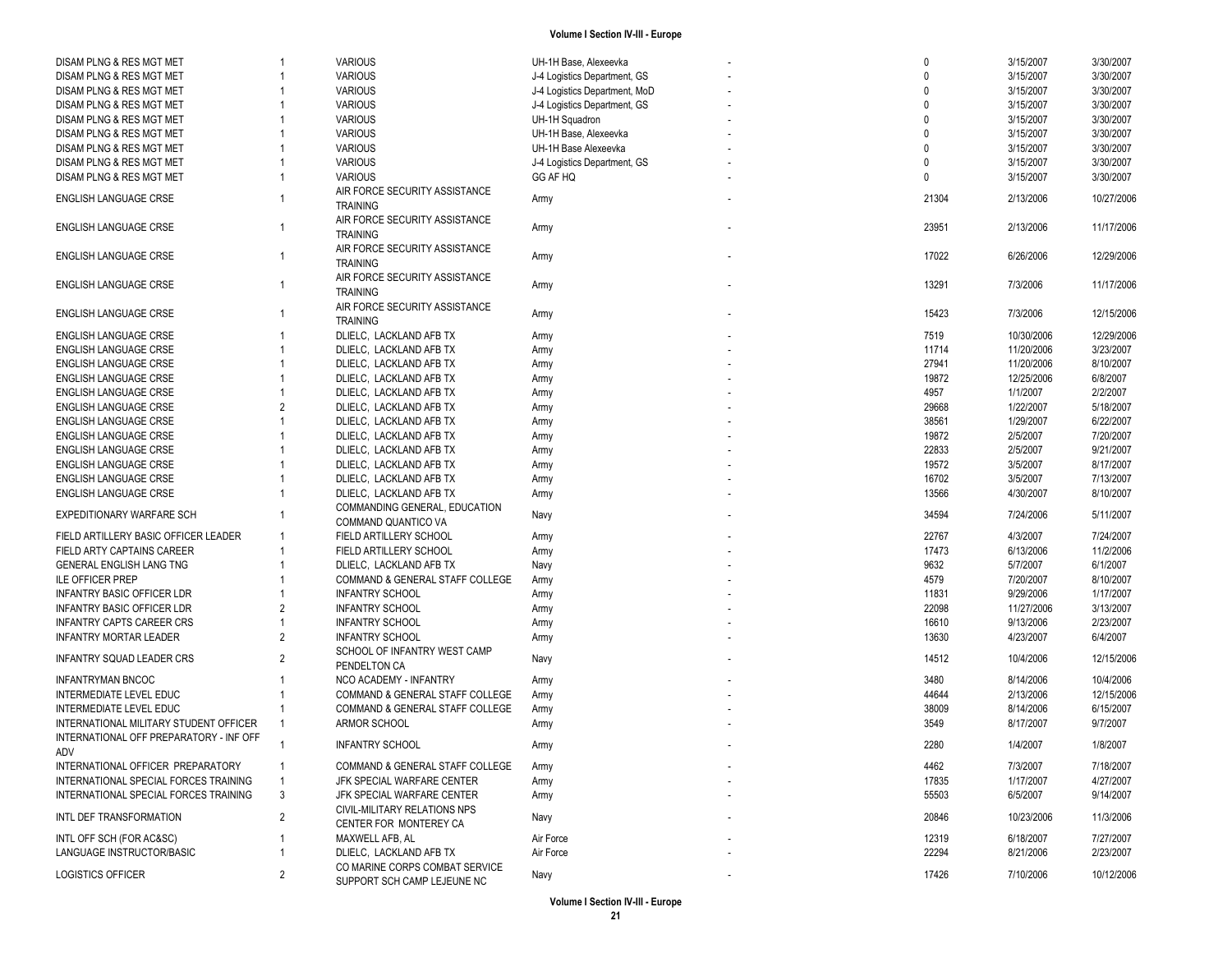| MANEUVER CAPTAINS CAREER                             |     | <b>INFANTRY SCHOOL</b>                                       | Army      | ٠                        | 8202        | 1/9/2007  | 3/13/2007 |
|------------------------------------------------------|-----|--------------------------------------------------------------|-----------|--------------------------|-------------|-----------|-----------|
| MANEUVER CAPTAINS CAREER                             |     | <b>INFANTRY SCHOOL</b>                                       | Army      | ٠                        | 6895        | 3/14/2007 | 6/6/2007  |
| MILITARY INTELLIGENCE BASIC OFFICER<br>LEADER        |     | <b>INTELLIGENCE SCHOOL</b>                                   | Army      | ٠                        | 14027       | 7/27/2006 | 11/8/2006 |
| MULTI-CRITERIA DECISION MK                           |     | MONTEREY, CA                                                 | Navy      |                          | 4357        | 8/20/2007 | 8/31/2007 |
| NAVAL STAFF COL - 5 1/2 MO                           |     | NAVAL STAFF COLLEGE NEWPORT RI                               | Navy      | ٠                        | 49339       | 1/10/2007 | 6/15/2007 |
| OJT OPERATIONS TNG-CONUS                             |     | JFK SPECIAL WARFARE CENTER                                   | Army      | ۰.                       | 2260        | 4/23/2007 | 5/18/2007 |
| <b>PRINC DEF PROCUREM &amp; CONTR</b>                |     | <b>IDARM NAVAL POSTGRADUATE SCHOOL</b><br><b>MONTEREY CA</b> | Navy      |                          | 5593        | 3/19/2007 | 3/30/2007 |
| PSYCHOLOGICAL OPERATIONS OFFICER                     |     | JFK SPECIAL WARFARE CENTER                                   | Army      | $\overline{\phantom{a}}$ | 6749        | 2/12/2007 | 4/19/2007 |
| <b>QM OFFICER BASIC</b>                              |     | QUARTERMASTER SCHOOL                                         | Army      |                          | 14628       | 6/12/2006 | 10/3/2006 |
| <b>RANGER</b>                                        |     | <b>INFANTRY SCHOOL</b>                                       | Army      |                          | 5650        | 11/6/2006 | 1/26/2007 |
| <b>SCOUT LEADER</b>                                  |     | ARMOR SCHOOL                                                 | Army      |                          | 4077        | 3/12/2007 | 3/29/2007 |
| SIGNAL BASIC OFFICER LEADER                          |     | SIGNAL SCHOOL                                                | Army      | ٠                        | 9892        | 6/28/2007 | 9/28/2007 |
| SIGNAL CAPTAINS CAREER PREP-<br><b>INTERNATIONAL</b> |     | SIGNAL SCHOOL                                                | Army      |                          | 4393        | 6/21/2007 | 7/9/2007  |
| SPECIALIZED ENG LANG TNG                             |     | DLIELC, LACKLAND AFB TX                                      | Air Force |                          | 16915       | 4/9/2007  | 6/8/2007  |
| SPECIALIZED ENG LANG TNG                             |     | DLIELC, LACKLAND AFB TX                                      | Navy      | $\overline{\phantom{a}}$ | 9202        | 5/21/2007 | 7/20/2007 |
| SPECIALIZED ENG LANG TNG                             |     | DLIELC. LACKLAND AFB TX                                      | Navy      | ٠                        | 5623        | 6/4/2007  | 7/27/2007 |
| SPECIALIZED ENG LANG TNG                             |     | DLIELC, LACKLAND AFB TX                                      | Army      |                          | 10402       | 6/4/2007  | 8/3/2007  |
| SPECIALIZED ENG LANG TNG                             |     | DLIELC, LACKLAND AFB TX                                      | Air Force |                          | 9202        | 7/2/2007  | 8/31/2007 |
| <b>WARRIOR LEADER COURSE</b>                         |     | 7TH ARMY NCOA                                                | Army      | ٠                        | 6984        | 3/27/2007 | 4/25/2007 |
| FY 2007 Program Totals                               | 159 |                                                              |           |                          | \$1,128,098 |           |           |

#### **Regional Centers - FY 2007 DoD Training**

| Course Title                                                                            | <b>Students</b> | Location                          | Student's Unit | <b>US Units</b>          | <b>Total Cost</b> | Start Date | End Date   |
|-----------------------------------------------------------------------------------------|-----------------|-----------------------------------|----------------|--------------------------|-------------------|------------|------------|
| Alumni Conference: Islamist Recruitment Methods<br>in EUROPE and Beyond                 | 40              | Marshall Center Garmisch, Germany | <b>UNK</b>     | $\overline{\phantom{a}}$ | 1905.66           | 4/3/2007   | 4/4/2007   |
| Alumni Seminar on "Generation Next" Terrorism                                           |                 | Marshall Center Garmisch, Germany | <b>UNK</b>     | $\overline{\phantom{a}}$ | 3735.54           | 5/1/2007   | 5/3/2007   |
| Conference on Defense Oversight and the Inspector<br>General and Ombudsman-type Systems | $\overline{2}$  | Marshall Center Garmisch, Germany | <b>UNK</b>     | $\overline{\phantom{a}}$ | 3717.37           | 9/5/2007   | 9/7/2007   |
| Conference on Lessons Learned in Defense                                                |                 |                                   |                |                          |                   |            |            |
| Resource Management from the NATO Accession<br>2004                                     | $\overline{2}$  | Marshall Center Garmisch, Germany | <b>UNK</b>     |                          | 4644.26           | 9/17/2007  | 9/20/2007  |
| International Humanitarian Law Course                                                   | $\overline{2}$  | Marshall Center Garmisch, Germany | <b>UNK</b>     | $\overline{\phantom{a}}$ | 8167.97           | 10/1/2006  | 10/10/2006 |
| Leadership Seminar: International Peacekeeping<br>Operations Lessons Learned            | 6               | Marshall Center Garmisch, Germany | <b>UNK</b>     |                          | 7838.16           | 11/26/2006 | 11/29/2006 |
| Leadership Seminar: Stability, Security, Transition<br>and Reconstruction Operations    |                 | Marshall Center Garmisch, Germany | <b>UNK</b>     | $\overline{\phantom{a}}$ | 7240.76           | 7/9/2007   | 7/13/2007  |
| Program in Advanced Security Studies 07-1                                               | 8               | Marshall Center Garmisch, Germany | <b>UNK</b>     | $\overline{\phantom{a}}$ | 75872             | 1/17/2007  | 4/15/2007  |
| Program in Advanced Security Studies 07-4                                               | 8               | Marshall Center Garmisch, Germany | <b>UNK</b>     |                          | 73632             | 5/16/2007  | 8/12/2007  |
| Program on Terrorism and Security Studies<br>$07 - 2$                                   |                 | Marshall Center Garmisch, Germany | <b>UNK</b>     |                          | 5033              | 1/24/2007  | 3/4/2007   |
| Program on Terrorism and Security Studies<br>$07 - 5$                                   |                 | Marshall Center Garmisch, Germany | <b>UNK</b>     |                          | 6345              | 5/23/2007  | 7/1/2007   |
| Security and Stability in Central Asia: Initiatives<br>During the EU Presidency         |                 | Marshall Center Garmisch, Germany | <b>UNK</b>     | $\overline{\phantom{a}}$ | 10093.11          | 4/17/2007  | 4/19/2007  |
| Senior Executive Seminar 07-3                                                           |                 | Marshall Center Garmisch, Germany | <b>UNK</b>     |                          | 6480              | 1/24/2007  | 3/4/2007   |
| Senior Executive Seminar 07-6                                                           |                 | Marshall Center Garmisch, Germany | <b>UNK</b>     |                          | 2640              | 8/20/2007  | 8/31/2007  |
| FY 2007 Program Totals                                                                  | 86              |                                   |                |                          | \$217.345         |            |            |

**Georgia FY 2007 Totals 366 \$1,801,948**

## *Ireland*

**Exchange - FY 2007 DoD Training** Course Title Students Students Location Students Unit Student's Unit US Units Unit US Units Total Cost Start Date End Date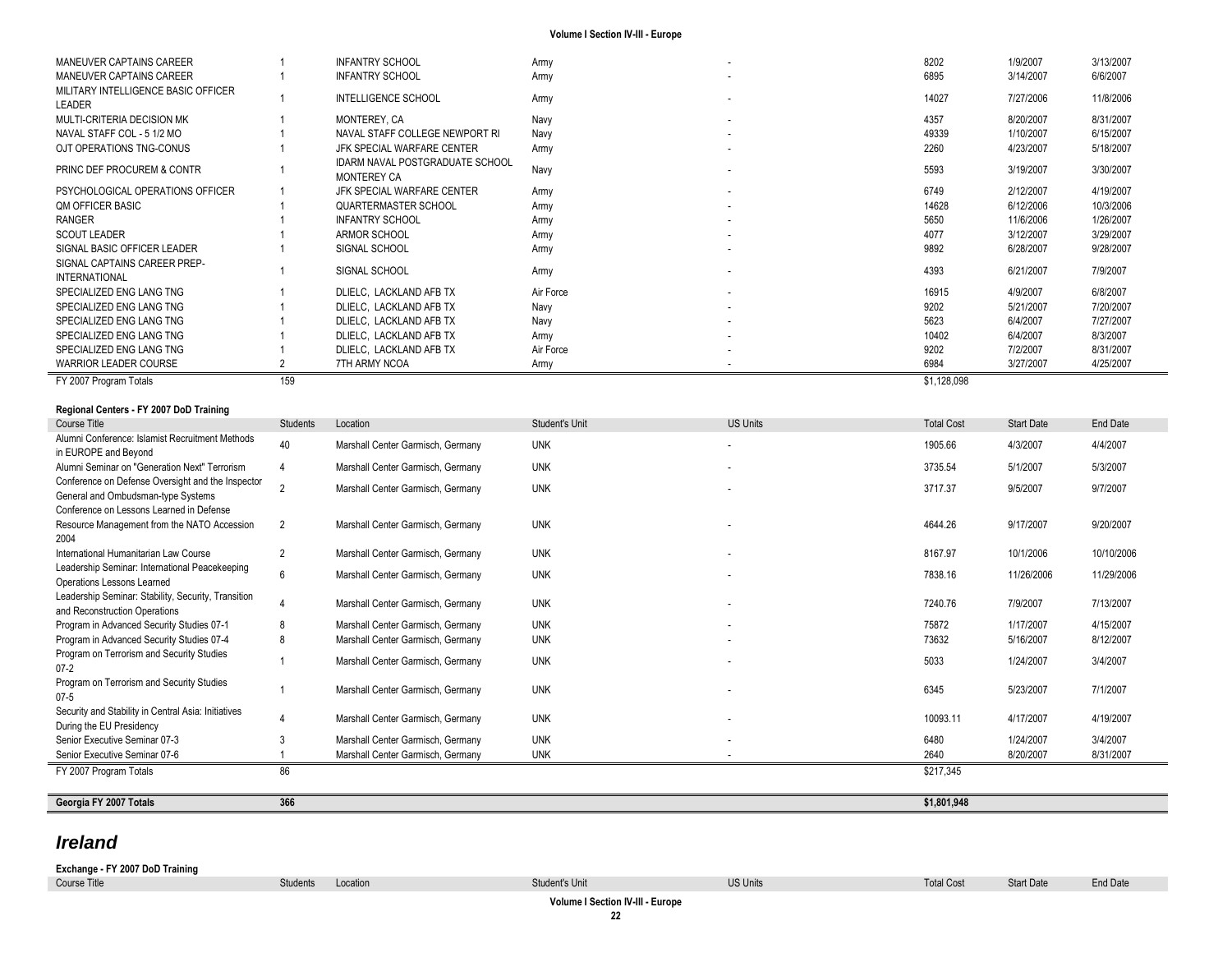| <b>ILE OFFICER PREP</b>                  |                 | COMMAND & GENERAL STAFF COLLEGE | Army           |                 |                   | 1/29/2007         | 2/9/2007  |
|------------------------------------------|-----------------|---------------------------------|----------------|-----------------|-------------------|-------------------|-----------|
| INTERNATIONAL OFFICER PREPARATORY        |                 | COMMAND & GENERAL STAFF COLLEGE | Army           |                 |                   | 1/10/2007         | 1/25/2007 |
| FY 2007 Program Totals                   |                 |                                 |                |                 |                   |                   |           |
|                                          |                 |                                 |                |                 |                   |                   |           |
| Service Academies - FY 2007 DoD Training |                 |                                 |                |                 |                   |                   |           |
| Course Title                             | <b>Students</b> | Location                        | Student's Unit | <b>US Units</b> | <b>Total Cost</b> | <b>Start Date</b> | End Date  |
| U.S. Naval Academy                       |                 | U.S. Naval Academy              | N/A            |                 | 71033             | 7/1/2006          | 6/1/2007  |
| FY 2007 Program Totals                   |                 |                                 |                |                 | \$71,033          |                   |           |
|                                          |                 |                                 |                |                 |                   |                   |           |
| Ireland FY 2007 Totals                   |                 |                                 |                |                 | \$71,033          |                   |           |

## *Kosovo*

## **CTFP - FY 2007 DoD Training**

| Course Title                                                                         | Students        | Location                          | Student's Unit | <b>US Units</b> | <b>Total Cost</b> | Start Date | End Date   |
|--------------------------------------------------------------------------------------|-----------------|-----------------------------------|----------------|-----------------|-------------------|------------|------------|
| MET CT- REGIONAL CIV-MIL                                                             |                 | MACEDONIA (IN COUNTRY TRAINING)   | Navy           |                 | 3360              | 6/4/2007   | 6/8/2007   |
| FY 2007 Program Totals                                                               |                 |                                   |                |                 | \$3,360           |            |            |
| Regional Centers - FY 2007 DoD Training                                              |                 |                                   |                |                 |                   |            |            |
| Course Title                                                                         | <b>Students</b> | Location                          | Student's Unit | <b>US Units</b> | <b>Total Cost</b> | Start Date | End Date   |
| Alumni Seminar on "Generation Next" Terrorism                                        |                 | Marshall Center Garmisch, Germany | <b>UNK</b>     |                 | 933.89            | 5/1/2007   | 5/3/2007   |
| International Humanitarian Law Course                                                |                 | Marshall Center Garmisch, Germany | <b>UNK</b>     |                 | 5445.31           | 10/1/2006  | 10/10/2006 |
| Leadership Seminar: Stability, Security, Transition<br>and Reconstruction Operations |                 | Marshall Center Garmisch, Germany | <b>UNK</b>     |                 | 3620.38           | 7/9/2007   | 7/13/2007  |
| Program in Advanced Security Studies 07-1                                            |                 | Marshall Center Garmisch, Germany | <b>UNK</b>     |                 | 30640             | 1/17/2007  | 4/15/2007  |
| Program in Advanced Security Studies 07-4                                            | 5               | Marshall Center Garmisch, Germany | <b>UNK</b>     |                 | 44725             | 5/16/2007  | 8/12/2007  |
| Program on Terrorism and Security Studies<br>$07 - 2$                                |                 | Marshall Center Garmisch, Germany | <b>UNK</b>     |                 | 5633              | 1/24/2007  | 3/4/2007   |
| Program on Terrorism and Security Studies<br>$07 - 5$                                |                 | Marshall Center Garmisch, Germany | <b>UNK</b>     |                 | 6136              | 5/23/2007  | 7/1/2007   |
| Regional Conference on Countering Corruption in<br>Southeastern Europe               | $\mathfrak{p}$  | Marshall Center Garmisch, Germany | <b>UNK</b>     |                 | 5464.04           | 5/3/2007   | 5/4/2007   |
| Security Studies Language Seminar 07-K1                                              | 5               | Marshall Center Garmisch, Germany | <b>UNK</b>     |                 | 19175             | 4/14/2007  | 5/13/2007  |
| Seminar on Democratic Control of the Armed<br>Forces                                 |                 | Marshall Center Garmisch, Germany | <b>UNK</b>     | $\sim$          | 6409              | 7/4/2007   | 8/5/2007   |
| Senior Executive Seminar 07-3                                                        |                 | Marshall Center Garmisch, Germany | <b>UNK</b>     |                 | 1544              | 1/24/2007  | 3/4/2007   |
| Senior Executive Seminar 07-6                                                        |                 | Marshall Center Garmisch, Germany | <b>UNK</b>     |                 | 4730              | 8/20/2007  | 8/31/2007  |
| FY 2007 Program Totals                                                               | 27              |                                   |                |                 | \$134,456         |            |            |
| Kosovo FY 2007 Totals                                                                | 30              |                                   |                |                 | \$137,816         |            |            |

## *Macedonia*

| CTFP - FY 2007 DoD Training                     |                 |                        |                                  |                          |                   |                   |            |
|-------------------------------------------------|-----------------|------------------------|----------------------------------|--------------------------|-------------------|-------------------|------------|
| Course Title                                    | <b>Students</b> | Location               | Student's Unit                   | <b>US Units</b>          | <b>Total Cost</b> | <b>Start Date</b> | End Date   |
| LEGAL ASPECTS CMBTERRORISM                      |                 | NEWPORT, RI            | Navy                             | $\overline{\phantom{a}}$ | 11472             | 12/4/2006         | 12/15/2006 |
| PROGRAM ON TERRORISM SECURITY STUDIES<br>(PTSS) |                 | MARSHALL CENTER        | Army                             | $\overline{\phantom{a}}$ | 14536             | 5/25/2007         | 6/29/2007  |
| SPEC/OPS COMBTNG TERRORISM                      |                 | HURLBURT FIELD, FL     | Air Force                        |                          | 9400              | 6/4/2007          | 6/15/2007  |
| FY 2007 Program Totals                          |                 |                        |                                  |                          | \$35,408          |                   |            |
|                                                 |                 |                        |                                  |                          |                   |                   |            |
| IMET-1 - FY 2007 DoS Training                   |                 |                        |                                  |                          |                   |                   |            |
| Course Title                                    | Students        | Location               | Student's Unit                   | <b>US Units</b>          | <b>Total Cost</b> | <b>Start Date</b> | End Date   |
| AIR COMD & STAFF COLLEGE                        |                 | MAXWELL AFB. AL        | Air Force                        | ۰                        | 42323             | 8/9/2006          | 6/11/2007  |
| <b>AIRBORNE</b>                                 |                 | <b>INFANTRY SCHOOL</b> | Army                             | $\overline{\phantom{a}}$ | 2843              | 5/21/2007         | 6/8/2007   |
| AIRFIELD OPERATIONS OFFCR                       |                 | KEESLER AFB, MS        | Air Force                        | $\overline{\phantom{a}}$ | 8723              | 8/24/2006         | 12/13/2006 |
|                                                 |                 |                        |                                  |                          |                   |                   |            |
|                                                 |                 |                        | Volume I Section IV-III - Europe |                          |                   |                   |            |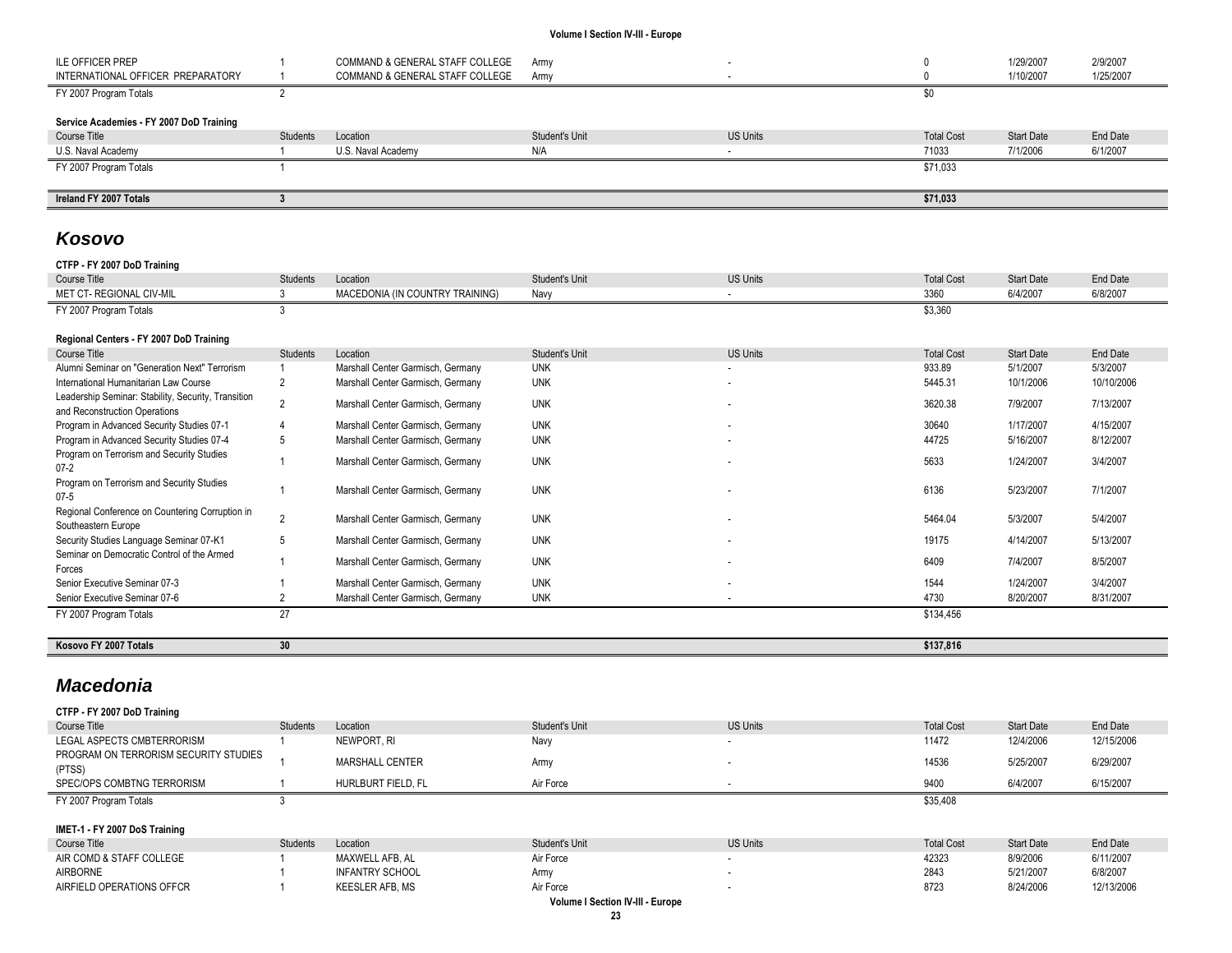| ARNG PRE-RANGER COURSE                                | $\overline{1}$ | ARNG WARRIOR TRNG CTR                                            | Army      | 2915      | 6/23/2007  | 7/8/2007   |
|-------------------------------------------------------|----------------|------------------------------------------------------------------|-----------|-----------|------------|------------|
| CMSID - EAST EU/CEN ASIA                              | $\overline{2}$ | HURLBURT FIELD. FL                                               | Air Force | 15626     | 2/5/2007   | 2/16/2007  |
| COMB STRAT INTEL TNG PRGM                             |                | Defense Intelligence Agency (CSITP)<br>ARMY LOGISTICS MANAGEMENT | Air Force | 12861     | 7/9/2007   | 8/24/2007  |
| <b>COMBINED LOGISTICS CAPTAINS CAREER</b>             | $\mathbf{1}$   | COLLEGE                                                          | Army      | 13012     | 6/12/2007  | 9/21/2007  |
| DISAM INTL-PURCHASER (IL)                             |                | WRIGHT PATTERSON AFB, OH - DISAM                                 | Air Force | 6949      | 3/7/2007   | 3/22/2007  |
| FIELD ARTY CAPTAINS CAREER                            |                | FIELD ARTILLERY SCHOOL                                           | Army      | 17473     | 6/13/2006  | 11/2/2006  |
| <b>FIRST SERGEANT</b>                                 |                | SERGEANTS MAJOR ACADEMY                                          | Army      | 7871      | 3/30/2007  | 4/24/2007  |
| <b>FIRST SERGEANT</b>                                 |                | SERGEANTS MAJOR ACADEMY                                          | Army      | 4179      | 4/26/2007  | 5/16/2007  |
| IF PREPARATORY COURSE                                 |                | NATIONAL WAR COLLEGE                                             | Army      | 68709     | 6/13/2007  | 8/3/2007   |
| <b>INFANTRY CAPTS CAREER CRS</b>                      |                | <b>INFANTRY SCHOOL</b>                                           | Army      | 15794     | 7/20/2006  | 12/13/2006 |
| INFO SYS OP ANALYST-BNCOC                             |                | NCO ACADEMY - SIGNAL                                             | Army      | 12958     | 9/19/2006  | 1/26/2007  |
| INT OFR TACT INTEL - EUCOM                            |                | INTELLIGENCE SCHOOL                                              | Army      | 11675     | 4/30/2007  | 6/11/2007  |
| INTERNATIONAL OFF PREPARATORY - INF OFF<br>ADV        |                | <b>INFANTRY SCHOOL</b>                                           | Army      | 2371      | 7/11/2007  | 7/16/2007  |
| INTERNATIONAL OFFICER INTELLIGENCE CCC                | $\overline{1}$ | INTELLIGENCE SCHOOL                                              | Army      | 3303      | 1/8/2007   | 1/22/2007  |
| <b>PREP</b>                                           |                |                                                                  |           |           |            |            |
| INTERNATIONAL OFFICER INTELLIGENCE CCC<br><b>PREP</b> |                | <b>INTELLIGENCE SCHOOL</b>                                       | Army      | 3108      | 4/16/2007  | 4/27/2007  |
| <b>INTL DEFENSE MGT CRS</b>                           |                | MONTEREY, CA                                                     | Navy      | 27111     | 2/5/2007   | 4/18/2007  |
| INTL OFF INTEL ADVANCED                               |                | <b>INTELLIGENCE SCHOOL</b>                                       | Army      | 25971     | 7/17/2006  | 12/13/2006 |
| INT'L OFF LOG PREP-CLC3                               |                | ARMY LOGISTICS MANAGEMENT                                        | Army      | 3977      | 5/29/2007  | 6/8/2007   |
|                                                       |                | COLLEGE                                                          |           |           |            |            |
| INT'L OFF LOG PREP-LEDC                               | -1             | ARMY LOGISTICS MANAGEMENT<br>COLLEGE                             | Army      | 11011     | 1/2/2007   | 1/12/2007  |
| INTL OFF SCH (FOR AC&SC)                              |                | MAXWELL AFB. AL                                                  | Air Force | 15885     | 6/18/2007  | 7/27/2007  |
| LANGUAGE INSTRUCTOR/BASIC                             |                | DLIELC, LACKLAND AFB TX                                          | Air Force | 20572     | 5/29/2006  | 12/1/2006  |
| MANEUVER CAPTAINS CAREER                              | $\mathbf{1}$   | <b>INFANTRY SCHOOL</b>                                           | Army      | 8261      | 7/17/2007  | 9/17/2007  |
| MILITARY INTELLIGENCE BASIC OFFICER                   | $\overline{1}$ | <b>INTELLIGENCE SCHOOL</b>                                       |           | 19206     | 5/23/2007  | 8/31/2007  |
| LEADER                                                |                |                                                                  | Army      |           |            |            |
| MILITARY INTELLIGENCE CAPTAINS CAREER                 | -1             | <b>INTELLIGENCE SCHOOL</b>                                       | Army      | 22863     | 1/22/2007  | 6/14/2007  |
| MILITARY INTELLIGENCE CAPTAINS CAREER                 | $\overline{1}$ | <b>INTELLIGENCE SCHOOL</b>                                       | Army      | 23558     | 4/30/2007  | 9/24/2007  |
| NWC INTERNATIONAL FELLOWS                             | $\overline{1}$ | NATIONAL WAR COLLEGE                                             | Army      | 92768     | 8/7/2006   | 6/7/2007   |
| <b>RANGER</b>                                         |                | <b>INFANTRY SCHOOL</b>                                           | Army      | 7551      | 7/9/2007   | 9/7/2007   |
| SERGEANTS MAJ (INTERNATIONAL FELLOWS)                 | $\mathfrak{p}$ | SERGEANTS MAJOR ACADEMY                                          | Army      | 28898     | 7/3/2007   | 7/31/2007  |
| PRE-CRS                                               |                |                                                                  |           |           |            |            |
| SIGNAL CAPTAINS CAREER                                |                | SIGNAL SCHOOL                                                    | Army      | 15739     | 5/31/2006  | 10/19/2006 |
| SPECIALIZED ENG LANG TNG                              |                | DLIELC, LACKLAND AFB TX                                          | Army      | 7513      | 10/30/2006 | 12/29/2006 |
| SPECIALIZED ENG LANG TNG                              |                | DLIELC. LACKLAND AFB TX                                          | Army      | 11002     | 2/5/2007   | 4/6/2007   |
| SPECIALIZED ENG LANG TNG                              |                | DLIELC, LACKLAND AFB TX                                          | Army      | 10502     | 3/12/2007  | 5/11/2007  |
| SPECIALIZED ENG LANG TNG                              |                | DLIELC, LACKLAND AFB TX                                          | Army      | 11502     | 3/19/2007  | 5/18/2007  |
| SPECIALIZED ENG LANG TNG                              | 1              | DLIELC, LACKLAND AFB TX                                          | Army      | 11002     | 4/23/2007  | 6/22/2007  |
|                                                       | -1             | ARMY LOGISTICS MANAGEMENT                                        |           | 6412      |            |            |
| THEATER LOGISTICS STUDIES PROGRAM                     |                | COLLEGE                                                          | Army      |           | 1/16/2007  | 5/24/2007  |
| U.S. ARMY SERGEANTS MAJOR                             | 3              | SERGEANTS MAJOR ACADEMY                                          | Army      | 131121    | 8/14/2006  | 5/22/2007  |
| FY 2007 Program Totals                                | 43             |                                                                  |           | \$765.118 |            |            |

#### **Regional Centers - FY 2007 DoD Training**

| Course Title                                                                                    | <b>Students</b> | Location                          | Student's Unit | <b>US Units</b> | <b>Total Cost</b> | <b>Start Date</b> | End Date   |
|-------------------------------------------------------------------------------------------------|-----------------|-----------------------------------|----------------|-----------------|-------------------|-------------------|------------|
| Alumni Roundtable: Border Security in Macedonia                                                 | 60              | Marshall Center Garmisch, Germany | <b>UNK</b>     |                 | 4313.44           | 5/3/2007          | 5/4/2007   |
| Alumni Roundtable: The Threat to Macedonia and<br>the Fight against Terrorism                   | 28              | Marshall Center Garmisch, Germany | <b>UNK</b>     |                 | 5785.05           | 10/18/2006        | 10/19/2006 |
| Conference on Defense Oversight and the Inspector<br>General and Ombudsman-type Systems         |                 | Marshall Center Garmisch, Germany | <b>UNK</b>     |                 | 3717.37           | 9/5/2007          | 9/7/2007   |
| Conference on Lessons Learned in Defense<br>Resource Management from the NATO Accession<br>2004 |                 | Marshall Center Garmisch, Germany | <b>UNK</b>     |                 | 11610.65          | 9/17/2007         | 9/20/2007  |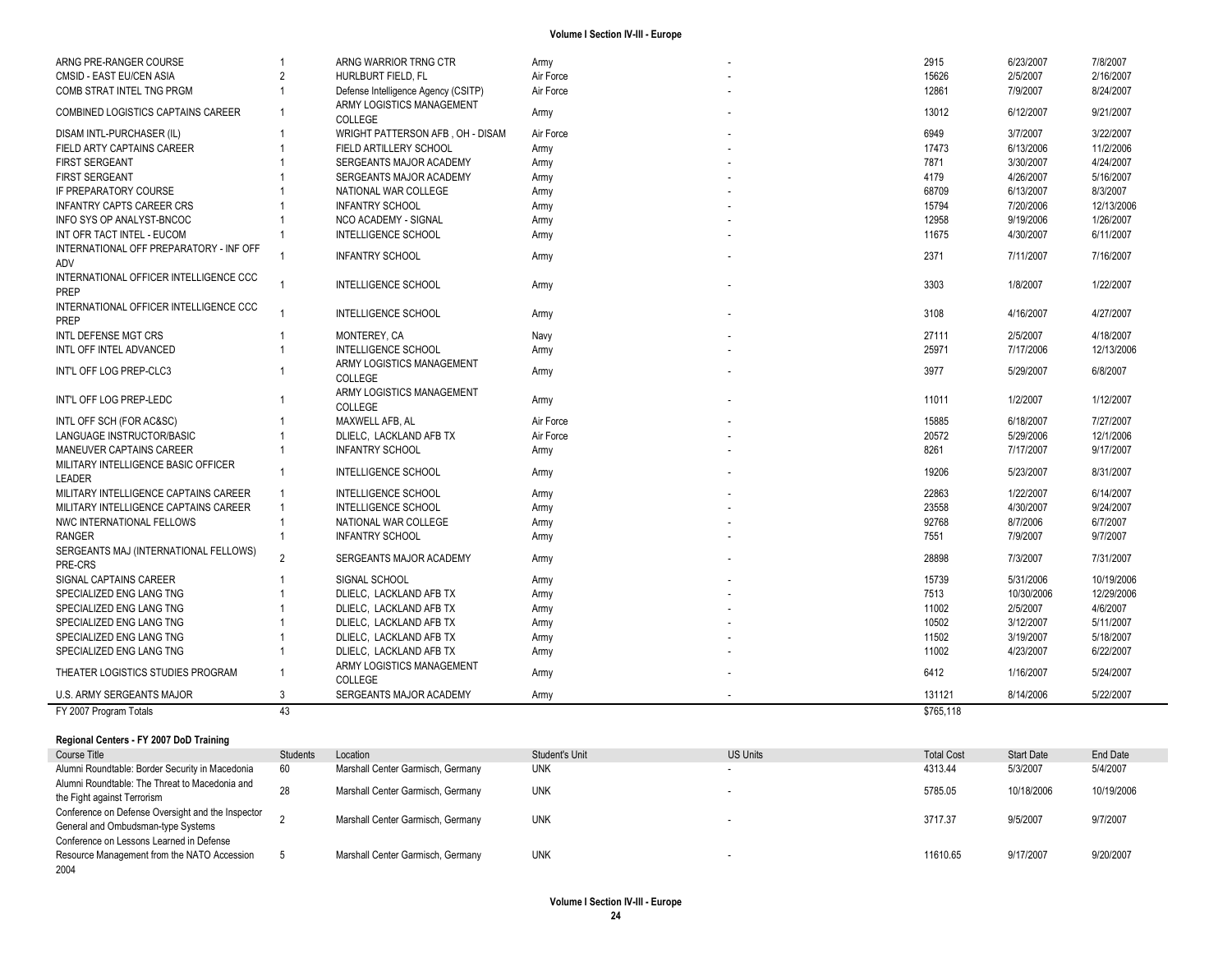| Macedonia FY 2007 Totals                                                                                           | 354            |                                   |                                             |                 | \$986,362         |                   |            |
|--------------------------------------------------------------------------------------------------------------------|----------------|-----------------------------------|---------------------------------------------|-----------------|-------------------|-------------------|------------|
| FY 2007 Program Totals                                                                                             | 180            |                                   |                                             |                 | \$50,000          |                   |            |
| Basic Drug Investigators course - detection,<br>recognition of drugs and development of<br>investigative strategy. | 180            | <b>MACEDONIA</b>                  | BORDER GUARDS AND DRUG POLICE K-<br>9 UNITS |                 | 50000             | 11/13/2006        | 9/15/2007  |
| Course Title                                                                                                       | Students       | Location                          | <b>Student's Unit</b>                       | <b>US Units</b> | <b>Total Cost</b> | <b>Start Date</b> | End Date   |
| Section 1004 - FY 2007 DoD Training                                                                                |                |                                   |                                             |                 |                   |                   |            |
| FY 2007 Program Totals                                                                                             | 128            |                                   |                                             |                 | \$135,836         |                   |            |
| Senior Executive Seminar 07-3                                                                                      |                | Marshall Center Garmisch, Germany | <b>UNK</b>                                  |                 | 1640              | 1/24/2007         | 3/4/2007   |
| Security Studies Language Seminar 07-K1                                                                            |                | Marshall Center Garmisch, Germany | <b>UNK</b>                                  |                 | 18935             | 4/14/2007         | 5/13/2007  |
| Regional Conference on Countering Corruption in<br>Southeastern Europe                                             |                | Marshall Center Garmisch, Germany | <b>UNK</b>                                  |                 | 2732.02           | 5/3/2007          | 5/4/2007   |
| Program on Terrorism and Security Studies<br>$07 - 5$                                                              |                | Marshall Center Garmisch, Germany | <b>UNK</b>                                  |                 | 5872              | 5/23/2007         | 7/1/2007   |
| Program in Advanced Security Studies 07-4                                                                          |                | Marshall Center Garmisch, Germany | <b>UNK</b>                                  |                 | 34172             | 5/16/2007         | 8/12/2007  |
| Program in Advanced Security Studies 07-1                                                                          |                | Marshall Center Garmisch, Germany | <b>UNK</b>                                  |                 | 18138             | 1/17/2007         | 4/15/2007  |
| <b>OSD PAP-DIB</b>                                                                                                 |                | Marshall Center Garmisch, Germany | <b>UNK</b>                                  |                 | 2222.48           | 10/5/2006         | 10/7/2006  |
| Leadership Seminar: Stability, Security, Transition<br>and Reconstruction Operations                               | 3              | Marshall Center Garmisch, Germany | <b>UNK</b>                                  |                 | 5430.57           | 7/9/2007          | 7/13/2007  |
| Leadership Seminar: International Peacekeeping<br>Operations Lessons Learned                                       | $\overline{2}$ | Marshall Center Garmisch, Germany | <b>UNK</b>                                  |                 | 2612.72           | 11/26/2006        | 11/29/2006 |
| Joint Workshop on Regional Stability in<br>Southeastern Europe                                                     |                | Marshall Center Garmisch, Germany | <b>UNK</b>                                  |                 | 2222.48           | 10/5/2006         | 10/7/2006  |
| International Humanitarian Law Course                                                                              | $\overline{2}$ | Marshall Center Garmisch, Germany | <b>UNK</b>                                  |                 | 5445.31           | 10/1/2006         | 10/10/2006 |
| Countering Ideological Support for Terrorism in<br>Southeastern Europe                                             |                | Marshall Center Garmisch, Germany | <b>UNK</b>                                  |                 | 10987.16          | 5/14/2007         | 5/18/2007  |

## *Malta*

| CTFP - FY 2007 DoD Training           |                |                                  |                |                          |                   |                   |           |
|---------------------------------------|----------------|----------------------------------|----------------|--------------------------|-------------------|-------------------|-----------|
| Course Title                          | Students       | Location                         | Student's Unit | <b>US Units</b>          | <b>Total Cost</b> | Start Date        | End Date  |
| PROGRAM ON TERRORISM SECURITY STUDIES |                | MARSHALL CENTER                  | Army           |                          | 6303              | 1/26/2007         | 3/2/2007  |
| (PTSS)                                |                |                                  |                |                          |                   |                   |           |
| SENIOR EXECUTIVE SEMINAR (SES)        |                | MARSHALL CENTER                  | Army           |                          | 5200              | 8/22/2007         | 8/29/2007 |
| FY 2007 Program Totals                | 3              |                                  |                |                          | \$11,503          |                   |           |
|                                       |                |                                  |                |                          |                   |                   |           |
| IMET-1 - FY 2007 DoS Training         |                |                                  |                |                          |                   |                   |           |
| Course Title                          | Students       | Location                         | Student's Unit | <b>US Units</b>          | <b>Total Cost</b> | <b>Start Date</b> | End Date  |
| DISAM INTL-PURCHASER (IT)             |                | WRIGHT PATTERSON AFB, OH - DISAM | Air Force      |                          | 4661              | 5/9/2007          | 5/24/2007 |
| RC NATIONAL SECURITY                  |                | NATIONAL DEFENSE UNIVERSITY      | Army           |                          | 7459              | 7/15/2007         | 7/27/2007 |
| FY 2007 Program Totals                | $\sim$         |                                  |                |                          | \$12,120          |                   |           |
|                                       |                |                                  |                |                          |                   |                   |           |
|                                       |                |                                  |                |                          |                   |                   |           |
| IMET-X - FY 2007 DoS Training         |                |                                  |                |                          |                   |                   |           |
| Course Title                          | Students       | Location                         | Student's Unit | <b>US Units</b>          | <b>Total Cost</b> | <b>Start Date</b> | End Date  |
|                                       |                | SCHOOL OF INFANTRY WEST CAMP     |                | $\overline{\phantom{a}}$ |                   |                   |           |
| INFANTRY SQUAD LEADER CRS             |                | PENDELTON CA                     | Navy           |                          | 22972             | 7/16/2007         | 9/21/2007 |
|                                       |                | SCHOOL OF INFANTRY CAMP LEJEUNE  |                |                          |                   |                   |           |
| INFANTRY UNIT LEADER CRS              | $\overline{2}$ | NC.                              | Navy           |                          | 10524             | 7/25/2007         | 9/27/2007 |
| INTELLIGENCE IN COMBATTING TERRORISM  |                | <b>INTELLIGENCE SCHOOL</b>       | Army           |                          | 4443              | 9/10/2007         | 9/21/2007 |
|                                       |                | COMLANTAREA COGARD PORTSMOUTH    |                |                          |                   |                   |           |
| OJT UNDERWAY/LANT                     |                | VA                               | Navy           |                          | 2922              | 8/13/2007         | 8/31/2007 |
|                                       |                | USCG ACADEMY CMD & OPS NEW       |                |                          |                   |                   |           |
| PROSP COMMANDING/EXEC OFF             |                | LONDON CT                        | Navy           |                          | 4263              | 7/23/2007         | 8/3/2007  |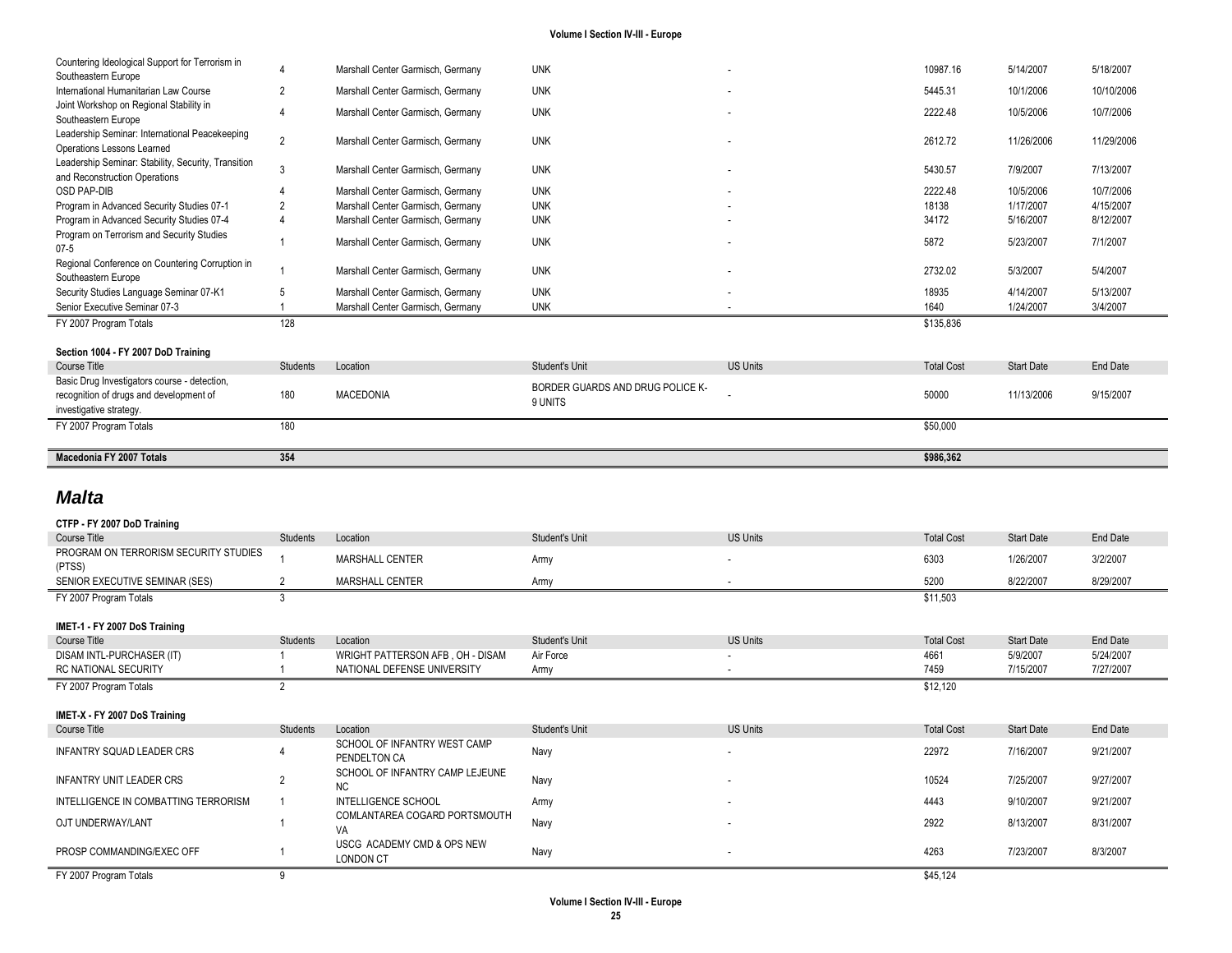| Regional Centers - FY 2007 DoD Training               |                |                                                               |                                                            |                          |                   |                   |                 |
|-------------------------------------------------------|----------------|---------------------------------------------------------------|------------------------------------------------------------|--------------------------|-------------------|-------------------|-----------------|
| Course Title                                          | Students       | Location                                                      | Student's Unit                                             | <b>US Units</b>          | <b>Total Cost</b> | <b>Start Date</b> | <b>End Date</b> |
| Program on Terrorism and Security Studies<br>$07 - 2$ |                | Marshall Center Garmisch, Germany                             | <b>UNK</b>                                                 | $\overline{\phantom{a}}$ | 0                 | 1/24/2007         | 3/4/2007        |
| Senior Executive Seminar 07-6                         | 2              | Marshall Center Garmisch, Germany                             | <b>UNK</b>                                                 |                          | 4480              | 8/20/2007         | 8/31/2007       |
| FY 2007 Program Totals                                | 3              |                                                               |                                                            |                          | \$4,480           |                   |                 |
| Section 1004 - FY 2007 DoD Training                   |                |                                                               |                                                            |                          |                   |                   |                 |
| Course Title                                          | Students       | Location                                                      | Student's Unit                                             | <b>US Units</b>          | <b>Total Cost</b> | <b>Start Date</b> | End Date        |
| Maritime Training                                     |                | Malta                                                         | <b>Tunisian Navv</b>                                       |                          | 24000             | 11/6/2006         | 12/3/2006       |
| Maritime Training                                     | 8              | Malta                                                         | Tunisian/Algerian/ Mauritanians/ Cypriots                  | $\overline{\phantom{a}}$ | 40000             | 3/3/2007          | 3/31/2007       |
| Maritime Training                                     | 10             | Malta                                                         | Nigerian / Cape Verde/ Tunisian/ Croatian/<br>Saudi Arabia |                          | 89000             | 6/3/2007          | 6/20/2007       |
| FY 2007 Program Totals                                | 21             |                                                               |                                                            |                          | \$153,000         |                   |                 |
|                                                       |                |                                                               |                                                            |                          |                   |                   |                 |
|                                                       |                |                                                               |                                                            |                          |                   |                   |                 |
| Malta FY 2007 Totals                                  | 38             |                                                               |                                                            |                          | \$226,227         |                   |                 |
|                                                       |                |                                                               |                                                            |                          |                   |                   |                 |
| <b>Moldova</b>                                        |                |                                                               |                                                            |                          |                   |                   |                 |
| CTFP - FY 2007 DoD Training                           |                |                                                               |                                                            |                          |                   |                   |                 |
| Course Title                                          | Students       | Location                                                      | Student's Unit                                             | <b>US Units</b>          | <b>Total Cost</b> | <b>Start Date</b> | <b>End Date</b> |
| MET CT- REGIONAL CIV-MIL                              | 5              | UKRAINE (IN COUNTRY TRAINING)                                 | Navy                                                       |                          | 6360              | 7/9/2007          | 7/13/2007       |
| <b>MET REGIONAL DIILS</b>                             | 2              | SLOVAKIA (IN COUNTRY TRAINING)                                | Navy                                                       |                          | 2898              | 3/5/2007          | 3/9/2007        |
| FY 2007 Program Totals                                | $\overline{ }$ |                                                               |                                                            |                          | \$9,258           |                   |                 |
|                                                       |                |                                                               |                                                            |                          |                   |                   |                 |
| FMF - FY 2007 DoS Training                            |                |                                                               |                                                            |                          |                   |                   |                 |
| Course Title                                          | Students       | Location                                                      | Student's Unit                                             | <b>US Units</b>          | <b>Total Cost</b> | <b>Start Date</b> | <b>End Date</b> |
| EIPC INSTRUCTORS COURSE                               |                | <b>CIVIL-MILITARY RELATIONS NPS</b><br>CENTER FOR MONTEREY CA | Navy                                                       | $\sim$                   | 10457             | 5/7/2007          | 5/18/2007       |

| IMET-1 - FY 2007 DoS Training             |          |                                  |                |                          |                   |                   |            |
|-------------------------------------------|----------|----------------------------------|----------------|--------------------------|-------------------|-------------------|------------|
| Course Title                              | Students | Location                         | Student's Unit | <b>US Units</b>          | <b>Total Cost</b> | <b>Start Date</b> | End Date   |
| 689 A CIV-MIL RELATIONS                   |          | MONTEREY, CA                     | Navy           |                          | 101872            | 1/5/2006          | 3/23/2007  |
| ADA BASIC OFFICER LEADER                  |          | AIR DEFENSE ARTILLERY SCHOOL     | Army           | $\overline{\phantom{a}}$ | 15243             | 9/29/2006         | 2/5/2007   |
| ADJUTANT GEN CAPT'S CAREER                |          | ADJUTANT GENERAL SCHOOL          | Army           | $\overline{\phantom{a}}$ | 28378             | 7/17/2006         | 12/7/2006  |
| AIR COMD & STAFF COLLEGE                  |          | MAXWELL AFB, AL                  | Air Force      | $\overline{\phantom{a}}$ | 46230             | 8/9/2006          | 6/11/2007  |
| <b>AIRBORNE</b>                           |          | <b>INFANTRY SCHOOL</b>           | Army           | $\overline{\phantom{a}}$ | 2604              | 2/20/2007         | 3/9/2007   |
| AMERICAN LANGUAGE COURSE                  |          | DLIELC, LACKLAND AFB TX          | Air Force      | $\overline{\phantom{a}}$ | 9895              | 10/16/2006        | 1/5/2007   |
| AMERICAN LANGUAGE CRS(ALC)                |          | DLIELC, LACKLAND AFB TX          | Navy           | $\overline{\phantom{a}}$ | 15250             | 5/22/2006         | 10/6/2006  |
| ARMOR CAPTAINS CAREER                     |          | ARMOR SCHOOL                     | Army           |                          | 16821             | 7/10/2006         | 11/30/2006 |
| COMBINED LOG CCC-ORDNANCE                 |          | ORDNANCE MECHANICAL              | Army           |                          | 6158              | 9/25/2006         | 11/6/2006  |
|                                           |          | MAINTENANCE SCHOOL               |                |                          |                   |                   |            |
| COMBINED LOGISTICS CAPTAINS CAREER        |          | ARMY LOGISTICS MANAGEMENT        | Army           |                          | 7405              | 11/6/2006         | 1/11/2007  |
|                                           |          | <b>COLLEGE</b>                   |                |                          |                   |                   |            |
| <b>COMBINED LOGISTICS CAPTAINS CAREER</b> |          | ARMY LOGISTICS MANAGEMENT        | Army           |                          | 13012             | 6/12/2007         | 9/21/2007  |
|                                           |          | <b>COLLEGE</b>                   |                |                          |                   |                   |            |
| DISAM INTL-PURCHASER (IL)                 |          | WRIGHT PATTERSON AFB, OH - DISAM | Air Force      |                          | 4758              | 7/18/2007         | 8/2/2007   |
| ENGINEER OFF CPT CAREER                   |          | <b>ENGINEER SCHOOL</b>           | Army           |                          | 15953             | 7/17/2006         | 12/14/2006 |
| <b>ENGLISH LANGUAGE CRSE</b>              |          | DLIELC, LACKLAND AFB TX          | Army           | $\overline{\phantom{a}}$ | 9456              | 10/23/2006        | 1/12/2007  |
| <b>ENGLISH LANGUAGE CRSE</b>              |          | DLIELC, LACKLAND AFB TX          | Army           |                          | 29474             | 1/1/2007          | 5/18/2007  |
| <b>ENGLISH LANGUAGE CRSE</b>              |          | DLIELC, LACKLAND AFB TX          | Army           |                          | 14602             | 2/5/2007          | 6/15/2007  |
| <b>ENGLISH LANGUAGE CRSE</b>              |          | DLIELC, LACKLAND AFB TX          | Army           | $\overline{\phantom{a}}$ | 12066             | 3/19/2007         | 6/29/2007  |
| <b>ENGLISH LANGUAGE CRSE</b>              |          | DLIELC, LACKLAND AFB TX          | Army           |                          | 17105             | 3/19/2007         | 9/14/2007  |
| ENGLISH LANGUAGE CRSE                     |          | DLIELC, LACKLAND AFB TX          | Army           |                          | 12266             | 3/26/2007         | 7/6/2007   |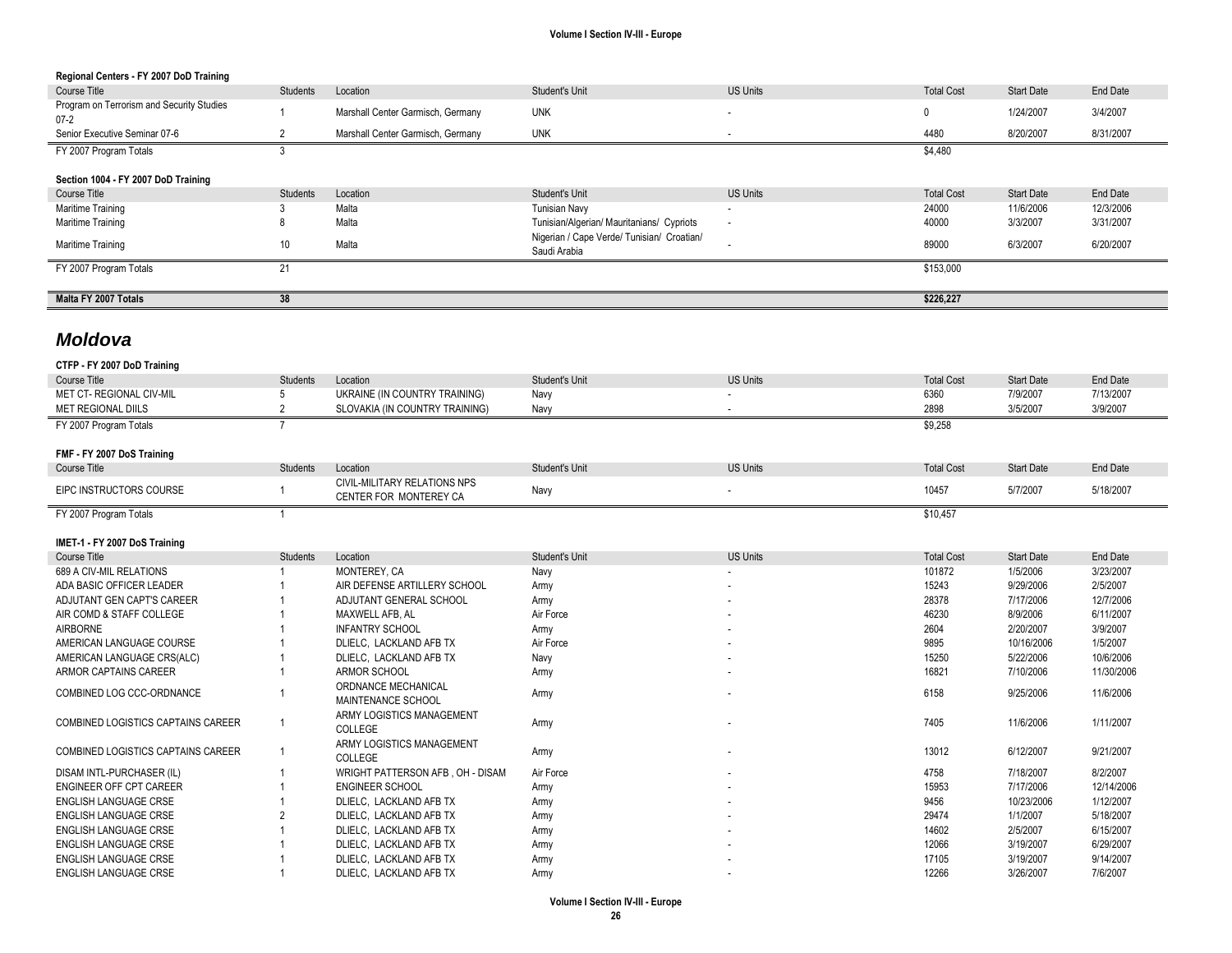| ENGLISH LANGUAGE CRSE                       |              | DLIELC, LACKLAND AFB TX                                        | Army                                             | 10798        | 4/2/2007                 | 6/29/2007              |
|---------------------------------------------|--------------|----------------------------------------------------------------|--------------------------------------------------|--------------|--------------------------|------------------------|
| <b>ENGLISH LANGUAGE CRSE</b>                |              | DLIELC, LACKLAND AFB TX                                        | Army                                             | 15436        | 4/2/2007                 | 8/17/2007              |
| ENGLISH LANGUAGE CRSE                       |              | DLIELC, LACKLAND AFB TX                                        | Army                                             | 12266        | 4/2/2007                 | 7/13/2007              |
| ENGR CCC INT'L STU PREP                     |              | CHEMICAL SCHOOL                                                | Army                                             | 2879         | 7/2/2007                 | 7/13/2007              |
|                                             |              |                                                                |                                                  |              |                          |                        |
| <b>FINANCE CAPTAIN CAREER</b>               |              | <b>FINANCE SCHOOL</b>                                          | Army                                             | 24590        | 7/17/2006                | 12/7/2006              |
| <b>FINANCE CAPTAINS CAREER</b>              |              | <b>FINANCE SCHOOL</b>                                          | Army                                             | 24526        | 1/22/2007                | 6/8/2007               |
| IF PREPARATORY COURSE                       |              | NATIONAL WAR COLLEGE                                           | Army                                             | 49223        | 6/13/2007                | 8/3/2007               |
| <b>ILE OFFICER PREP</b>                     |              | COMMAND & GENERAL STAFF COLLEGE                                | Army                                             | 3787         | 1/29/2007                | 2/9/2007               |
| <b>INFANTRY CAPTS CAREER CRS</b>            |              | <b>INFANTRY SCHOOL</b>                                         | Army                                             | 16610        | 9/13/2006                | 2/23/2007              |
| INFO SYS OPNS PREPARATORY (53A)             |              | SIGNAL SCHOOL                                                  |                                                  | 10191        | 5/30/2007                | 8/8/2007               |
|                                             |              |                                                                | Army                                             |              |                          |                        |
| INFO SYS OPNS PREPARATORY (53A)             |              | SIGNAL SCHOOL                                                  | Army                                             | 10207        | 7/17/2007                | 9/25/2007              |
| <b>INFORMATION SYSTEMS MGT</b>              |              | SIGNAL SCHOOL                                                  | Army                                             | 15075        | 9/15/2006                | 2/21/2007              |
| INTELLIGENCE IN COMBATTING TERRORISM        |              | <b>INTELLIGENCE SCHOOL</b>                                     | Army                                             | 2843         | 3/19/2007                | 3/30/2007              |
| <b>INTERMEDIATE LEVEL EDUC</b>              |              | COMMAND & GENERAL STAFF COLLEGE                                | Army                                             | 40701        | 8/14/2006                | 6/15/2007              |
| INTERNATIONAL OAC PREPARATORY               |              | AIR DEFENSE ARTILLERY SCHOOL                                   | Army                                             | 3027         | 7/23/2007                | 8/3/2007               |
| INTERNATIONAL OFF PREPARATORY - INF OFF     |              |                                                                |                                                  |              |                          |                        |
|                                             |              | <b>INFANTRY SCHOOL</b>                                         | Army                                             | 2466         | 9/5/2007                 | 9/11/2007              |
| ADV                                         |              |                                                                |                                                  |              |                          |                        |
| INTERNATIONAL OFFICER PREPARATORY           |              | COMMAND & GENERAL STAFF COLLEGE                                | Army                                             | 4444         | 1/10/2007                | 1/25/2007              |
| INTL DEFENSE MGT CRS                        |              | MONTEREY, CA                                                   | Navy                                             | 40610        | 9/25/2006                | 12/8/2006              |
| INTL OFF INTEL ADVANCED                     |              | <b>INTELLIGENCE SCHOOL</b>                                     | Army                                             | 25563        | 8/14/2006                | 1/30/2007              |
|                                             |              | ARMY LOGISTICS MANAGEMENT                                      |                                                  |              |                          |                        |
| INT'L OFF LOG PREP-CLC3                     |              | COLLEGE                                                        | Army                                             | 3977         | 5/29/2007                | 6/8/2007               |
|                                             |              |                                                                |                                                  |              |                          |                        |
| INTL OFF SCH (FOR AC&SC)                    |              | MAXWELL AFB, AL                                                | Air Force                                        | 12014        | 6/18/2007                | 7/27/2007              |
| JAOBC/BOLC III                              |              | JAG'S LEGAL CENTER AND SCHOOL                                  | Army                                             | 11150        | 7/13/2007                | 9/26/2007              |
| LANGUAGE INSTRUCTOR/ADV                     |              | DLIELC, LACKLAND AFB TX                                        | Air Force                                        | 12033        | 8/14/2006                | 12/1/2006              |
| LANGUAGE INSTRUCTOR/BASIC                   |              | DLIELC, LACKLAND AFB TX                                        | Air Force                                        | 17209        | 1/8/2007                 | 7/13/2007              |
| MANAGING ENG LANG TNG(MELT                  |              | DLIELC, LACKLAND AFB TX                                        | Air Force                                        | 5222         | 12/4/2006                | 1/26/2007              |
|                                             |              | ARMY MEDICAL DEPARTMENT CENTER                                 |                                                  |              |                          |                        |
| MEDICAL STRATEGIC LEADERSHIP PROGRAM        |              |                                                                | Army                                             | 8668         | 4/13/2007                | 5/5/2007               |
|                                             |              | & SCHOOL                                                       |                                                  |              |                          |                        |
| <b>MET DRMI (MIDMC)</b>                     | $\mathbf{1}$ | MOLDOVA (IN COUNTRY TRAINING)                                  | Military-Administrative Directorate, Ministry of | 0            | 10/30/2006               | 11/3/2006              |
|                                             |              |                                                                | Defense                                          |              |                          |                        |
|                                             |              |                                                                | Department of Carabinieri Troops, Ministry of    |              |                          |                        |
| <b>MET DRMI (MIDMC)</b>                     |              | MOLDOVA (IN COUNTRY TRAINING)                                  | <b>Internal Affairs</b>                          | 0            | 10/30/2006               | 11/3/2006              |
| <b>MET DRMI (MIDMC)</b>                     |              | MOLDOVA (IN COUNTRY TRAINING)                                  | J6, Main Staff, Moldovan Army                    | 0            | 10/30/2006               | 11/3/2006              |
|                                             |              |                                                                |                                                  |              |                          |                        |
| <b>MET DRMI (MIDMC)</b>                     |              | MOLDOVA (IN COUNTRY TRAINING)                                  | Department of Carabinieri Troops, Ministry of    | 0            | 10/30/2006               | 11/3/2006              |
|                                             |              |                                                                | <b>Internal Affairs</b>                          |              |                          |                        |
| <b>MET DRMI (MIDMC)</b>                     |              | MOLDOVA (IN COUNTRY TRAINING)                                  | Acquisition Directorate, Ministry of Defense     | $\mathbf{0}$ | 10/30/2006               | 11/3/2006              |
| <b>MET DRMI (MIDMC)</b>                     |              | MOLDOVA (IN COUNTRY TRAINING)                                  | Acquisition Directorate, Ministry of Defense     | $\Omega$     | 10/30/2006               | 11/3/2006              |
| <b>MET DRMI (MIDMC)</b>                     |              | MOLDOVA (IN COUNTRY TRAINING)                                  | MoD Apparatus, Ministry of Defense               | $\Omega$     | 10/30/2006               | 11/3/2006              |
| <b>MET DRMI (MIDMC)</b>                     |              | MOLDOVA (IN COUNTRY TRAINING)                                  | Acquisition Directorate, Ministry of Defense     | $\Omega$     | 10/30/2006               | 11/3/2006              |
| <b>MET DRMI (MIDMC)</b>                     |              | MOLDOVA (IN COUNTRY TRAINING)                                  | IG, Ministry of Defense                          | $\Omega$     | 10/30/2006               | 11/3/2006              |
|                                             |              |                                                                |                                                  |              |                          |                        |
| <b>MET DRMI (MIDMC)</b>                     |              | MOLDOVA (IN COUNTRY TRAINING)                                  | Acquisition Directorate, Ministry of Defense     | $\mathbf{0}$ | 10/30/2006               | 11/3/2006              |
| <b>MET DRMI (MIDMC)</b>                     |              | MOLDOVA (IN COUNTRY TRAINING)                                  | Acquisition Directorate, Ministry of Defense     | $\mathbf 0$  | 10/30/2006               | 11/3/2006              |
|                                             |              |                                                                | Military-Administrative Directorate, Ministry of | $\mathbf{0}$ |                          |                        |
| <b>MET DRMI (MIDMC)</b>                     |              | MOLDOVA (IN COUNTRY TRAINING)                                  | Defense                                          |              | 10/30/2006               | 11/3/2006              |
| <b>MET DRMI (MIDMC)</b>                     |              | MOLDOVA (IN COUNTRY TRAINING)                                  | Acquisition Directorate, Ministry of Defense     | $\Omega$     | 10/30/2006               | 11/3/2006              |
| <b>MET DRMI (MIDMC)</b>                     |              | MOLDOVA (IN COUNTRY TRAINING)                                  | J8, Main Staff, Moldovan Army                    |              | 10/30/2006               | 11/3/2006              |
|                                             |              |                                                                |                                                  | $\mathbf{0}$ |                          |                        |
| <b>MET DRMI (MIDMC)</b>                     |              | MOLDOVA (IN COUNTRY TRAINING)                                  | <b>Borderquard Service</b>                       |              | 10/30/2006               | 11/3/2006              |
| <b>MET DRMI (MIDMC)</b>                     | $\mathbf{1}$ | MOLDOVA (IN COUNTRY TRAINING)                                  | Public Acquisitions Agency, Moldovan             | $\mathbf 0$  | 10/30/2006               | 11/3/2006              |
|                                             |              |                                                                | Government                                       |              |                          |                        |
| MET DRMI (MIDMC)                            |              | MOLDOVA (IN COUNTRY TRAINING)                                  | J4, Main Staff, Moldovan Army                    | 0            | 10/30/2006               | 11/3/2006              |
|                                             |              |                                                                | Military Policy and Foreign Relations            |              |                          |                        |
| <b>MET DRMI (MIDMC)</b>                     |              | MOLDOVA (IN COUNTRY TRAINING)                                  | Directorate, Ministry of Defense                 | 0            | 10/30/2006               | 11/3/2006              |
|                                             |              | MOLDOVA (IN COUNTRY TRAINING)                                  | HR Directorate, Ministry of Defense              | 0            | 10/30/2006               | 11/3/2006              |
| MET DRMI (MIDMC)                            |              |                                                                |                                                  |              |                          |                        |
|                                             |              |                                                                |                                                  |              |                          |                        |
|                                             |              |                                                                | Economics-Finanacial Directorate, Ministry of    |              |                          |                        |
| MET DRMI (MIDMC)<br><b>MET DRMI (MIDMC)</b> |              | MOLDOVA (IN COUNTRY TRAINING)<br>MOLDOVA (IN COUNTRY TRAINING) | Defense<br>J4, Main Staff, Moldovan Army         | 0<br>0       | 10/30/2006<br>10/30/2006 | 11/3/2006<br>11/3/2006 |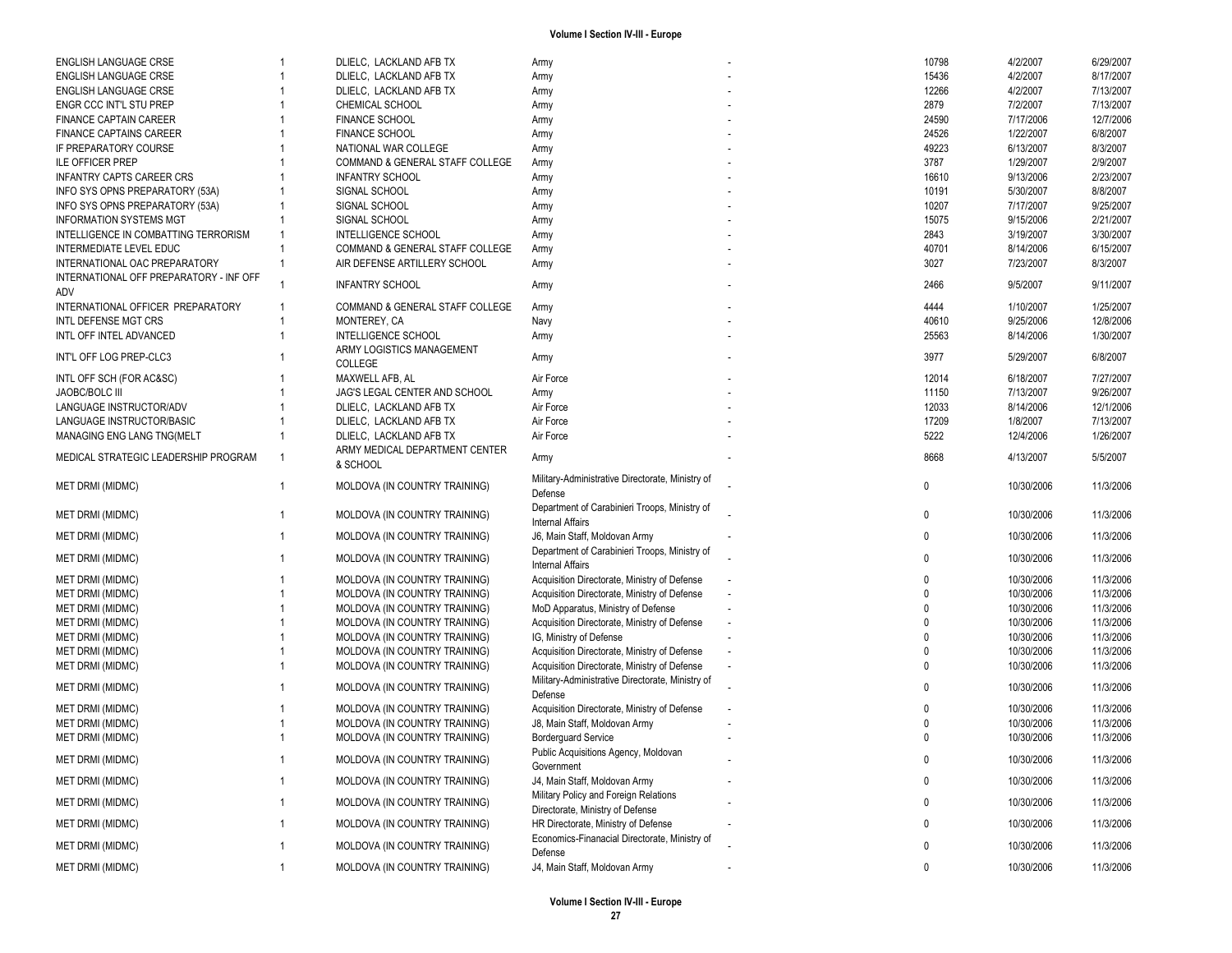| FY 2007 Program Totals           | 86 |                                   |                                                             |                          | \$913,455 |            |            |
|----------------------------------|----|-----------------------------------|-------------------------------------------------------------|--------------------------|-----------|------------|------------|
| SQUADRON OFFICER SCHOOL          |    | MAXWELL AFB, AL                   | Air Force                                                   |                          | 3248      | 11/1/2006  | 12/8/2006  |
| SPECIALIZED ENG LANG TNG         |    | DLIELC, LACKLAND AFB TX           | Air Force                                                   |                          | 7909      | 4/9/2007   | 6/8/2007   |
| SOS INT'L OFF SCH CRS            |    | MAXWELL AFB. AL                   | Air Force                                                   |                          | 7395      | 9/11/2006  | 10/27/2006 |
| SIGNAL CAPTAINS CAREER           |    | SIGNAL SCHOOL                     | Army                                                        |                          | 16744     | 8/15/2006  | 1/19/2007  |
| REPRO EQUIP REPAIR COURSE (RERC) |    | School of Geospatial-Intellegence | Army                                                        |                          | 20895     | 1/4/2007   | 3/21/2007  |
| RAM-AIR PARACHUTE SYSTEMS        |    | QUARTERMASTER SCHOOL              | Army                                                        |                          | 8650      | 4/23/2007  | 4/27/2007  |
| OJT OPERATIONS TNG-CONUS         |    | BROOKE ARMY MEDICAL CENTER        | Army                                                        | $\overline{\phantom{a}}$ | 2921      | 9/20/2006  | 10/10/2006 |
| MILITARY LAW DEV PROGRAM         |    | NEWPORT, RI                       | Navy                                                        | $\sim$                   | 20765     | 10/9/2006  | 12/15/2006 |
| MIL & PCKEEP OPS IAW ROL         |    | NEWPORT, RI                       | Navy                                                        |                          | 17410     | 10/9/2006  | 11/16/2006 |
| MET DRMI (MIDMC)                 |    | MOLDOVA (IN COUNTRY TRAINING)     | J1, Main Staff, Moldovan Army                               |                          |           | 10/30/2006 | 11/3/2006  |
| <b>MET DRMI (MIDMC)</b>          |    | MOLDOVA (IN COUNTRY TRAINING)     | Military-Administrative Directorate, Ministry of<br>Defense |                          |           | 10/30/2006 | 11/3/2006  |
| <b>MET DRMI (MIDMC)</b>          |    | MOLDOVA (IN COUNTRY TRAINING)     | HR Directorate, Ministry of Defense                         |                          | 43455     | 10/30/2006 | 11/3/2006  |
| <b>MET DRMI (MIDMC)</b>          |    | MOLDOVA (IN COUNTRY TRAINING)     | J4, Main Staff, Moldovan Army                               |                          |           | 10/30/2006 | 11/3/2006  |
| <b>MET DRMI (MIDMC)</b>          |    | MOLDOVA (IN COUNTRY TRAINING)     | Ministry of Finances                                        |                          |           | 10/30/2006 | 11/3/2006  |
| <b>MET DRMI (MIDMC)</b>          |    | MOLDOVA (IN COUNTRY TRAINING)     | <b>Borderquard Service</b>                                  |                          |           | 10/30/2006 | 11/3/2006  |
| MET DRMI (MIDMC)                 |    | MOLDOVA (IN COUNTRY TRAINING)     | J4, Main Staff, Moldovan Army                               |                          |           | 10/30/2006 | 11/3/2006  |
| <b>MET DRMI (MIDMC)</b>          |    | MOLDOVA (IN COUNTRY TRAINING)     | Defense                                                     |                          |           | 10/30/2006 | 11/3/2006  |
|                                  |    |                                   | Economics-Financial Directorate, Ministry of                |                          |           |            |            |

## **Regional Centers - FY 2007 DoD Training**

| Course Title                                                                            | <b>Students</b> | Location                          | <b>Student's Unit</b> | <b>US Units</b>          | <b>Total Cost</b> | Start Date | End Date   |
|-----------------------------------------------------------------------------------------|-----------------|-----------------------------------|-----------------------|--------------------------|-------------------|------------|------------|
| Alumni Conference: NATO & EU Strengthening<br>Regional Security Cooperation             | 60              | Marshall Center Garmisch, Germany | <b>UNK</b>            |                          | 4305.21           | 1/15/2007  | 1/16/2007  |
| Alumni Seminar on "Generation Next" Terrorism                                           |                 | Marshall Center Garmisch, Germany | <b>UNK</b>            |                          | 933.89            | 5/1/2007   | 5/3/2007   |
| Conference on Defense Oversight and the Inspector<br>General and Ombudsman-type Systems |                 | Marshall Center Garmisch, Germany | <b>UNK</b>            |                          | 1858.68           | 9/5/2007   | 9/7/2007   |
| International Humanitarian Law Course                                                   |                 | Marshall Center Garmisch, Germany | <b>UNK</b>            |                          | 5445.32           | 10/1/2006  | 10/10/2006 |
| Leadership Seminar: International Peacekeeping<br>Operations Lessons Learned            | $\overline{2}$  | Marshall Center Garmisch, Germany | <b>UNK</b>            |                          | 2612.72           | 11/26/2006 | 11/29/2006 |
| Leadership Seminar: Stability, Security, Transition<br>and Reconstruction Operations    | $\mathfrak{p}$  | Marshall Center Garmisch, Germany | <b>UNK</b>            |                          | 3620.38           | 7/9/2007   | 7/13/2007  |
| Program in Advanced Security Studies 07-1                                               |                 | Marshall Center Garmisch, Germany | <b>UNK</b>            |                          | 17912             | 1/17/2007  | 4/15/2007  |
| Program in Advanced Security Studies 07-4                                               | 3               | Marshall Center Garmisch, Germany | <b>UNK</b>            | $\overline{\phantom{a}}$ | 27876             | 5/16/2007  | 8/12/2007  |
| Program on Terrorism and Security Studies<br>$07-2$                                     |                 | Marshall Center Garmisch, Germany | <b>UNK</b>            | $\overline{\phantom{a}}$ | 4879              | 1/24/2007  | 3/4/2007   |
| Regional Conference on Countering Corruption in<br>Southeastern Europe                  |                 | Marshall Center Garmisch, Germany | <b>UNK</b>            |                          | 8196.06           | 5/3/2007   | 5/4/2007   |
| Seminar on Democratic Control of the Armed<br>Forces                                    | $\overline{2}$  | Marshall Center Garmisch, Germany | <b>UNK</b>            |                          | 12818             | 7/4/2007   | 8/5/2007   |
| Senior Executive Seminar 07-3                                                           |                 | Marshall Center Garmisch, Germany | <b>UNK</b>            |                          | 1586              | 1/24/2007  | 3/4/2007   |
| Senior Executive Seminar 07-6                                                           |                 | Marshall Center Garmisch, Germany | <b>UNK</b>            |                          | 2040              | 8/20/2007  | 8/31/2007  |
| FY 2007 Program Totals                                                                  | 81              |                                   |                       |                          | \$94,083          |            |            |
| Moldova FY 2007 Totals                                                                  | 175             |                                   |                       |                          | \$1,027,253       |            |            |

# *Republic of Montenegro*

| DOHS/USCG - FY 2007 DOHS Training |                 |                                            |                                        |                 |                   |                   |           |
|-----------------------------------|-----------------|--------------------------------------------|----------------------------------------|-----------------|-------------------|-------------------|-----------|
| Course Title                      | <b>Students</b> | Location                                   | Student's Unit                         | <b>US Units</b> | <b>Total Cost</b> | <b>Start Date</b> | End Date  |
| MTT SMALL BOAT OPS CG11           |                 | COGARD INTL TRNG DET TRACEN<br>YORKTOWN VA | Customs Administration                 |                 |                   | 5/5/2007          | 5/20/2007 |
| MTT SMALL BOAT OPS CG11           |                 | COGARD INTL TRNG DET TRACEN<br>YORKTOWN VA | Maritime Police, Ministry of Interiors |                 |                   | 5/5/2007          | 5/20/2007 |
| MTT SMALL BOAT OPS CG11           |                 | COGARD INTL TRNG DET TRACEN<br>YORKTOWN VA | Maritime Police                        |                 |                   | 5/5/2007          | 5/20/2007 |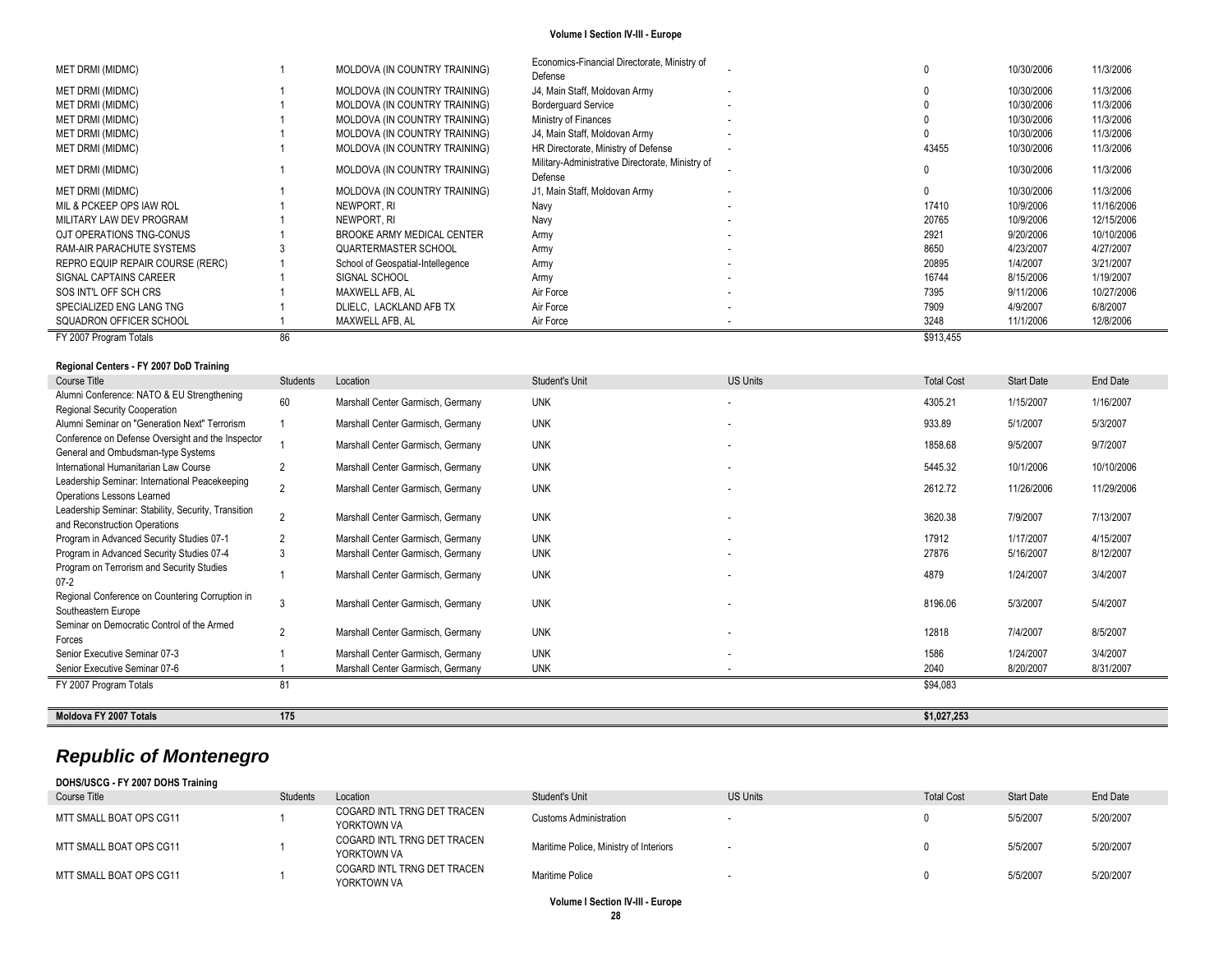|                                                                            |                 | COGARD INTL TRNG DET TRACEN                |                                        |                 |                   |                   |           |
|----------------------------------------------------------------------------|-----------------|--------------------------------------------|----------------------------------------|-----------------|-------------------|-------------------|-----------|
| MTT SMALL BOAT OPS CG11                                                    | -1              | YORKTOWN VA                                | Maritime Police, Ministry of Interiors |                 | $\mathbf{0}$      | 5/5/2007          | 5/20/2007 |
|                                                                            |                 | COGARD INTL TRNG DET TRACEN                |                                        |                 |                   |                   |           |
| MTT SMALL BOAT OPS CG11                                                    | -1              | YORKTOWN VA                                | Maritime Police                        |                 | $\Omega$          | 5/5/2007          | 5/20/2007 |
| MTT SMALL BOAT OPS CG11                                                    | -1              | COGARD INTL TRNG DET TRACEN                | Maritime Police, Ministry of Interiors |                 | $\mathbf{0}$      | 5/5/2007          | 5/20/2007 |
|                                                                            |                 | YORKTOWN VA                                |                                        |                 |                   |                   |           |
| MTT SMALL BOAT OPS CG11                                                    | -1              | COGARD INTL TRNG DET TRACEN                | Maritime Police                        |                 | $\mathbf{0}$      | 5/5/2007          | 5/20/2007 |
|                                                                            |                 | YORKTOWN VA                                |                                        |                 |                   |                   |           |
| MTT SMALL BOAT OPS CG11                                                    | -1              | COGARD INTL TRNG DET TRACEN                | Maritime Police, Ministry of Interiors |                 | $\mathbf{0}$      | 5/5/2007          | 5/20/2007 |
|                                                                            |                 | YORKTOWN VA                                |                                        |                 |                   |                   |           |
| MTT SMALL BOAT OPS CG11                                                    | -1              | COGARD INTL TRNG DET TRACEN<br>YORKTOWN VA | Maritime Police                        |                 | $\Omega$          | 5/5/2007          | 5/20/2007 |
|                                                                            |                 | COGARD INTL TRNG DET TRACEN                |                                        |                 |                   |                   |           |
| MTT SMALL BOAT OPS CG11                                                    | -1              | YORKTOWN VA                                | Navy, Ministry of Defense              |                 | $\mathbf{0}$      | 5/5/2007          | 5/20/2007 |
|                                                                            |                 | COGARD INTL TRNG DET TRACEN                |                                        |                 |                   |                   |           |
| MTT SMALL BOAT OPS CG11                                                    | -1              | YORKTOWN VA                                | Maritime Police, Ministry of Interiors |                 | $\Omega$          | 5/5/2007          | 5/20/2007 |
|                                                                            | -1              | COGARD INTL TRNG DET TRACEN                |                                        |                 | $\mathbf{0}$      | 5/5/2007          | 5/20/2007 |
| MTT SMALL BOAT OPS CG11                                                    |                 | YORKTOWN VA                                | Maritime Police, BP, MOI               |                 |                   |                   |           |
| MTT SMALL BOAT OPS CG11                                                    |                 | COGARD INTL TRNG DET TRACEN                | Maritime Police, Ministry of Interiors |                 | $\mathbf{0}$      | 5/5/2007          | 5/20/2007 |
|                                                                            |                 | YORKTOWN VA                                |                                        |                 |                   |                   |           |
| MTT SMALL BOAT OPS CG11                                                    |                 | COGARD INTL TRNG DET TRACEN                | Maritime Police                        |                 | $\mathbf{0}$      | 5/5/2007          | 5/20/2007 |
|                                                                            |                 | YORKTOWN VA<br>COGARD INTL TRNG DET TRACEN |                                        |                 |                   |                   |           |
| MTT SMALL BOAT OPS CG11                                                    | -1              | YORKTOWN VA                                | Maritime Police, Ministry of Interiors |                 | $\Omega$          | 5/5/2007          | 5/20/2007 |
|                                                                            |                 | COGARD INTL TRNG DET TRACEN                |                                        |                 |                   |                   |           |
| MTT SMALL BOAT OPS CG11                                                    | -1              | YORKTOWN VA                                | Navy, Ministry of Defense              |                 | $\mathbf{0}$      | 5/5/2007          | 5/20/2007 |
|                                                                            |                 | COGARD INTL TRNG DET TRACEN                |                                        |                 |                   |                   |           |
| MTT SMALL BOAT OPS CG11                                                    | -1              | YORKTOWN VA                                | Maritime Police                        |                 | $\mathbf{0}$      | 5/5/2007          | 5/20/2007 |
|                                                                            |                 | COGARD INTL TRNG DET TRACEN                |                                        |                 |                   |                   |           |
|                                                                            |                 |                                            |                                        |                 |                   |                   |           |
| MTT SMALL BOAT OPS CG11                                                    | -1              | YORKTOWN VA                                | Maritime Police, Ministry of Interiors |                 | $\Omega$          | 5/5/2007          | 5/20/2007 |
|                                                                            |                 | COGARD INTL TRNG DET TRACEN                |                                        |                 |                   |                   |           |
| MTT SMALL BOAT OPS CG11                                                    |                 | YORKTOWN VA                                | Maritime Police                        |                 | $\mathbf{0}$      | 5/5/2007          | 5/20/2007 |
| MTT SMALL BOAT OPS CG11                                                    | -1              | COGARD INTL TRNG DET TRACEN                | <b>Customs Administration</b>          |                 | $\mathbf 0$       | 5/5/2007          | 5/20/2007 |
|                                                                            |                 | YORKTOWN VA                                |                                        |                 |                   |                   |           |
| FY 2007 Program Totals                                                     | 20              |                                            |                                        |                 | \$0               |                   |           |
| Regional Centers - FY 2007 DoD Training                                    |                 |                                            |                                        |                 |                   |                   |           |
| Course Title                                                               | <b>Students</b> | Location                                   | Student's Unit                         | <b>US Units</b> | <b>Total Cost</b> | <b>Start Date</b> | End Date  |
| Conference on Defense Oversight and the Inspector                          |                 |                                            |                                        |                 |                   |                   |           |
| General and Ombudsman-type Systems                                         |                 | Marshall Center Garmisch, Germany          | <b>UNK</b>                             |                 | 7434.73           | 9/5/2007          | 9/7/2007  |
| Conference on Lessons Learned in Defense                                   |                 |                                            |                                        |                 |                   |                   |           |
| Resource Management from the NATO Accession                                | 5               | Marshall Center Garmisch, Germany          | <b>UNK</b>                             |                 | 11610.64          | 9/17/2007         | 9/20/2007 |
| 2004                                                                       |                 |                                            |                                        |                 |                   |                   |           |
| Conference on Security Sector Reforms in Bosnia                            | $\overline{1}$  | Marshall Center Garmisch, Germany          | <b>UNK</b>                             |                 | 1195.24           | 6/19/2007         | 6/21/2007 |
| and Herzegovina and the Western Balkans                                    |                 |                                            |                                        |                 |                   |                   |           |
| Countering Ideological Support for Terrorism in                            | $\mathbf{1}$    | Marshall Center Garmisch, Germany          | <b>UNK</b>                             |                 | 2746.79           | 5/14/2007         | 5/18/2007 |
| Southeastern Europe<br>Leadership Seminar: Stability, Security, Transition |                 |                                            |                                        |                 |                   |                   |           |
| and Reconstruction Operations                                              | $\mathcal{P}$   | Marshall Center Garmisch, Germany          | <b>UNK</b>                             |                 | 3620.38           | 7/9/2007          | 7/13/2007 |
| Program in Advanced Security Studies 07-1                                  | $\overline{2}$  | Marshall Center Garmisch, Germany          | <b>UNK</b>                             |                 | 15320             | 1/17/2007         | 4/15/2007 |
| Program in Advanced Security Studies 07-4                                  | $\overline{2}$  | Marshall Center Garmisch, Germany          | <b>UNK</b>                             |                 | 18916             | 5/16/2007         | 8/12/2007 |
| Program on Terrorism and Security Studies                                  | $\overline{1}$  | Marshall Center Garmisch, Germany          | <b>UNK</b>                             |                 | 3950              | 1/24/2007         | 3/4/2007  |
| $07-2$                                                                     |                 |                                            |                                        |                 |                   |                   |           |
| Program on Terrorism and Security Studies                                  | $\mathbf{1}$    | Marshall Center Garmisch, Germany          | <b>UNK</b>                             |                 | 7185              | 5/23/2007         | 7/1/2007  |
| $07-5$<br>Regional Conference on Countering Corruption in                  | $\overline{2}$  | Marshall Center Garmisch, Germany          | <b>UNK</b>                             |                 | 5464.04           | 5/3/2007          | 5/4/2007  |

**Volume I Section IV -III - Europe**

- 14840 4/14/2007 5/13/2007

4 Marshall Center Garmisch, Germany UNK

Security Studies Language Seminar 07 -K1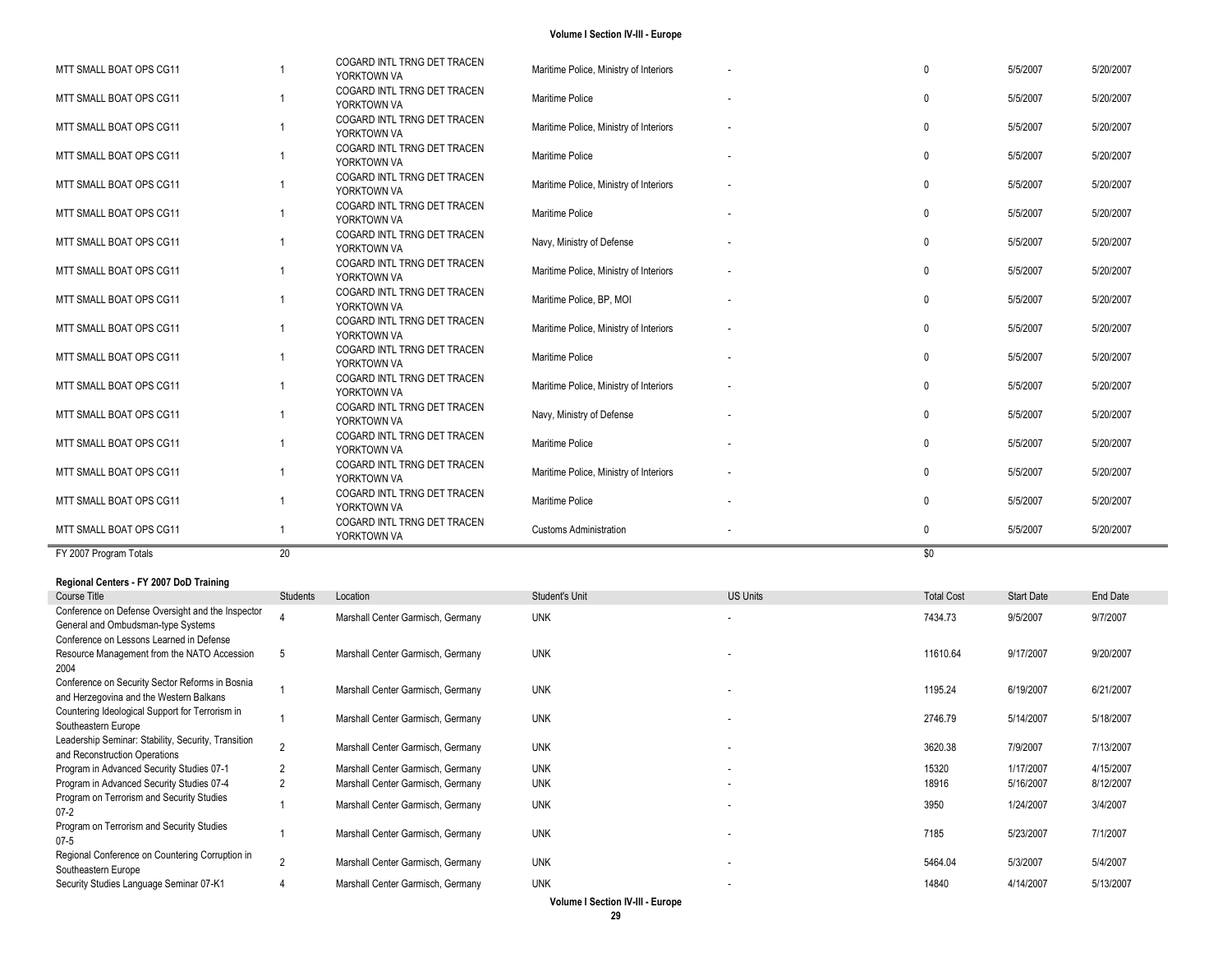| Seminar on Democratic Control of the Armed<br>Forces | Marshall Center Garmisch, Germany | unk        | 6409      | 7/4/2007  | 8/5/2007  |
|------------------------------------------------------|-----------------------------------|------------|-----------|-----------|-----------|
| Senior Executive Seminar 07-3                        | Marshall Center Garmisch, Germany | UNK        | 1661      | 1/24/2007 | 3/4/2007  |
| Senior Executive Seminar 07-6                        | Marshall Center Garmisch, Germany | <b>UNK</b> | 4080      | 8/20/2007 | 8/31/2007 |
| FY 2007 Program Totals                               |                                   |            | \$104,433 |           |           |

## **Republic of Montenegro FY 2007 Totals 49 \$104,433**

## *Russia*

|  |  | IMET-1 - FY 2007 DoS Training |
|--|--|-------------------------------|
|  |  |                               |

| Course Title               | <b>Students</b> | Location                | Student's Unit | <b>US Units</b> | <b>Total Cost</b> | <b>Start Date</b> | End Date   |
|----------------------------|-----------------|-------------------------|----------------|-----------------|-------------------|-------------------|------------|
| ADVANCED ENGLISH LANG, PGM |                 | DLIELC. LACKLAND AFB TX | Air Force      | . .             | 23782             | 9/18/2006         | 1/5/2007   |
| CMSID - EAST EU/CEN ASIA   |                 | HURLBURT FIELD. FL      | Air Force      | . .             | 13446             | 2/5/2007          | 2/16/2007  |
| HIV/AIDS CONFERENCE        |                 | <b>DIMO</b>             | Air Force      | . .             | 18116             | 12/2/2006         | 12/8/2006  |
| INTL DEFENSE MGT CRS       |                 | MONTEREY, CA            | Navy           | . .             | 24715             | 9/25/2006         | 12/8/2006  |
| INTL DEFENSE MGT CRS       |                 | MONTEREY, CA            | Navy           |                 | 25596             | 2/5/2007          | 4/18/2007  |
| LANGUAGE INSTRUCTOR/BASIC  |                 | DLIELC. LACKLAND AFB TX | Air Force      |                 | 39360             | 5/29/2006         | 12/1/2006  |
| MEDICAL OBSERVER           |                 | <b>BROOKS CITY BASE</b> | Air Force      |                 | 660               | 12/11/2006        | 12/15/2006 |
| MIL & PCKEEP OPS IAW ROL   |                 | NEWPORT. RI             | Navv           |                 | 34636             | 4/9/2007          | 5/17/2007  |
| FY 2007 Program Totals     |                 |                         |                |                 | \$180.311         |                   |            |

## **Regional Centers - FY 2007 DoD Training**

| Course Title                                                                    | <b>Students</b> | Location                          | <b>Student's Unit</b> | <b>US Units</b>          | <b>Total Cost</b> | Start Date | End Date   |
|---------------------------------------------------------------------------------|-----------------|-----------------------------------|-----------------------|--------------------------|-------------------|------------|------------|
| Alumni Seminar on "Generation Next" Terrorism                                   |                 | Marshall Center Garmisch, Germany | <b>UNK</b>            | $\overline{\phantom{a}}$ | 933.89            | 5/1/2007   | 5/3/2007   |
| Conference on Lessons Learned in Defense                                        |                 |                                   |                       |                          |                   |            |            |
| Resource Management from the NATO Accession                                     |                 | Marshall Center Garmisch, Germany | <b>UNK</b>            |                          | 2322.13           | 9/17/2007  | 9/20/2007  |
| 2004                                                                            |                 |                                   |                       |                          |                   |            |            |
| Countering Ideological Support for Terrorism in<br>Southeastern Europe          | 6               | Marshall Center Garmisch, Germany | <b>UNK</b>            |                          | 16480.74          | 5/14/2007  | 5/18/2007  |
| International Humanitarian Law Course                                           |                 | Marshall Center Garmisch, Germany | <b>UNK</b>            |                          | 5445.32           | 10/1/2006  | 10/10/2006 |
| Leadership Seminar: Stability, Security, Transition                             |                 |                                   |                       |                          |                   |            |            |
| and Reconstruction Operations                                                   |                 | Marshall Center Garmisch, Germany | <b>UNK</b>            |                          | 1810.19           | 7/9/2007   | 7/13/2007  |
| Program in Advanced Security Studies 07-1                                       |                 | Marshall Center Garmisch, Germany | <b>UNK</b>            | $\overline{\phantom{a}}$ | 29424             | 1/17/2007  | 4/15/2007  |
| Program in Advanced Security Studies 07-4                                       |                 | Marshall Center Garmisch, Germany | <b>UNK</b>            |                          | 27177             | 5/16/2007  | 8/12/2007  |
| Program on Terrorism and Security Studies<br>$07-2$                             |                 | Marshall Center Garmisch, Germany | <b>UNK</b>            |                          | 4865              | 1/24/2007  | 3/4/2007   |
| Security and Stability in Central Asia: Initiatives<br>During the EU Presidency |                 | Marshall Center Garmisch, Germany | <b>UNK</b>            |                          | 10093.11          | 4/17/2007  | 4/19/2007  |
| Senior Executive Seminar 07-3                                                   |                 | Marshall Center Garmisch, Germany | <b>UNK</b>            |                          | 2205              | 1/24/2007  | 3/4/2007   |
| FY 2007 Program Totals                                                          | 23              |                                   |                       |                          | \$100,756         |            |            |
|                                                                                 |                 |                                   |                       |                          |                   |            |            |
| Russia FY 2007 Totals                                                           | 39              |                                   |                       |                          | \$281,067         |            |            |

## *Serbia*

**CTFP - FY 2007 DoD Training**

| Course Title                | Students | Location                                               | Student's Unit | <b>US Units</b> | <b>Total Cost</b> | <b>Start Date</b> | End Date  |
|-----------------------------|----------|--------------------------------------------------------|----------------|-----------------|-------------------|-------------------|-----------|
| CIV-MIL RESP TO TERRORISM   |          | CIVIL-MILITARY RELATIONS NPS<br>CENTER FOR MONTEREY CA | Navy           |                 | 10459             | 4/2/2007          | 4/13/2007 |
| CNTRTERRORISM FEL PRGM-CT   |          | NATIONAL DEFENSE UNIVERSITY                            | Army           |                 | 33875             | 7/23/2007         | 9/30/2007 |
| MET CT- REGIONAL CIV-MIL    |          | MACEDONIA (IN COUNTRY TRAINING)                        | Navy           |                 | 3563              | 6/4/2007          | 6/8/2007  |
| FY 2007 Program Totals      |          |                                                        |                |                 | \$47,897          |                   |           |
|                             |          |                                                        |                |                 |                   |                   |           |
| GPOI - FY 2007 DoS Training |          |                                                        |                |                 |                   |                   |           |
| Course Title                | Students | Location                                               | Student's Unit | <b>US Units</b> | <b>Total Cost</b> | <b>Start Date</b> | End Date  |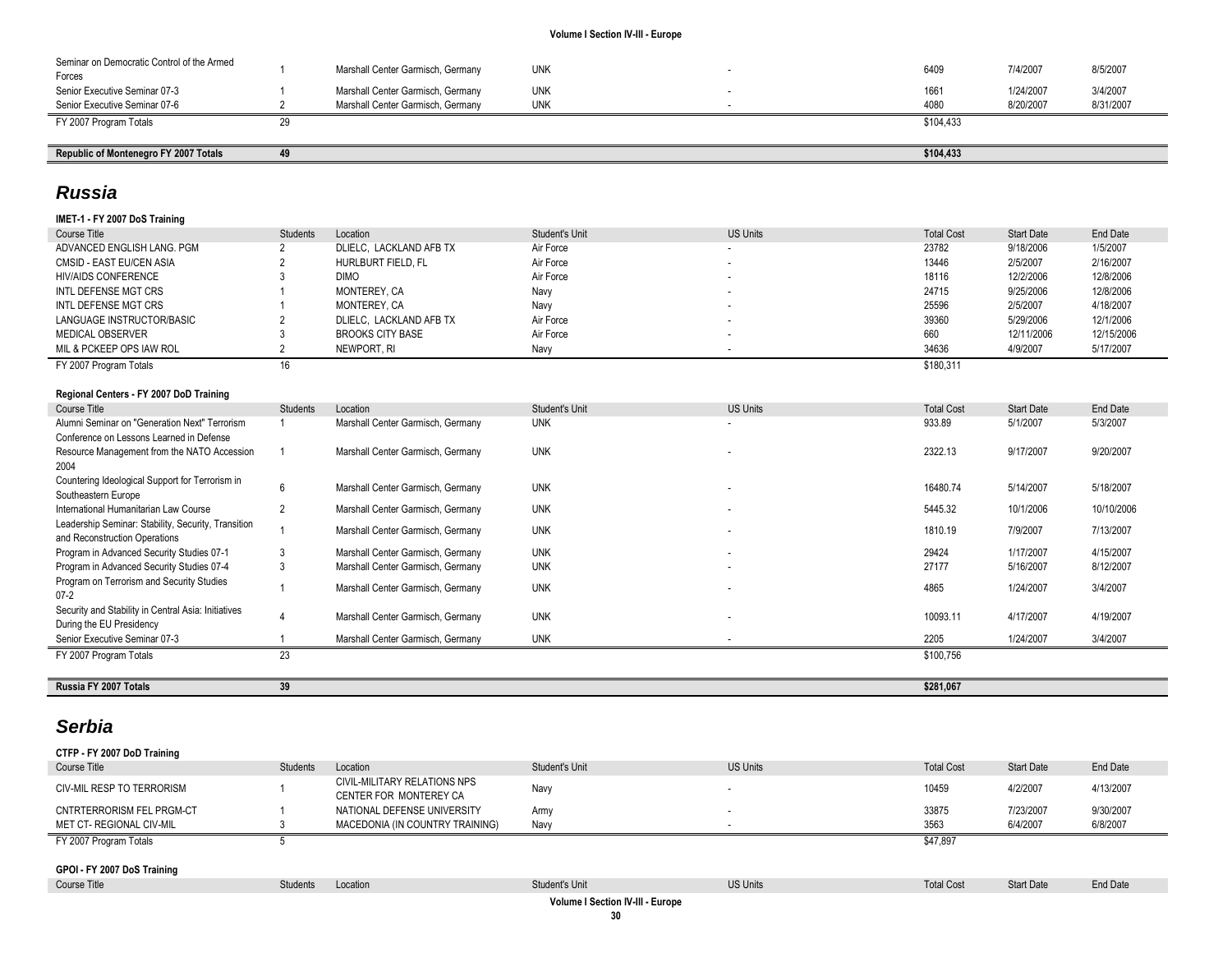| COESPU HIGH LEVEL COURSE 05                                    | 2                    | Vincenza, Italy                               | N/A            |                 | 10341.72          | 3/19/2007         | 3/22/2007  |
|----------------------------------------------------------------|----------------------|-----------------------------------------------|----------------|-----------------|-------------------|-------------------|------------|
| COESPU HIGH LEVEL COURSE 06                                    | $\overline{2}$       | Vincenza, Italy                               | N/A            |                 | 10341.72          | 5/21/2007         | 6/24/2007  |
| COESPU MIDDLE MANAGEMENT COURSE 05                             | 8                    | Vincenza, Italy                               | N/A            |                 | 41366.88          | 1/8/2007          | 2/25/2007  |
| COESPU MIDDLE MANAGEMENT COURSE 06                             | 8                    | Vincenza, Italy                               | N/A            |                 | 41366.88          | 3/5/2007          | 4/22/2007  |
| COESPU MIDDLE MANAGEMENT COURSE 07                             | 8                    | Vincenza, Italy                               | N/A            |                 | 41366.88          | 5/7/2007          | 6/24/2007  |
| FY 2007 Program Totals                                         | 28                   |                                               |                |                 | \$144,784         |                   |            |
|                                                                |                      |                                               |                |                 |                   |                   |            |
| IMET-1 - FY 2007 DoS Training                                  |                      |                                               |                |                 |                   |                   |            |
| <b>Course Title</b>                                            | <b>Students</b>      | Location                                      | Student's Unit | <b>US Units</b> | <b>Total Cost</b> | <b>Start Date</b> | End Date   |
| <b>ESCORT OFFICER</b>                                          | 2                    | SATFA-OT                                      | Army           |                 | 23000             | 9/12/2007         | 9/28/2007  |
| OT PARTICIPANT                                                 | 6                    | <b>NDU</b>                                    | Army           |                 | 26590             | 9/12/2007         | 9/28/2007  |
| FY 2007 Program Totals                                         | 8                    |                                               |                |                 | \$49,590          |                   |            |
| IMET-X - FY 2007 DoS Training                                  |                      |                                               |                |                 |                   |                   |            |
| <b>Course Title</b>                                            | <b>Students</b>      | Location                                      | Student's Unit | <b>US Units</b> | <b>Total Cost</b> | <b>Start Date</b> | End Date   |
| INTERNATIONAL OFFICER INTELLIGENCE CCC                         |                      |                                               |                |                 |                   |                   |            |
| PREP                                                           |                      | <b>INTELLIGENCE SCHOOL</b>                    | Army           |                 | 6007              | 8/20/2007         | 8/31/2007  |
| INTL OFF SCH (FOR AC&SC)                                       | -1                   | MAXWELL AFB, AL                               | Air Force      |                 | 14427             | 6/18/2007         | 7/27/2007  |
| FY 2007 Program Totals                                         | $\overline{2}$       |                                               |                |                 | \$20,434          |                   |            |
|                                                                |                      |                                               |                |                 |                   |                   |            |
| Regional Centers - FY 2007 DoD Training<br><b>Course Title</b> |                      |                                               | Student's Unit | <b>US Units</b> | <b>Total Cost</b> | <b>Start Date</b> | End Date   |
| Alumni Seminar on "Generation Next" Terrorism                  | <b>Students</b><br>4 | Location<br>Marshall Center Garmisch, Germany | <b>UNK</b>     |                 | 3735.55           | 5/1/2007          | 5/3/2007   |
| Conference on Defense Oversight and the Inspector              |                      |                                               |                |                 |                   |                   |            |
| General and Ombudsman-type Systems                             | $\overline{2}$       | Marshall Center Garmisch, Germany             | <b>UNK</b>     |                 | 3717.36           | 9/5/2007          | 9/7/2007   |
| Conference on Lessons Learned in Defense                       |                      |                                               |                |                 |                   |                   |            |
| Resource Management from the NATO Accession                    | $\overline{2}$       | Marshall Center Garmisch, Germany             | <b>UNK</b>     |                 | 4644.26           | 9/17/2007         | 9/20/2007  |
| 2004                                                           |                      |                                               |                |                 |                   |                   |            |
| Conference on Security Sector Reforms in Bosnia                | $\overline{7}$       | Marshall Center Garmisch, Germany             | <b>UNK</b>     |                 | 8366.67           | 6/19/2007         | 6/21/2007  |
| and Herzegovina and the Western Balkans                        |                      |                                               |                |                 |                   |                   |            |
| Countering Ideological Support for Terrorism in                | 3                    | Marshall Center Garmisch, Germany             | <b>UNK</b>     |                 | 8240.37           | 5/14/2007         | 5/18/2007  |
| Southeastern Europe<br>Forum on National Security Planning     | 130                  | Marshall Center Garmisch, Germany             | <b>UNK</b>     |                 | 3932.45           | 12/20/2006        | 12/21/2006 |
| International Humanitarian Law Course                          | $\overline{2}$       | Marshall Center Garmisch, Germany             | <b>UNK</b>     |                 | 5445.31           | 10/1/2006         | 10/10/2006 |
| Leadership Seminar: International Peacekeeping                 |                      |                                               |                |                 |                   |                   |            |
| Operations Lessons Learned                                     | $\overline{2}$       | Marshall Center Garmisch, Germany             | <b>UNK</b>     |                 | 2612.72           | 11/26/2006        | 11/29/2006 |
| Leadership Seminar: Stability, Security, Transition            |                      |                                               |                |                 |                   |                   |            |
| and Reconstruction Operations                                  | $\overline{2}$       | Marshall Center Garmisch, Germany             | <b>UNK</b>     |                 | 3620.38           | 7/9/2007          | 7/13/2007  |
| National Resources Managing - Energy Security                  | 50                   | Marshall Center Garmisch, Germany             | <b>UNK</b>     |                 | 5310.4            | 9/18/2007         | 9/20/2007  |
| Program in Advanced Security Studies 07-1                      | 6                    | Marshall Center Garmisch, Germany             | <b>UNK</b>     |                 | 61344             | 1/17/2007         | 4/15/2007  |
| Program in Advanced Security Studies 07-4                      | 5                    | Marshall Center Garmisch, Germany             | <b>UNK</b>     |                 | 44905             | 5/16/2007         | 8/12/2007  |
| Program on Terrorism and Security Studies                      | $\overline{2}$       | Marshall Center Garmisch, Germany             | <b>UNK</b>     |                 | 9904              | 1/24/2007         | 3/4/2007   |
| $07 - 2$                                                       |                      |                                               |                |                 |                   |                   |            |
| Program on Terrorism and Security Studies<br>$07 - 5$          | $\mathbf{1}$         | Marshall Center Garmisch, Germany             | <b>UNK</b>     |                 | 5861              | 5/23/2007         | 7/1/2007   |
| Security and Society Forum: Terrorism and                      |                      |                                               |                |                 |                   |                   |            |
| Religious Extremism                                            | 150                  | Marshall Center Garmisch, Germany             | <b>UNK</b>     |                 | 5010.96           | 6/20/2007         | 6/21/2007  |
| Security Studies Language Seminar 07-K1                        | 10 <sup>°</sup>      | Marshall Center Garmisch, Germany             | <b>UNK</b>     |                 | 38930             | 4/14/2007         | 5/13/2007  |
| Seminar on Democratic Control of the Armed                     | $\mathbf{1}$         |                                               |                |                 |                   |                   |            |
| Forces                                                         |                      | Marshall Center Garmisch, Germany             | <b>UNK</b>     |                 | 6409              | 7/4/2007          | 8/5/2007   |
| Senior Executive Seminar 07-3                                  |                      | Marshall Center Garmisch, Germany             | <b>UNK</b>     |                 | 1298              | 1/24/2007         | 3/4/2007   |
| Senior Executive Seminar 07-6                                  | $\mathbf{1}$         | Marshall Center Garmisch, Germany             | <b>UNK</b>     |                 | 3140              | 8/20/2007         | 8/31/2007  |
| Serbia Planning, Programming, Budgeting, and                   | 11                   | Marshall Center Garmisch, Germany             | <b>UNK</b>     |                 | 24321.14          | 12/4/2006         | 12/7/2006  |
| <b>Execution System Conference</b>                             |                      |                                               |                |                 |                   |                   |            |
| FY 2007 Program Totals                                         | 392                  |                                               |                |                 | \$250,749         |                   |            |
| Serbia FY 2007 Totals                                          | 435                  |                                               |                |                 | \$513,454         |                   |            |
|                                                                |                      |                                               |                |                 |                   |                   |            |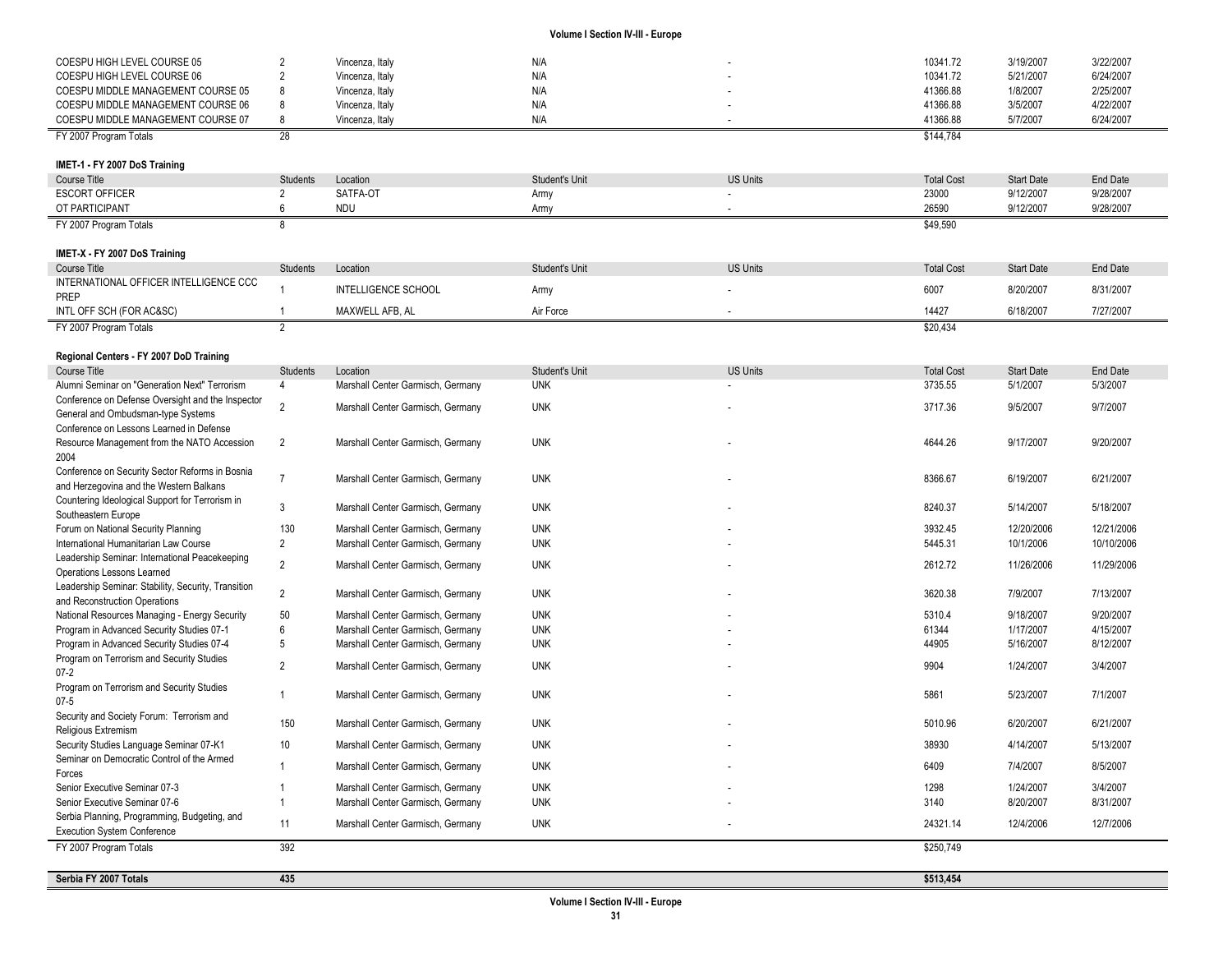## *Sweden*

## **FMF - FY 2007 DoS Training**

| Course Title                                   | Students | Location                                        | Student's Unit | <b>US Units</b>          | <b>Total Cost</b> | <b>Start Date</b> | End Date  |
|------------------------------------------------|----------|-------------------------------------------------|----------------|--------------------------|-------------------|-------------------|-----------|
| ADVANCED TRAUMA LIFE SUPPORT                   |          | <b>JMRTC</b>                                    | Army           | $\overline{\phantom{a}}$ | 2060              | 3/1/2007          | 3/3/2007  |
| COMBAT CASUALTY CARE                           |          | <b>JMRTC</b>                                    | Army           | $\overline{\phantom{a}}$ | 3152              | 3/4/2007          | 3/9/2007  |
| <b>ILE OFFICER PREP</b>                        |          | COMMAND & GENERAL STAFF COLLEGE                 | Army           |                          | 3322              | 7/20/2007         | 8/10/2007 |
| INTERNATIONAL OFF PREPARATORY - INF OFF<br>ADV |          | <b>INFANTRY SCHOOL</b>                          | Army           |                          | 400               | 9/5/2007          | 9/11/2007 |
| INTERNATIONAL OFFICER PREPARATORY              |          | COMMAND & GENERAL STAFF COLLEGE                 | Army           |                          | 1680              | 7/3/2007          | 7/18/2007 |
| LOG INFO MGT (NCB COLLEGE)                     |          | DEFENSE LOGISTICS INFORMATION<br><b>SERVICE</b> | Army           |                          | 3774              | 8/14/2006         | 10/6/2006 |
| PSYCHOLOGICAL OPERATIONS OFFICER               |          | JFK SPECIAL WARFARE CENTER                      | Army           |                          | 6623              | 2/12/2007         | 4/19/2007 |
| FY 2007 Program Totals                         |          |                                                 |                |                          | \$21,011          |                   |           |
| Regional Centers - FY 2007 DoD Training        |          |                                                 |                |                          |                   |                   |           |
| Course Title                                   | Students | Location                                        | Student's Unit | <b>US Units</b>          | <b>Total Cost</b> | <b>Start Date</b> | End Date  |
| Alumni Seminar on "Generation Next" Terrorism  |          | Marshall Center Garmisch, Germany               | <b>UNK</b>     |                          | 933.89            | 5/1/2007          | 5/3/2007  |
| FY 2007 Program Totals                         |          |                                                 |                |                          | \$934             |                   |           |
|                                                |          |                                                 |                |                          |                   |                   |           |
| Sweden FY 2007 Totals                          | 10       |                                                 |                |                          | \$21,945          |                   |           |

## *Switzerland*

### **Regional Centers - FY 2007 DoD Training**

| Course Title                              | <b>Students</b> | Location                             | Student's Unit                        | <b>US Units</b> | <b>Total Cost</b> | <b>Start Date</b> | End Date   |
|-------------------------------------------|-----------------|--------------------------------------|---------------------------------------|-----------------|-------------------|-------------------|------------|
| Central Asian Parliamentarians Conference |                 | Marshall Center Garmisch, Germany    | <b>UNK</b>                            |                 | 1759.36           | 10/23/2006        | 10/26/2006 |
| Senior Executive Seminar 07-6             |                 | Marshall Center Garmisch, Germany    | <b>UNK</b>                            |                 |                   | 8/20/2007         | 8/31/2007  |
| Small Arms & Light Weapons Workshop       |                 | African Center for Strategic Studies | UN Institute for Disarmament Research |                 | 9960.07           | 12/4/2006         | 12/7/2006  |
| FY 2007 Program Totals                    |                 |                                      |                                       |                 | \$11,719          |                   |            |
|                                           |                 |                                      |                                       |                 |                   |                   |            |
| Switzerland FY 2007 Totals                |                 |                                      |                                       |                 | \$11,719          |                   |            |

## *Ukraine*

| CTFP - FY 2007 DoD Training          |                 |                                                        |                       |                          |                   |                   |            |
|--------------------------------------|-----------------|--------------------------------------------------------|-----------------------|--------------------------|-------------------|-------------------|------------|
| Course Title                         | Students        | Location                                               | <b>Student's Unit</b> | <b>US Units</b>          | <b>Total Cost</b> | <b>Start Date</b> | End Date   |
| <b>CIV-MIL RESP TO TERRORISM</b>     |                 | CIVIL-MILITARY RELATIONS NPS<br>CENTER FOR MONTEREY CA | Navy                  | $\overline{\phantom{a}}$ | 10232             | 9/10/2007         | 9/21/2007  |
| CNTRTERRORISM FEL PRGM-CT            |                 | NATIONAL DEFENSE UNIVERSITY                            | Army                  | $\sim$                   | 114933            | 10/1/2006         | 6/7/2007   |
| CNTRTERRORISM FEL PRGM-CT            |                 | NATIONAL DEFENSE UNIVERSITY                            | Army                  | $\sim$                   | 33787             | 7/23/2007         | 9/30/2007  |
| ENGLISH LANGUAGE CRSE                |                 | DLIELC. LACKLAND AFB TX                                | Army                  | $\sim$                   | 7043              | 5/21/2007         | 7/13/2007  |
| INTELLIGENCE IN COMBATTING TERRORISM |                 | INTELLIGENCE SCHOOL                                    | Army                  | $\sim$                   | 4005              | 3/19/2007         | 3/30/2007  |
| LEGAL ASPECTS CMBTERRORISM           |                 | NEWPORT, RI                                            | Navy                  | $\overline{\phantom{a}}$ | 9241              | 12/4/2006         | 12/15/2006 |
| MET REGIONAL DIILS                   |                 | SLOVAKIA (IN COUNTRY TRAINING)                         | Navy                  |                          | 4302              | 3/5/2007          | 3/9/2007   |
| FY 2007 Program Totals               |                 |                                                        |                       |                          |                   |                   |            |
|                                      |                 |                                                        |                       |                          | \$183,543         |                   |            |
|                                      |                 |                                                        |                       |                          |                   |                   |            |
| FMF - FY 2007 DoS Training           |                 |                                                        |                       |                          |                   |                   |            |
| Course Title                         | <b>Students</b> | Location                                               | <b>Student's Unit</b> | <b>US Units</b>          | <b>Total Cost</b> | <b>Start Date</b> | End Date   |
| HEALTH SYS DEVLPMT MET               |                 | <b>VARIOUS</b>                                         | Air Force             | $\overline{\phantom{a}}$ | 23156             | 7/1/2007          | 7/15/2007  |
| NCO DEVELOPMENT TAFT PH IA           |                 | SECURITY ASSISTANCE TNG MGMT OFC                       | Army                  | $\sim$                   | 2573808           | 6/20/2005         | 1/31/2007  |
| NCO DEVELOPMENT TAFT PH II           |                 | SECURITY ASSISTANCE TNG MGMT OFC                       | Army                  | $\sim$                   | 3021681           | 10/1/2005         | 2/20/2007  |
| NCO DEVELOPMENT TAFT PH IIA          |                 | SECURITY ASSISTANCE TNG MGMT OFC                       | Army                  |                          | 2525000           | 1/11/2007         | 9/30/2007  |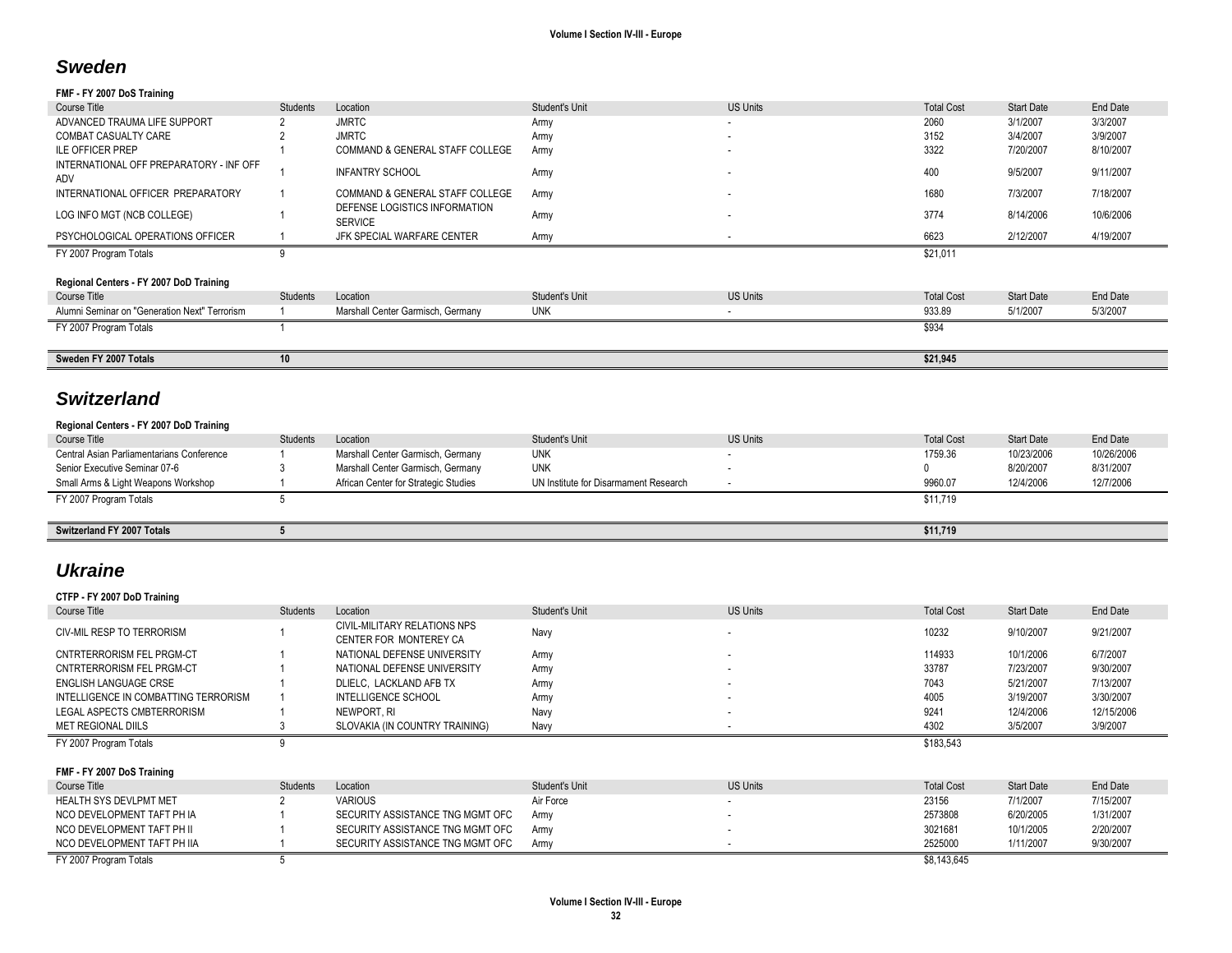#### **GPOI - FY 2007 DoS Training**

| Course Title                                   | Students | Location          | Student's Unit | <b>US Units</b> | <b>Total Cost</b> | <b>Start Date</b> | End Date  |
|------------------------------------------------|----------|-------------------|----------------|-----------------|-------------------|-------------------|-----------|
| COESPU HIGH LEVEL COURSE 05                    |          | Vincenza, Italy   | N/A            |                 | 25854.3           | 3/19/2007         | 3/22/2007 |
| COESPU MIDDLE MANAGEMENT COURSE 06             |          | Vincenza, Italy   | N/A            |                 | 46537.74          | 3/5/2007          | 4/22/2007 |
| UN Logistics Officer Course                    |          | Starychi, Ukraine | N/A            |                 | 250000.08         | 8/20/2007         | 8/31/2007 |
| UN Peace Support Operations Instructors Course | 26       | Starvchi, Ukraine | N/A            |                 | 249999.88         | 8/20/2007         | 8/31/2007 |
| FY 2007 Program Totals                         |          |                   |                |                 | \$572,392         |                   |           |

### **IMET -1 - FY 2007 DoS Training**

| <b>Course Title</b>                | <b>Students</b> | Location                                                    | <b>Student's Unit</b> | <b>US Units</b> | <b>Total Cost</b> | <b>Start Date</b> | <b>End Date</b> |
|------------------------------------|-----------------|-------------------------------------------------------------|-----------------------|-----------------|-------------------|-------------------|-----------------|
| 689 A CIV-MIL RELATIONS            | $\overline{2}$  | MONTEREY, CA                                                | Navy                  |                 | 201740            | 1/4/2006          | 3/23/2007       |
| 818 DEFENSE SYS MGMT - MS          |                 | MONTEREY, CA                                                | Navy                  |                 | 132054            | 3/27/2006         | 9/21/2007       |
| AIR COMD & STAFF COLLEGE           |                 | MAXWELL AFB. AL                                             | Air Force             |                 | 41301             | 8/9/2006          | 6/11/2007       |
| AIR TRAFFIC CONTROL FUND           |                 | <b>KEESLER AFB, MS</b>                                      | Air Force             |                 | 4536              | 8/2/2007          | 9/11/2007       |
| AMERICAN LANGUAGE COURSE           |                 | DLIELC, LACKLAND AFB TX                                     | Navy                  |                 | 9516              | 10/23/2006        | 12/29/2006      |
| AMERICAN LANGUAGE COURSE           |                 | DLIELC, LACKLAND AFB TX                                     | Navy                  |                 | 11771             | 3/19/2007         | 6/8/2007        |
| AMERICAN LANGUAGE COURSE           |                 | DLIELC, LACKLAND AFB TX                                     | Air Force             |                 | 9389              | 4/2/2007          | 6/8/2007        |
| AMERICAN LANGUAGE COURSE           |                 | DLIELC, LACKLAND AFB TX                                     | Navy                  |                 | 10306             | 5/7/2007          | 7/13/2007       |
| AMERICAN LANGUAGE COURSE           |                 | DLIELC, LACKLAND AFB TX                                     | Air Force             |                 | 9725              | 5/14/2007         | 7/27/2007       |
| AMERICAN LANGUAGE COURSE           |                 | DLIELC, LACKLAND AFB TX                                     | Navy                  |                 | 10306             | 5/21/2007         | 7/27/2007       |
| AMERICAN LANGUAGE COURSE           |                 | DLIELC, LACKLAND AFB TX                                     | Navy                  |                 | 9886              | 6/11/2007         | 8/17/2007       |
| AMERICAN LANGUAGE COURSE           |                 | DLIELC, LACKLAND AFB TX                                     | Air Force             |                 | 9389              | 6/25/2007         | 8/31/2007       |
| AMERICAN LANGUAGE COURSE           | 3               | DLIELC, LACKLAND AFB TX                                     | Navy                  |                 | 34530             | 7/16/2007         | 9/21/2007       |
| AMERICAN LANGUAGE CRS(ALC)         | $\overline{2}$  | DLIELC, LACKLAND AFB TX                                     | Navy                  |                 | 26609             | 6/26/2006         | 10/6/2006       |
| AMERICAN LANGUAGE CRS(ALC)         | $\overline{1}$  | DLIELC, LACKLAND AFB TX                                     | Navy                  |                 | 26470             | 8/21/2006         | 4/27/2007       |
| AMERICAN LANGUAGE CRS(ALC)         | 1               | DLIELC, LACKLAND AFB TX                                     | Navy                  |                 | 19024             | 9/11/2006         | 2/23/2007       |
| ARMY WAR COLLEGE (RES CRS)         | $\overline{1}$  | ARMY WAR COLLEGE                                            | Army                  |                 | 54199             | 8/7/2006          | 6/9/2007        |
| <b>BASIC OFFICER CRS USMC</b>      | $\overline{1}$  | COMMANDING GENERAL, EDUCATION<br>COMMAND QUANTICO VA        | Navy                  |                 | 25323             | 4/10/2006         | 10/2/2006       |
| <b>BASIC RECON CRS - N03AHK1</b>   | $\overline{1}$  | EXPEDITIONARY WARFARE TRAINING<br>GROUP ATLANTIC NORFOLK VA | Navy                  |                 | 20550             | 1/8/2007          | 3/9/2007        |
| COMB STRAT INTEL TNG PRGM          | $\overline{1}$  | Defense Intelligence Agency (CSITP)                         | Air Force             |                 | 11235             | 9/25/2006         | 11/9/2006       |
| <b>COMBAT ENGR OFFICER USMC</b>    | $\overline{1}$  | MARINE CORPS ENGINEER SCHOOL<br>CAMP LEJEUNE NC             | Navy                  |                 | 13687             | 10/11/2006        | 2/2/2007        |
| COMBINED LOG CPT CAREER            | $\overline{2}$  | ARMY LOGISTICS MANAGEMENT<br>COLLEGE                        | Army                  |                 | 13206             | 9/11/2006         | 11/2/2006       |
| COMBINED LOGISTICS CAPTAINS CAREER | $\overline{1}$  | ARMY LOGISTICS MANAGEMENT<br><b>COLLEGE</b>                 | Army                  |                 | 13012             | 6/12/2007         | 9/21/2007       |
| COMMAND & STAFF COLL USMC          | $\overline{1}$  | <b>COMMANDING GENERAL, EDUCATION</b><br>COMMAND QUANTICO VA | Navy                  |                 | 46551             | 7/17/2006         | 6/6/2007        |
| DEF RES MGT CRS                    |                 | MONTEREY, CA                                                | Navy                  |                 | 8695              | 5/21/2007         | 6/15/2007       |
| DEF RES MGT CRS                    |                 | MONTEREY, CA                                                | Navy                  |                 | 10845             | 7/23/2007         | 8/16/2007       |
| <b>DIVER SCUBA</b>                 |                 | NAVDIVSALVTRACEN PANAMA CITY FL                             | Navy                  |                 | 4188              | 5/4/2007          | 6/8/2007        |
| DIVER SECOND CLASS                 |                 | NAVDIVSALVTRACEN PANAMA CITY FL                             | Navy                  |                 | 10872             | 2/26/2007         | 6/11/2007       |
| ENG BOLCIII INT'L STU PREP         |                 | CHEMICAL SCHOOL                                             | Army                  |                 | 2612              | 12/18/2006        | 1/5/2007        |
| ENG BOLCIII INT'L STU PREP         |                 | CHEMICAL SCHOOL                                             | Army                  |                 | 2839              | 9/10/2007         | 9/21/2007       |
| ENGINEER BASIC OFFICER LEADER      | $\overline{1}$  | <b>ENGINEER SCHOOL</b>                                      | Army                  |                 | 10363             | 1/11/2007         | 4/25/2007       |
| ENGINEER OFF CPT CAREER            | $\mathbf{1}$    | <b>ENGINEER SCHOOL</b>                                      | Army                  |                 | 16057             | 7/17/2006         | 12/14/2006      |
| <b>ENGLISH LANGUAGE CRSE</b>       | $\overline{1}$  | AIR FORCE SECURITY ASSISTANCE<br><b>TRAINING</b>            | Army                  |                 | 8707              | 8/7/2006          | 10/13/2006      |
| <b>ENGLISH LANGUAGE CRSE</b>       | -1              | AIR FORCE SECURITY ASSISTANCE<br><b>TRAINING</b>            | Army                  |                 | 11372             | 8/28/2006         | 12/8/2006       |
| <b>ENGLISH LANGUAGE CRSE</b>       |                 | DLIELC, LACKLAND AFB TX                                     | Army                  |                 | 11286             | 10/30/2006        | 2/2/2007        |
| <b>ENGLISH LANGUAGE CRSE</b>       |                 | DLIELC. LACKLAND AFB TX                                     | Army                  |                 | 8809              | 12/4/2006         | 2/9/2007        |
| <b>ENGLISH LANGUAGE CRSE</b>       |                 | DLIELC, LACKLAND AFB TX                                     | Army                  |                 | 13476             | 2/5/2007          | 5/18/2007       |
| <b>ENGLISH LANGUAGE CRSE</b>       |                 | DLIELC, LACKLAND AFB TX                                     | Army                  |                 | 12312             | 2/26/2007         | 6/8/2007        |
| <b>ENGLISH LANGUAGE CRSE</b>       | $\overline{2}$  | DLIELC, LACKLAND AFB TX                                     | Army                  |                 | 26952             | 3/5/2007          | 6/15/2007       |
| <b>ENGLISH LANGUAGE CRSE</b>       | $\overline{2}$  | DLIELC, LACKLAND AFB TX                                     | Army                  |                 | 25622             | 3/12/2007         | 6/22/2007       |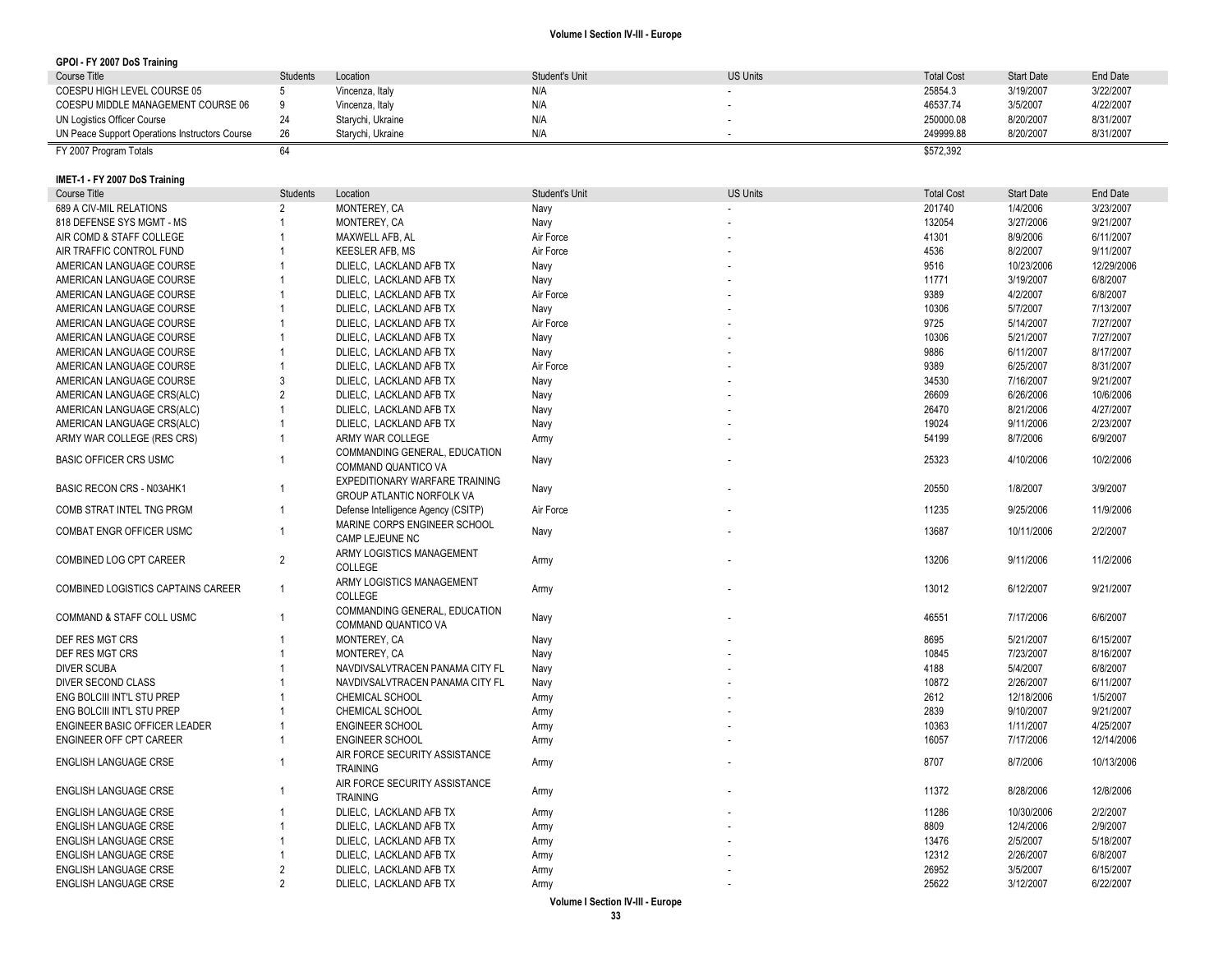| <b>ENGLISH LANGUAGE CRSE</b>                   | $\overline{2}$ | DLIELC, LACKLAND AFB TX                              | Army      | 26112 | 3/19/2007  | 6/29/2007  |
|------------------------------------------------|----------------|------------------------------------------------------|-----------|-------|------------|------------|
| <b>ENGLISH LANGUAGE CRSE</b>                   |                | DLIELC, LACKLAND AFB TX                              | Army      | 5330  | 5/14/2007  | 6/8/2007   |
| <b>ENGLISH LANGUAGE CRSE</b>                   |                | DLIELC, LACKLAND AFB TX                              | Army      | 9466  | 5/21/2007  | 7/27/2007  |
| ENGLISH LANGUAGE CRSE                          | 2              | DLIELC, LACKLAND AFB TX                              | Army      | 18713 | 6/4/2007   | 8/10/2007  |
| <b>ENGLISH LANGUAGE CRSE</b>                   |                | DLIELC, LACKLAND AFB TX                              | Army      | 13056 | 6/4/2007   | 9/14/2007  |
| <b>ENGLISH LANGUAGE CRSE</b>                   |                | DLIELC, LACKLAND AFB TX                              | Army      | 9886  | 6/18/2007  | 8/24/2007  |
| <b>ENGLISH LANGUAGE CRSE</b>                   |                | DLIELC, LACKLAND AFB TX                              | Army      | 11574 | 6/25/2007  | 9/14/2007  |
| <b>ENGLISH LANGUAGE CRSE</b>                   |                | DLIELC, LACKLAND AFB TX                              | Army      | 7564  | 7/9/2007   | 8/24/2007  |
| ENGR CCC INT'L STU PREP                        |                | CHEMICAL SCHOOL                                      | Army      | 2879  | 7/2/2007   | 7/13/2007  |
|                                                |                |                                                      |           |       |            |            |
| EXPEDITIONARY WARFARE SCH                      |                | COMMANDING GENERAL, EDUCATION<br>COMMAND QUANTICO VA | Navy      | 34524 | 7/24/2006  | 5/10/2007  |
| <b>GENERAL ENGLISH LANG TNG</b>                | 2              | DLIELC, LACKLAND AFB TX                              | Air Force | 30668 | 9/4/2006   | 12/29/2006 |
| <b>GENERAL ENGLISH LANG TNG</b>                |                | DLIELC, LACKLAND AFB TX                              | Air Force | 14565 | 11/20/2006 | 3/23/2007  |
| <b>GENERAL ENGLISH LANG TNG</b>                |                | DLIELC, LACKLAND AFB TX                              | Navy      | 10306 | 6/18/2007  | 8/24/2007  |
|                                                |                | INDUSTRIAL COLLEGE OF THE ARMED                      |           |       |            |            |
| <b>ICAF</b>                                    |                | <b>FORCES</b>                                        | Army      | 87726 | 8/7/2006   | 6/6/2007   |
| IF PREPARATORY COURSE                          |                | NATIONAL WAR COLLEGE                                 | Army      | 47342 | 6/13/2007  | 8/3/2007   |
| <b>INFANTRY BASIC OFFICER LDR</b>              |                | <b>INFANTRY SCHOOL</b>                               | Army      | 10335 | 7/31/2006  | 10/31/2006 |
|                                                |                | COMMANDING GENERAL, EDUCATION                        |           |       |            |            |
| <b>INFANTRY OFFICER CRS USMC</b>               |                | COMMAND QUANTICO VA                                  | Navy      | 39275 | 10/2/2006  | 12/21/2006 |
| <b>INFANTRYMAN BNCOC</b>                       |                | NCO ACADEMY - INFANTRY                               | Army      | 3776  | 6/19/2007  | 7/27/2007  |
|                                                |                | SIGNAL SCHOOL                                        |           |       |            |            |
| <b>INFORMATION SYSTEMS MGT</b>                 |                |                                                      | Army      | 15179 | 9/15/2006  | 2/21/2007  |
| INTERMEDIATE LEVEL EDUC                        |                | COMMAND & GENERAL STAFF COLLEGE                      | Army      | 40805 | 8/14/2006  | 6/15/2007  |
| INTERNATIONAL OFF PREPARATORY - INF OFF<br>ADV |                | <b>INFANTRY SCHOOL</b>                               | Army      | 2484  | 3/5/2007   | 3/8/2007   |
| INTERNATIONAL OFF PREPARATORY - INF OFF        |                |                                                      |           |       |            |            |
| ADV                                            |                | <b>INFANTRY SCHOOL</b>                               | Army      | 2396  | 7/11/2007  | 7/16/2007  |
| INTL DEFENSE MGT CRS                           | 2              | MONTEREY, CA                                         | Navy      | 45198 | 9/25/2006  | 12/8/2006  |
| INTL FELLOWS ORIENTATION                       |                | ARMY WAR COLLEGE                                     | Army      | 12536 | 6/25/2007  | 8/3/2007   |
|                                                |                | ARMY LOGISTICS MANAGEMENT                            |           |       |            |            |
| INT'L OFF LOG PREP-CLC3                        |                | COLLEGE                                              | Army      | 3977  | 5/29/2007  | 6/8/2007   |
| INTL OFF SCH (FOR AC&SC)                       |                | MAXWELL AFB, AL                                      | Air Force | 11975 | 6/18/2007  | 7/27/2007  |
|                                                |                | MAXWELL AFB, AL                                      | Air Force | 14060 | 6/4/2007   | 7/13/2007  |
| INTL OFF SCH (FOR AWC)                         |                |                                                      |           |       |            |            |
| <b>INTRO TO ALC</b>                            |                | DLIELC, LACKLAND AFB TX                              | Air Force | 7362  | 8/14/2006  | 10/5/2006  |
| <b>INTRO TO ALC</b>                            | $\overline{2}$ | DLIELC, LACKLAND AFB TX                              | Air Force | 15362 | 8/14/2006  | 10/6/2006  |
| MANEUVER CAPTAINS CAREER                       |                | <b>INFANTRY SCHOOL</b>                               | Army      | 8202  | 3/8/2007   | 5/8/2007   |
| MANEUVER CAPTAINS CAREER                       |                | <b>INFANTRY SCHOOL</b>                               | Army      | 7272  | 5/9/2007   | 8/2/2007   |
| MANEUVER CAPTAINS CAREER                       |                | <b>INFANTRY SCHOOL</b>                               | Army      | 8261  | 7/17/2007  | 9/17/2007  |
| MIL & PCKEEP OPS IAW ROL                       | 2              | NEWPORT, RI                                          | Navy      | 29370 | 10/9/2006  | 11/16/2006 |
| MILITARY POLICE CPT CAREER                     |                | MILITARY POLICE SCHOOL                               | Army      | 15823 | 7/17/2006  | 12/13/2006 |
| MILITARY POLICE OFF BASIC                      |                | MILITARY POLICE SCHOOL                               | Army      | 11278 | 6/26/2006  | 10/18/2006 |
| MP BOLC3 INT'L STU PREP                        |                | CHEMICAL SCHOOL                                      | Army      | 2686  | 8/13/2007  | 8/24/2007  |
| MP BOLC3 INT'L STU PREP                        |                | CHEMICAL SCHOOL                                      | Army      | 2686  | 9/10/2007  | 9/21/2007  |
| MP CCC INT'L STU PREP                          |                | CHEMICAL SCHOOL                                      | Army      | 2736  | 7/2/2007   | 7/13/2007  |
|                                                |                | NAVAL COMMAND COLLEGE NEWPORT                        |           |       |            |            |
| NAVAL COMMAND COLLEGE                          |                | <b>RI</b>                                            | Navy      | 96196 | 7/26/2006  | 6/15/2007  |
| NAVAL STAFF COL - 10 MONTH                     |                | NAVAL STAFF COLLEGE NEWPORT RI                       |           | 93792 | 7/26/2006  | 6/15/2007  |
|                                                |                | NAVAL STAFF COLLEGE NEWPORT RI                       | Navy      | 50952 |            | 6/15/2007  |
| NAVAL STAFF COL - 5 1/2 MO                     |                |                                                      | Navy      |       | 1/10/2007  |            |
| OBS MARINE CORPS                               |                | COMMANDING GENERAL, EDUCATION                        | Navy      | 6794  | 12/25/2006 | 1/3/2007   |
|                                                |                | COMMAND QUANTICO VA                                  |           |       |            |            |
| <b>OC TIER III</b>                             | $\overline{2}$ | US ARMY EUROPE (7TH ARMY)                            | Army      | 820   | 9/16/2007  | 9/19/2007  |
| <b>RANGER</b>                                  |                | <b>INFANTRY SCHOOL</b>                               | Army      | 6844  | 8/29/2006  | 10/27/2006 |
| SIGNAL BASIC OFFICER LEADER                    |                | SIGNAL SCHOOL                                        | Army      | 11677 | 10/27/2006 | 2/13/2007  |
| SIGNAL CAPTAINS CAREER                         |                | SIGNAL SCHOOL                                        | Army      | 15593 | 3/13/2007  | 8/1/2007   |
| SIGNAL CAPTAINS CAREER PREP-                   |                |                                                      |           |       |            |            |
| <b>INTERNATIONAL</b>                           |                | SIGNAL SCHOOL                                        | Army      | 4779  | 2/23/2007  | 3/12/2007  |
| SOS INT'L OFF SCH CRS                          |                | MAXWELL AFB, AL                                      | Air Force | 7315  | 9/11/2006  | 10/27/2006 |
| SPECIALIZED ENG LANG TNG                       |                | DLIELC, LACKLAND AFB TX                              | Navy      | 8872  | 3/19/2007  | 5/18/2007  |
|                                                |                |                                                      |           |       |            |            |